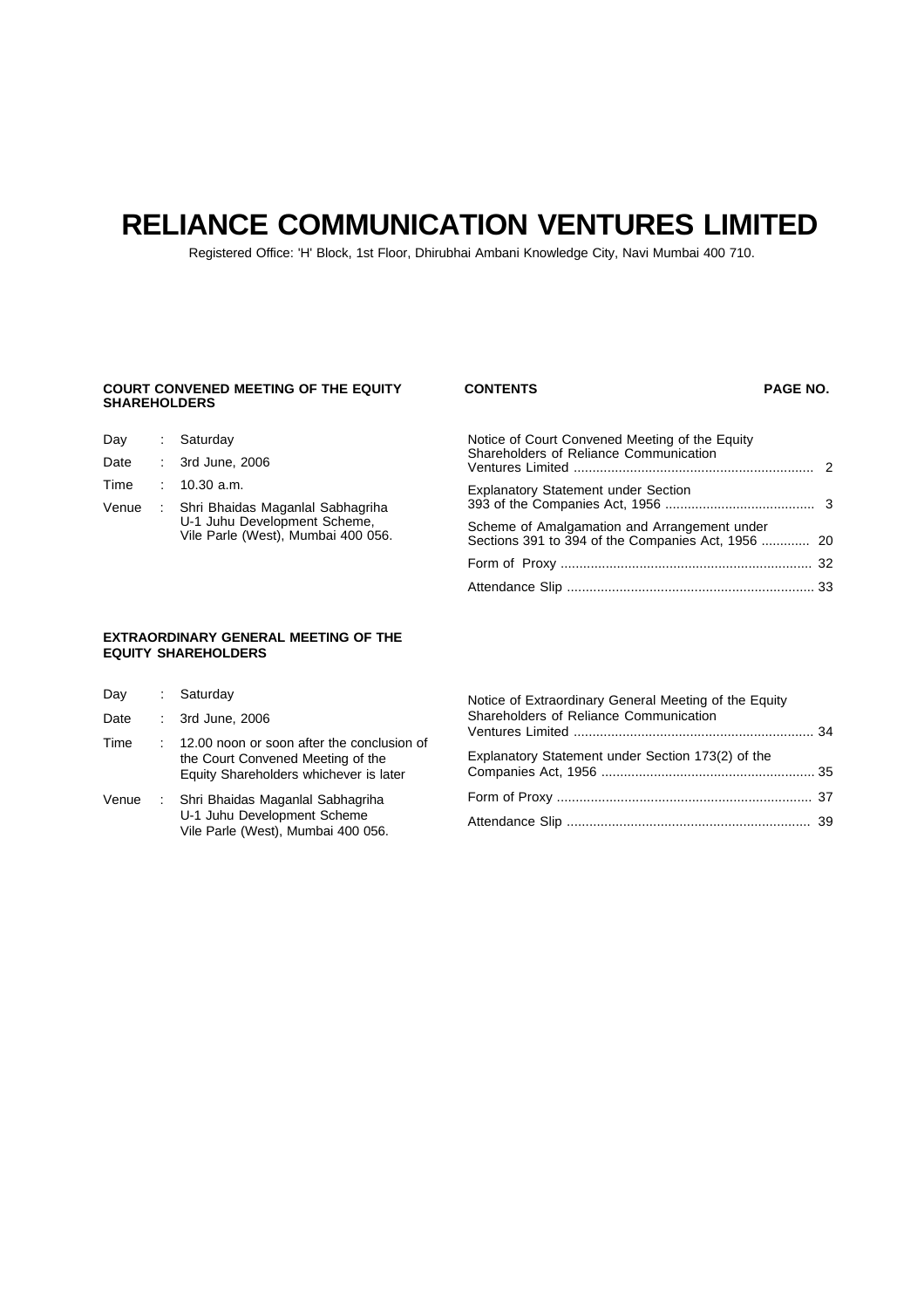# **IN THE HIGH COURT OF JUDICATURE AT BOMBAY ORIGINAL JURISDICTION COMPANY APPLICATION NO. 584 OF 2006**

In the matter of Scheme of Amalgamation and Arrangement under Sections 391 to 394 of the Companies Act, 1956

AND

In the matter of Scheme of Amalgamation and Arrangement of Reliance Infocomm Limited and Reliance Communications Infrastructure Limited and Reliance Communications Solutions Private Limited and Reliance Software Solutions Private Limited and Reliance Communications Technologies Limited and Ambani Enterprises Private Limited and Reliance Business Management Private Limited and Formax Commercial Private Limited and Panther Consultants Private Limited with Reliance Communication Ventures Limited and their respective shareholders and creditors

**RELIANCE COMMUNICATION VENTURES LIMITED**, a Company incorporated under the Companies Act, 1956 and having its registered office at 'H' Block, 1st Floor, Dhirubhai Ambani Knowledge City, Navi Mumbai 400 710.

... Applicant Company

# **NOTICE CONVENING MEETING OF THE EQUITY SHAREHOLDERS OF RELIANCE COMMUNICATION VENTURES LIMITED, THE APPLICANT COMPANY**

To,

The Equity Shareholders of Reliance Communication Ventures Limited ("the Applicant Company")

**TAKE NOTICE** that by an Order made on the 28th April, 2006, in the above Company Application, the Hon'ble High Court of Judicature at Bombay directed that a meeting of the Equity Shareholders of the Applicant Company be convened and held at Shri Bhaidas Maganlal Sabhagriha, U-1 Juhu Development Scheme, Vile Parle (West), Mumbai 400 056 on Saturday, the 3rd June, 2006 at 10.30 a.m., for the purpose of considering and, if thought fit, approving with or without modification(s), the scheme of Amalgamation and Arrangement between Reliance Infocomm Limited and Reliance Communications Infrastructure Limited and Reliance Communications Solutions Private Limited and Reliance Software Solutions Private Limited and Reliance Communications Technologies Limited and Ambani Enterprises Private Limited and Reliance Business Management Private Limited and Formax Commercial Private Limited and Panther Consultants Private Limited with Reliance Communication Ventures Limited, the Applicant Company and their respective shareholders and creditors (" the Scheme").

**TAKE FURTHER NOTICE** that in pursuance of the said Order and as directed therein, a meeting of the Equity Shareholders of the Applicant Company will be convened and held at Shri Bhaidas Maganlal Sabhagriha, U-1 Juhu Development Scheme, Vile Parle (West), Mumbai 400 056 on Saturday, the 3rd June, 2006 at 10.30 a.m., at which place, day, date and time you are requested to attend.

**TAKE FURTHER NOTICE** that you may attend and vote at the said meeting in person or by proxy, provided that a proxy in the prescribed form, duly signed by you, or your authorised representative, is deposited at the registered office of the Applicant Company at 'H' Block, 1st Floor, Dhirubhai Ambani Knowledge City, Navi Mumbai 400 710, not later than 48 hours before the said meeting.

The Hon'ble Court has appointed Shri M.H. Kania (Former Chief Justice of India), and failing him Shri S.P. Talwar, Director to be the Chairman of the said meeting.

A copy of the Scheme, the Statement under Section 393 of the Companies Act, 1956, Attendance Slip and a Form of Proxy are enclosed.

Sd/-

**M.H. Kania** (Former Chief Justice of India) Chairman appointed for the meeting

Dated: 28th April, 2006. Registered Office: 'H' Block, 1st Floor, Dhirubhai Ambani Knowledge City, Navi Mumbai 400 710.

**Notes:**1. All alterations made in the Form of Proxy should be initialled.

2. Only registered shareholders of the Applicant Company may attend and vote (either in person or by proxy) at the shareholders meeting.

Enclosure: As above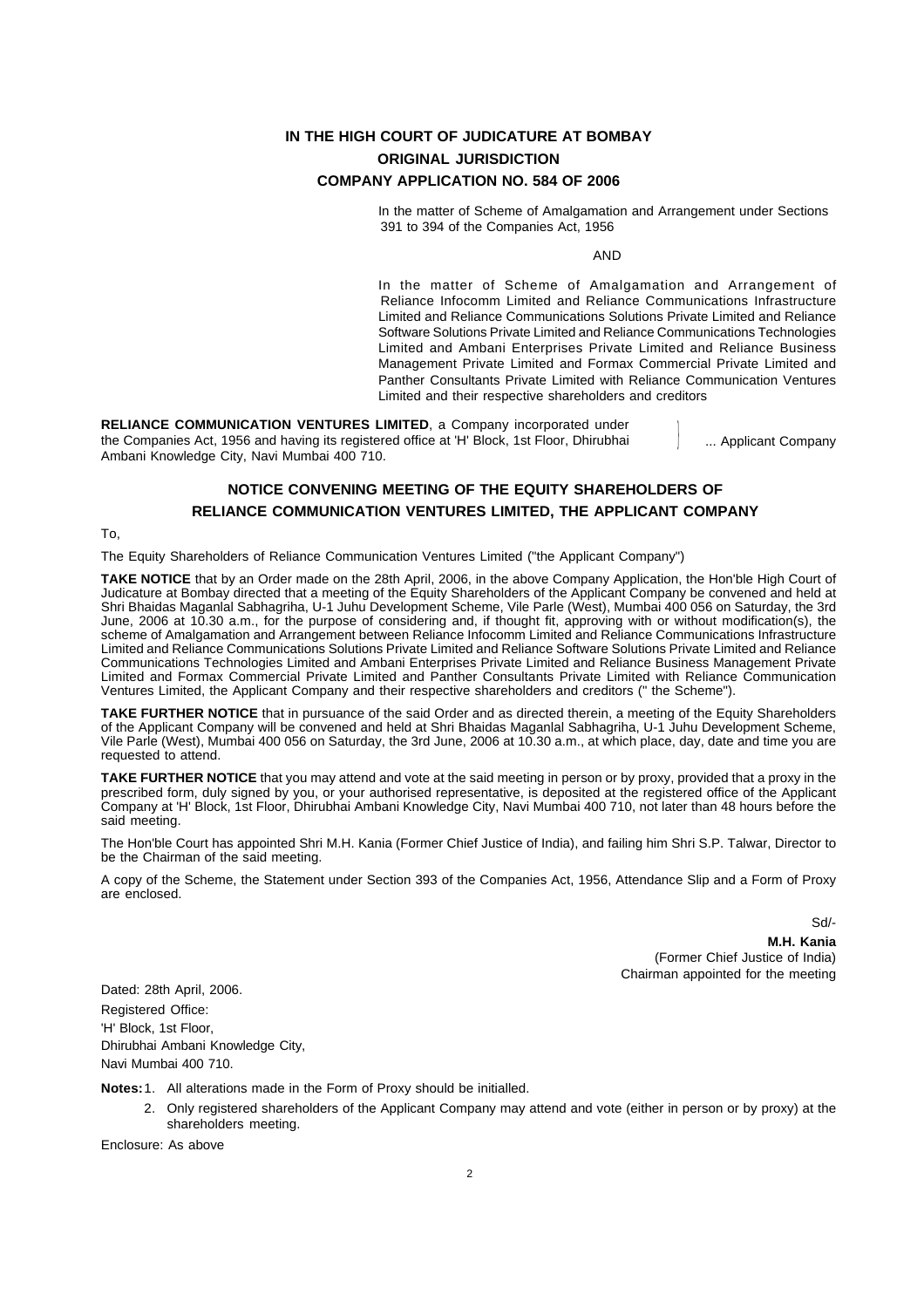#### **IN THE HIGH COURT OFJUDICATURE AT BOMBAY ORIGINAL JURISDICTION COMPANY APPLICATION NO. 584 OF 2006**

In the matter of Scheme of Amalgamation and Arrangement under Sections 391 to 394 of the Companies Act, 1956;

#### -AND-

In the matter of Scheme of Amalgamation and Arrangement of Reliance Infocomm Limited and Reliance Communications Infrastructure Limited and Reliance Communications Solutions Private Limited and Reliance Software Solutions Private Limited and Reliance Communications Technologies Limited and Ambani Enterprises Private Limited and Reliance Business Management Private Limited and Formax Commercial Private Limited and Panther Consultants Private Limited with Reliance Communication Ventures Limited and their respective shareholders and creditors.

**RELIANCE COMMUNICATION VENTURES LIMITED** a Company incorporated under the Companies Act, 1956 and having its registered office at 'H' Block, 1st Floor, Dhirubhai Ambani Knowledge City, Navi Mumbai 400 710.

Applicant Company  $\begin{array}{c} \end{array}$ 

# **EXPLANATORY STATEMENT UNDER SECTION 393 OF THE COMPANIES ACT, 1956**

**1.** Pursuant to the Order dated 28th April, 2006 passed by the Hon'ble High Court of Judicature at Bombay, in the Company Application referred to herein above, a meeting of the Equity Shareholders of the Applicant Company is convened at Shri Bhaidas Maganlal Sabhagriha, U-1 Juhu Development Scheme, Vile Parle (West), Mumbai 400 056 on Saturday, the 3rd June, 2006 at 10.30 a.m., for the purpose of considering and, if thought fit, approving with or without modification(s), the arrangement embodied in the Scheme of Amalgamation and Arrangement of Reliance Infocomm Limited and Reliance Communications Infrastructure Limited and Reliance Communications Solutions Private Limited and Reliance Software Solutions Private Limited and Reliance Communications Technologies Limited and Ambani Enterprises Private Limited and Reliance Business Management Private Limited and Formax Commercial Private Limited and Panther Consultants Private Limited with Reliance Communication Ventures Limited and their respective shareholders and creditors.

# **2. BACKGROUND OF THE COMPANIES**

#### 2.1. **Reliance Communication Ventures Limited**

2.1.1. Reliance Communication Ventures Limited (hereinafter referred to as "RCOVL" or "the Transferee Company" or "the Applicant Company" or "the Company") was

incorporated on the 15th July, 2004 under the Companies Act, 1956 under the name "Reliance Infrastructure Developers Private Limited". With effect from 25th July, 2005 the Company was converted into a public limited company and the word "Private" was deleted from the name of the Company. Subsequently the name of the Applicant Company was changed to "Reliance Communication Ventures Limited" with effect from 3rd August, 2005.

2.1.2.The Registered Office of the Applicant Company is situated at 'H' Block, 1st Floor, Dhirubhai Ambani Knowledge City, Navi Mumbai- 400 710. The Share Capital of RCOVL as on 31st March, 2006 was as under:

| Authorised                              | Amount<br>Rs. in Crore |
|-----------------------------------------|------------------------|
| 200,00,00,000 Equity Shares             |                        |
| of Rs. 5 each                           | 1000.00                |
| 100,00,00,000 Unclassified Shares       |                        |
| of Rs. 5 each                           | 500.00                 |
|                                         |                        |
| <b>TOTAL</b>                            | 1500.00                |
| <b>Issued, Subscribed &amp; Paid-up</b> |                        |
| 122,31,30,422 Equity Shares of          |                        |
| Rs. 5 each                              | 611.56                 |

- 2.1.3. The equity shares of the Applicant Company are listed on the Bombay Stock Exchange Limited and the National Stock Exchange of India Limited.
- 2.1.4. The objects of the Applicant Company are set out in the Memorandum of Association. The primary objects are, inter-alia, :
	- a) To carry on and undertake the business of finance, investment, loan and guarantee company and to invest in acquire, subscribe, purchase, hold, sell, divest or otherwise deal in securities, shares, stocks, equity linked securities, debentures, debenture stock, bonds, commercial papers, acknowledgements, deposits, notes, obligations, futures, calls, derivatives, currencies and securities of any kind whatsoever, whether issued or guaranteed by any person, company, firm, body, trust, entity, government, state, dominion sovereign, ruler, commissioner, public body or authority, supreme, municipal, local or otherwise, whether in India or abroad. The Company will not carry on any activity as per Section 45 1A of RBI Act, 1934.
	- b) To carry on and undertake the business of financial services like financial restructuring / reorganization, investment counseling, portfolio management and all activities and facilities of every description including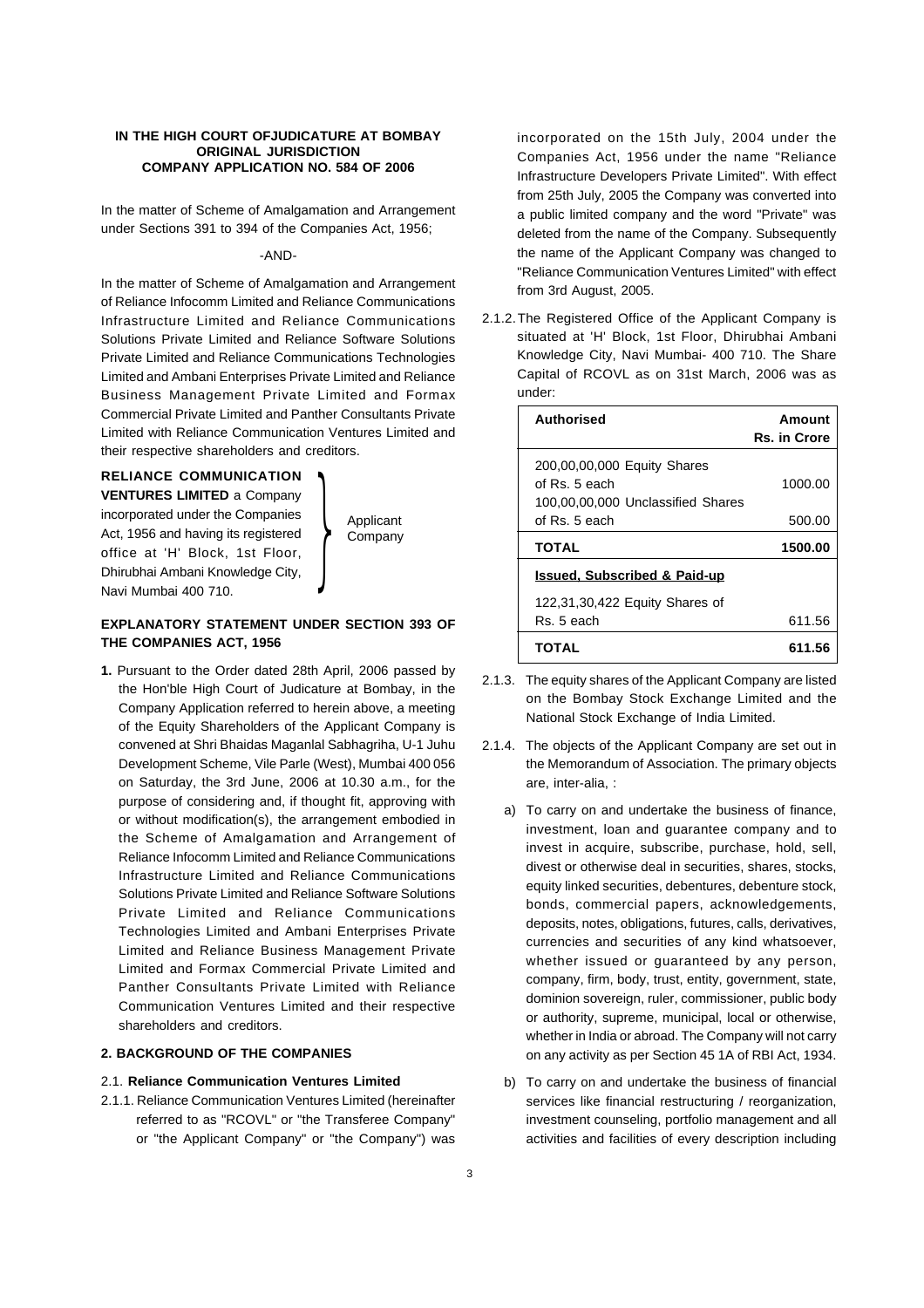all those capable of being provided by bankers, stockbrokers, merchant-bankers, investment bankers, portfolio managers, trustees, agents, advisors, consultants, providing other financial or related services and to carry on the activities of hire-purchase, leasing and to finance lease operations of all kinds, purchasing, selling, hiring or letting on hire all kinds of plant and machinery and equipment and to assist in financing of all and every kind and description of hire- purchase or deferred payment or similar transactions and to subsidize, finance or assist in subsidizing or financing the sale and maintenance of any goods, articles or commodities of all and every kind and description upon any terms whatsoever and to purchase or otherwise deal in all forms of movable property including plant and machinery, equipments, ships, aircrafts, automobiles, computers, and all consumer, commercial, medical and industrial items with or without security and to lease or otherwise deal with them including resale thereof, regardless of whether the property purchased and leased is new and/or used and from India or abroad.

- c) To carry on and undertake the business of acting as agent of any person, public or private sector enterprises, financial institutions, banks, central government and state governments and to do financial research, design and preparation of feasibility study reports, project reports and appraisal report in India and abroad.
- d) To carry on, manage, supervise and control the business of telecommunication, infrastructure, telecommunication system, telecommunication network and telecommunication services of all kinds including and not limited to setting up telephone exchange, coaxial stations, telecommunication lines and cables of every form and description, transmission, emission, reception through various forms, maintaining and operating all types of telecommunication service and providing data programmes and data bases for telecommunication.

The Applicant Company is presently engaged in the business of providing telecommunication services through investee companies.

#### **2.2. Reliance Infocomm Limited**

2.2.1. Reliance Infocomm Limited ('RIC") was incorporated on the 31st July, 2002 under the Companies Act, 1956 under the name "Reliance Information and Communications Private Limited". With effect from 11th November, 2002 the Company was converted into a public limited company and the word "Private" was deleted from the name of the Company. Name of the Company was changed to "Reliance Infocomm Limited" on 24th December, 2002.

- 2.2.2. The Registered Office of RIC is situated at Reliance House, Near Mardia Plaza, Off. C. G. Road, Ahmedabad 380 006, Gujarat.
- 2.2.3. The objects of RIC are set out in the Memorandum of Association. The primary objects are, inter-alia, :
	- a) To plan, establish, develop, provide, operate, manage, maintain, deal, supply, take on lease, give on lease, hire or let on hire and to carry on the business of running (whether under license or otherwise) telecommunication infrastructure, telecommunication systems, telecommunication networks and telecommunication services, of all kinds, within India as well as outside India, including but not limited totelephony, telex, wireless, data communication, telematic and other like forms of communication, transmission, emission or reception through the agency of electricity or electromagnetism, or light, or otherwise, of signs, signals, writing, images, sounds or intelligence of any nature by wire, radio, optical or other electromagnetic systems whether or not such signs, signals, writing, images, sound or intelligence have been subjected to rearrangement, computation or other processes by any means in the course of their transmission, emission or reception and of all kinds.
	- b) To carry on all or any of the businesses of building, developing, maintaining, supplying, operating, managing and dealing in services, facilities and infrastructure for communications of all kinds, within India as well as outside India, such as telephony, data transmission, information technology and video services and facilities which incorporate, use, or are used in conjunction with in connection with or ancillary to telecommunication systems or telecommunication apparatus and equipment and to plan, establish, develop, provide, operate, buy, sell, deal in, take on lease, give on lease, hire, let on hire, franchise and maintain all types of telecommunication services including, telephone exchanges, telegraph offices, coaxial stations, microwave stations, landing stations, repeater stations, telecommunications lines, cables, submarine cables, sub-sea cables, dark fibre, right of way, duct space, towers, bandwidth, or any other equipment, plant, machinery connected with design, development, construction, maintenance and operation of telecommunications services and conveniences, within India as well as outside India, which may seem calculated directly or indirectly to advance the interests of the Company and to subsidise, contribute to or otherwise assist or take part in doing any of these things, and/or to join or partner with any other person and/or company and/ or acquire, takeover any other company or body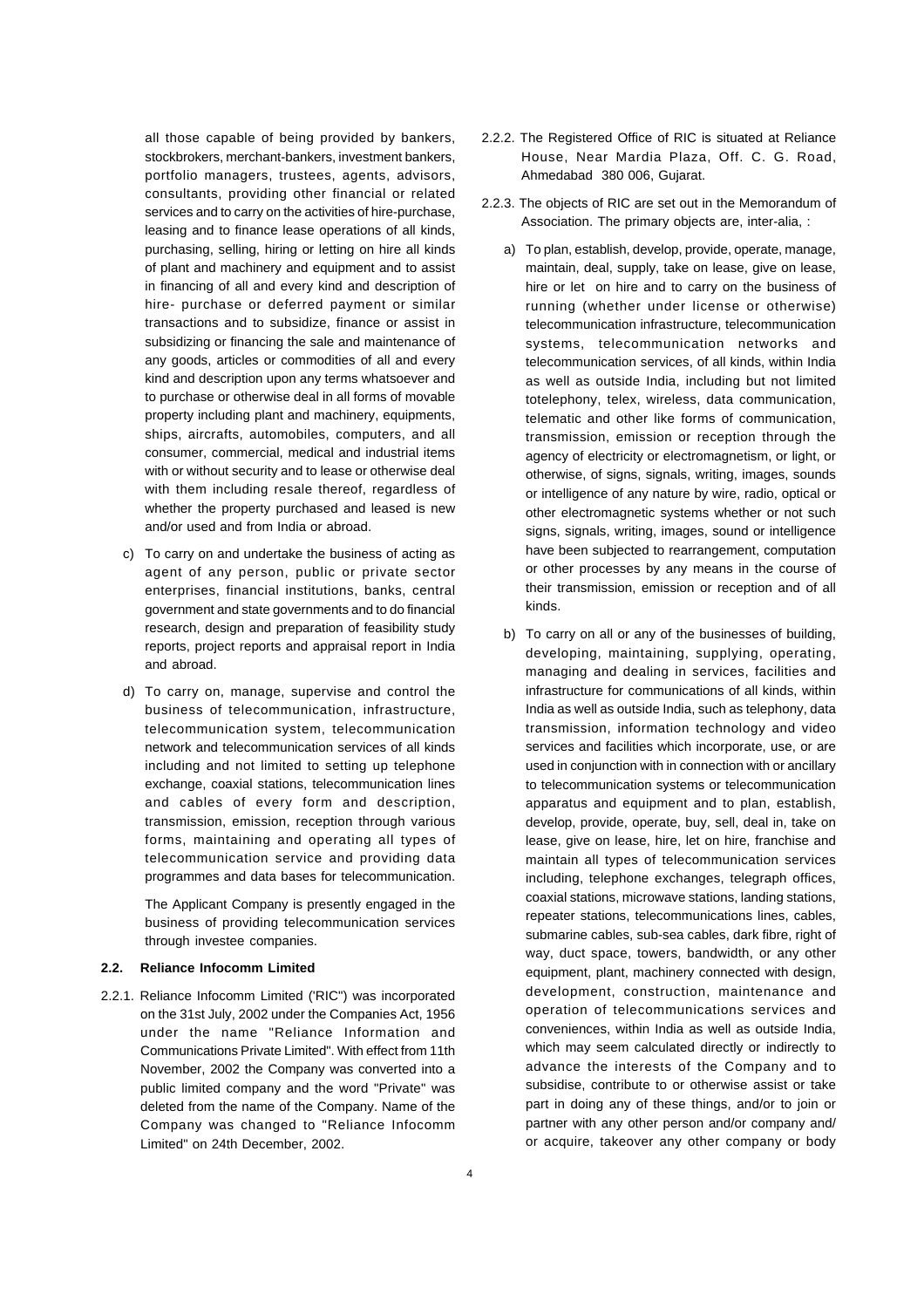corporate or collaborate with any organisation or company or with any Governmental authority in doing any of these things.

- c) To design, develop, install, provide, supply, deal, franchise, take on lease, give on lease, hire, let on hire, maintain and operate basic long distance services, cellular and value added telecommunications services, including but not limited to, providing broadband services, Wireless Applications Protocol (WAP)services, ISP services, internet based services, intelligent networks (IN) services, ISDN services, paging services and other value added services, global mobile telecommunications, electronic mail services, ecommerce transactions, globally managed data networks, internet data centers (IDCs), call centers, web-stores, data telecomm networks, virtual private networks (VPNs), video conferencing, international gateway networks, satellite networks, in India as well as outside India, to meet the demands of the customers, or otherwise as being appropriate from time to time either by way of formation of subsidiaries or Joint Venture Partnerships with Indian or Foreign Partners or otherwise.
- d) To establish, maintain, develop, conduct, procure, buy, sell, import, export, trade, or otherwise deal in, or to act as service providers of every kind in the fields of engineering, technology, technical know how, chemical, mechanical, electrical, electronics, civil, industrial, commercial, statistical, financial, accountancy, medical, legal, educational, production, marketing, distribution, materials, personnel, planning, computers, software and software solutions of all kinds, system integration, data processing, multimedia services, direct to home services, entertainment media, cable television services, interactive television services, content for various uses, electronic media, Cellular Mobile Telephone Services (CMTS), National Long Distance Operator Services (NLDO ), International Long Distance Operations Services (ILDO), Fixed Telephone Services (FTS) , Cable Service Provider, Basic Telephone Services (BTS) with or without the use of Wireless Local Loop (WLL) Technology, VSAT Services, Internet Service Provision (ISP), Global Mobile Personal Communications by Satellite (GMPCS), wireline and wireless systems and other value added services including Paging Services, Radio Paging Service Providers, Public Mobile Radio Trunking Service Provider, DTM, communication methods, telecommunication, basic and cellular telephone, voice mail, internet, electronic mail, data communication services, intranet, internet connectivity, internet telephoning, interconnect and intra-face services, applications like tele-banking, tele-

medicine, tele-education, tele-trading, e-commerce, e-governance, e-business and system design, kiosks, management information systems and other types of management including spectrum management, social or other value added services like providing end to end integrated solutions, netserv solutions, network connectivity solutions, cost effective solutions, other allied solutions for data transfer, administrative and effective communication.

- e) To carry on the business, buy, sell, deal, take on lease, give on lease, hire, let on hire and otherwise participate in the launching of satellites as well as the provision of all associated services, for communications, Geographical Information Systems (GIS) services, Global Positioning Systems (GPS) services, Satellite Imaging, Remote Sensing for various applications and usage, other commercial use, or otherwise and to promote, seek investment, partner, participate in joint ventures and to invest in such ventures, within India as well as outside India and for similar such projects in the field of telecommunications and to carry on all or any of the businesses of running, operating, managing and supplying data processing and information systems, including videotext, view data and tele-text systems and systems utilising, or utilising in, or for the capture, storage, retrieval, processing, conversion, transmission, receipt or presentation of messages and signals including but not limited to, data, sounds and visual images, with the aid of, in conjunction with, or in anyway whatsoever utilising computers or similar equipment and computer programs and databases and to carry on the businesses of operating, managing, supplying and dealing in services and facilities of all kinds which incorporate, use or are used in conjunction with, in connection with, or ancillary to, systems of such descriptions as aforesaid or any of the apparatus and equipment comprised therein.
- 2.2.4. RIC is a fully integrated telecommunication company offering services that inter-alia covers the entire information and communication value chain of infrastructure, services for enterprises, and consumer applications. RIC provides CDMA based mobile services in almost whole of India. RIC also provides enterprise broadband services, International Long Distance services, and National Long Distance services. RIC also provides related value added services like internet surfing, web based applications for entertainment / gaming/ information through its wholly owned subsidiary Reliance Webstores Limited. RIC also owns FLAG Telecom Group Limited, which has submarine cable systems in international waters. FLAG provides services to about 200 global carrier customers and has points of presence in about 28 countries.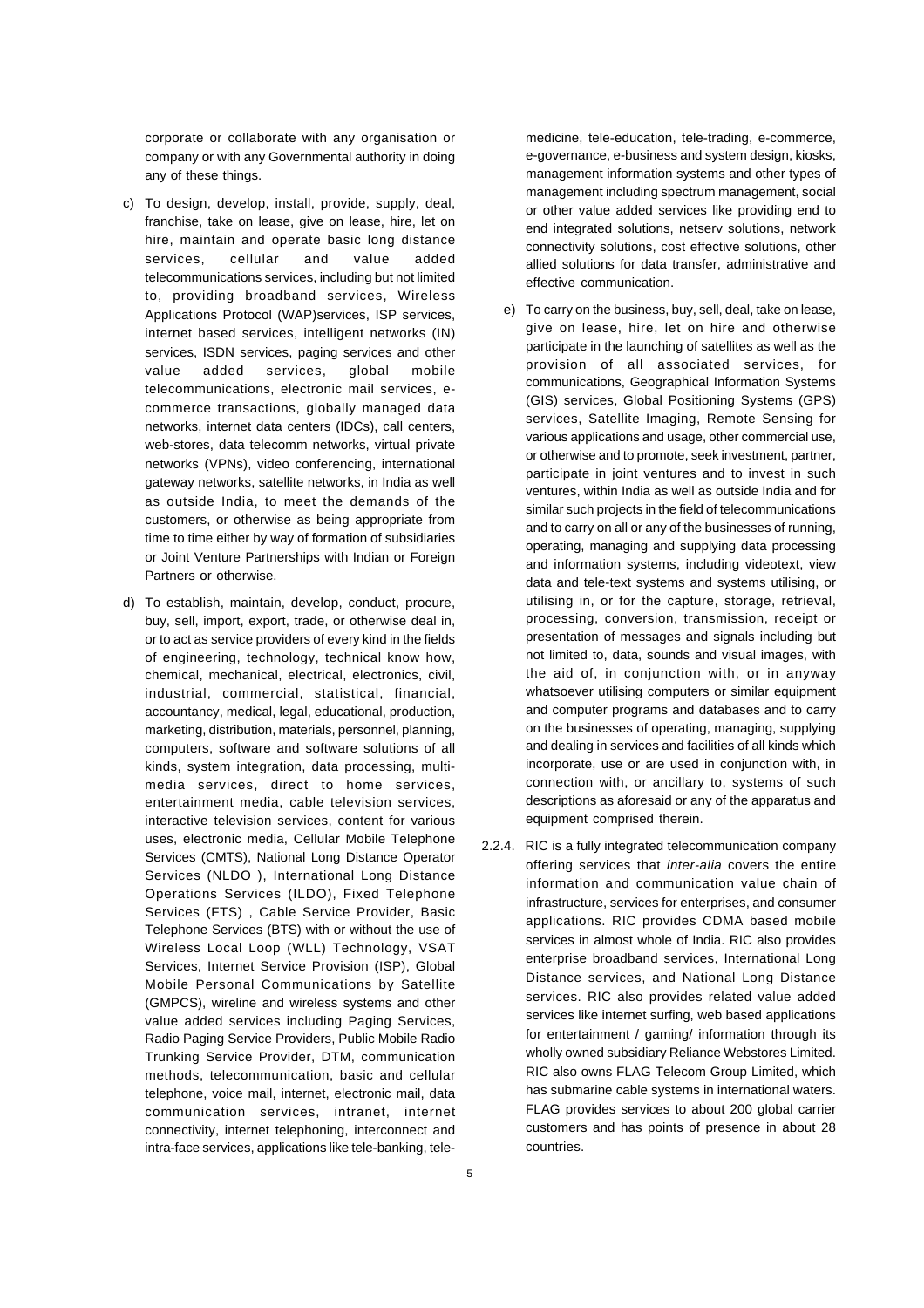#### **2.3. Reliance Communications Infrastructure Limited**

- 2.3.1. Reliance Communications Infrastructure Limited ("RCIL") was incorporated on the 17th July, 1997 under the Companies Act, 1956 in the name of "Sukhkarta Fintrade Private Limited". With effect from 15th February, 1999 the name of company was changed to "Macronet Private Limited". With effect from 3rd November, 2000 the name of company was changed to "Reliance Infocom Private Limited" and the word "Private" was deleted on 4th November, 2000 consequent to change in the status of the Company. Subsequently with effect from 7th March, 2002 the name of the company was changed to "Reliance Communications Infrastructure Limited". With effect from 18th June, 2004 the registered office of the company was transferred from the state of Maharashtra to the state of Gujarat.
- 2.3.2. The Registered Office of RCIL is situated at Reliance House, Near Mardia Plaza, Off. C. G. Road, Ahmedabad 380 006, Gujarat.
- 2.3.3. The objects of RCIL are set out in the Memorandum of Association. The primary objects are, inter-alia, :
	- a) To plan, establish, develop, provide, operate, manage, maintain, deal, supply, take on lease, give on lease, hire or let on hire and to carry on the business of running (whether under license or otherwise) telecommunication infrastructure, telecommunication systems, telecommunication networks and telecommunication services of all kinds, within India as well as outside India, including but not limited to telephony, telex, wireless, data communication, telematic and other like forms of communication, transmission, emission or reception through the agency of electricity or electromagnetism or light, or otherwise of signs, signals, writing, images, sounds or intelligence of any nature by wire, radio, optical or other electromagnetic systems whether or not such signs, signals, writing, images, sound or intelligence have been subjected to rearrangement, computation or other processes by any means in the course of their transmission, emission or reception of all kinds.
	- b) To carry on all or any of the businesses of building, developing, maintaining, supplying, operating, managing and dealing in services, facilities and infrastructure for communications of all kinds, within India as well as outside India, such as telephony, data transmission, information technology and video services and facilities which incorporate, use, or are used in conjunction with in connection with or ancillary to telecommunication systems or telecommunication apparatus and equipment and to plan, establish,

develop, provide, operate, buy, sell, deal in, take on lease, give on lease, hire, let on hire, franchise and maintain all types of telecommunication services including telephone exchanges, telegraph offices, coaxial stations, microwave stations, landing stations, repeater stations, telecommunications lines, cables, submarine cables, sub-sea cables, dark fibre, right of way, duct space, towers, bandwidth or any other equipment, plant, machinery connected with design, development, construction, maintenance and operation of telecommunications services and conveniences, within India as well as outside India, which may seem calculated directly or indirectly to advance the interests of the Company and to subsidise, contribute to or otherwise assist or take part in doing any of these things and/or to join or partner with any other person and/or company and/ or acquire, takeover any other company or body corporate or collaborate with any Organisation or company or with any Governmental authority in doing any of these things.

- c) To design, develop, install, provide, supply, deal, franchise, take on lease, give on lease, hire, let on hire, maintain and operate basic long distance services, cellular and value added telecommunications services, including but not limited to providing broadband services, Wireless Applications Protocol (WAP)services, ISP services, internet based services, intelligent networks (IN) services, ISDN services, paging services and other value added services, global mobile telecommunications, electronic mail services, ecommerce transactions, globally managed data networks, internet data centers (IDCs), call centers, web-stores, data telecom networks, virtual private networks (VPNs), video conferencing, international gateway networks, satellite networks, in India as well as outside India, to meet the demands of the customers or otherwise as being appropriate from time to time either by way of formation of subsidiaries or Joint Venture Partnerships with Indian or Foreign Partners or otherwise.
- d) To establish, maintain, develop, conduct, procure, buy, sell, import, export, trade or otherwise deal in or to act as service providers of every kind in the fields of engineering, technology, technical know how, chemical, mechanical, electrical, electronics, civil, industrial, commercial, statistical, financial, accountancy, medical, legal, educational, production, marketing, distribution, materials, personnel, planning, computers, software and software solutions of all kinds, system integration, data processing, multimedia services, direct to home services, entertainment media, cable television services,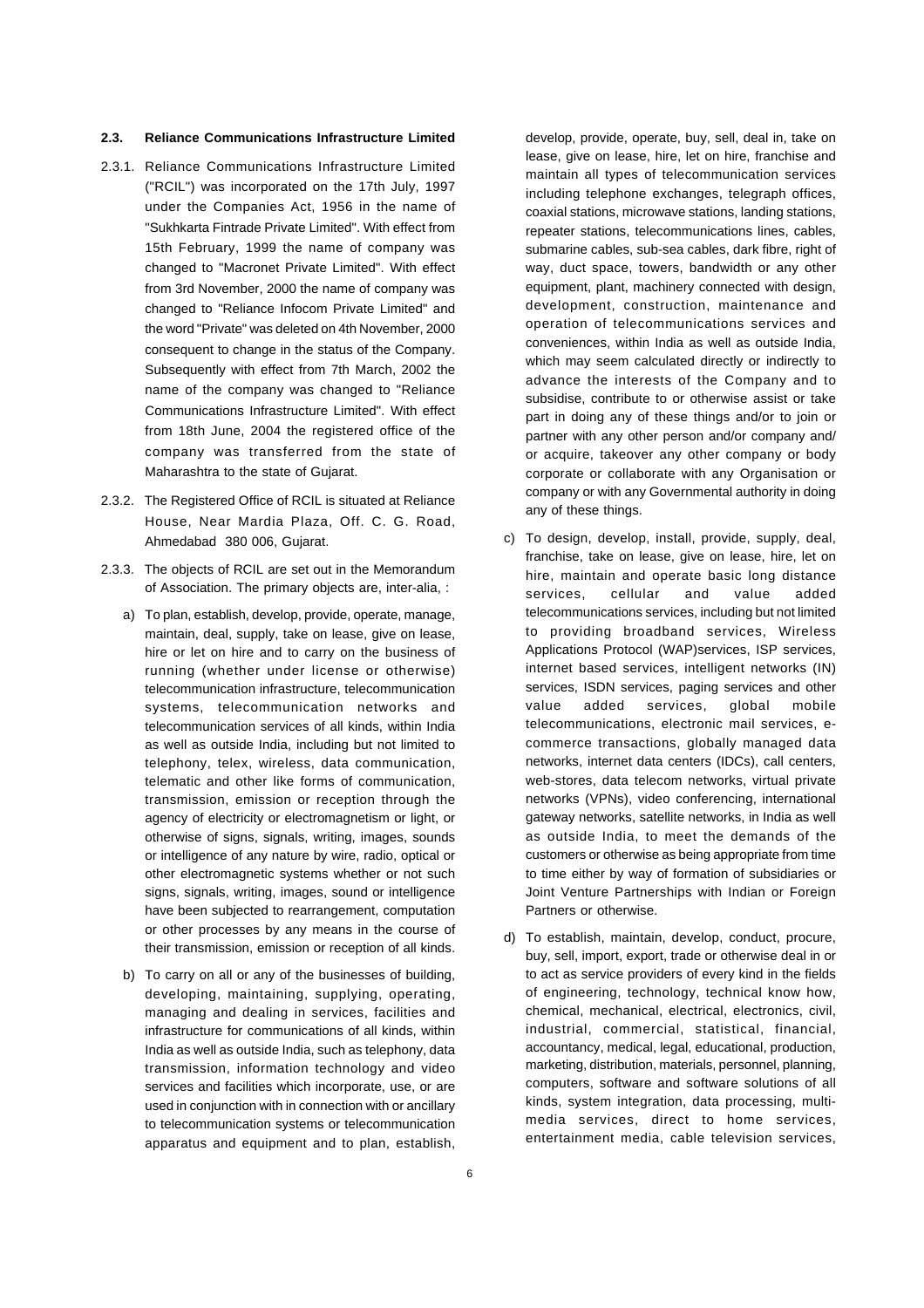interactive television services, content for various uses, electronic media, Cellular Mobile Telephone Services (CMTS), National Long Distance Operator Services (NLDO ), Fixed Telephone Services (FTS) , Cable Service Provider, Basic Telephone Services (BTS) with or without the use of Wireless Local Loop (WLL) Technology, VSAT Services, Internet Service Provider (ISP), Global Mobile Personal Communications by Satellite (GMPCS), wireline and wireless systems and other value added services including Paging Services, Radio Paging Service Providers, Public Mobile Radio Trunking Service Provider, DTM, communication methods, telecommunication, basic and cellular telephone, voice mail, internet, electronic mail, data communication services, intranet, internet connectivity, internet telephoning, interconnect and intraface services, applications like tele-banking, telemedicine, tele-education, tele-trading, e-commerce, e-governance, e-business and system design, kiosks, management information systems and other types of management including spectrum management, social or other value added services like providing end to end integrated solutions, net-server solutions, network connectivity solutions, cost effective solutions, other allied solutions for data transfer, administrative and effective communication.

e) To carry on the business, buy, sell, deal, take on lease, give on lease, hire, let on hire and otherwise participate in the launching of satellites as well as the provision of all associated services for communications, Geographical Information Systems (GIS) services, Global Positioning Systems (GPS) services, Satellite Imaging, Remote Sensing for various applications and usage, other commercial use or otherwise and to promote, seek investment, partner, participate in joint ventures and to invest in such ventures, within India as well as outside India and for similar such projects in the field of telecommunications and to carry on all or any of the businesses of running, operating, managing and supplying data processing and information systems, including videotext, viewdata and teletext systems and systems utilising or utilising in or for the capture, storage, retrieval, processing, conversion, transmission, receipt or presentation of messages and signals including but not limited to data, sounds and visual images, with the aid of, in conjunction with, or in anyway whatsoever utilising computers or similar equipment and computer programs and databases and to carry on the businesses of operating, managing, supplying and dealing in services and facilities of all kinds which incorporate, use or are used in conjunction with, in connection with, or ancillary to systems of such descriptions as aforesaid or any of the apparatus and equipment comprised therein.

- f) To set up, operate, manage, deal in run the business of professional television /cable TV / audio / video / cine studios for production of entertainment shows, sponsored programmes, advertising films, educational films, feature films including transfer of films to video cassettes and to produce TV programmes, TV news coverage, educational programmes, sports coverage and computer software for programmes connected therewith and to import and export programmes for TV networks and other films for exhibition and to pay or earn royalties from TV/film/music shows.
- 2.3.4. RCIL is presently engaged in the business of telecommunications including, in particular providing telecommunication infrastructure services such as optic fibre network, internet data centre, R-Connect (wireless data applications platform), R-World and other data applications. RCIL also provides certain services to RIC viz. purchase and sale of handsets, marketing, billing and collection.

# **2.4. Reliance Communications Solutions Private Limited**

- 2.4.1. Reliance Communications Solutions Private Limited ("RCSPL") was incorporated on the 23rd August, 2000 under the Companies Act, 1956 under the name of "Netizen Pondicherry Private Limited". Subsequently the name of the Company was changed to "Reliance Communications Solutions Private Limited" with effect from 3rd September, 2002.
- 2.4.2. The Registered Office of RCSPL is situated at 'H' Block, 1st Floor, Dhirubhai Ambani Knowledge City, Navi Mumbai- 400 710.
- 2.4.3. The objects of RCSPL are set out in the Memorandum of Association. The primary objects are, inter-alia, :
	- a) To carry on the business of providing all kinds of services including management consulting, systems development, systems integration, systems management, process management and rendering management services, services relating to E Governance, Community Internet Centres, Internet Kiosks, services relating to semi- government, public utilities, services of operation & maintenance, facility management, spectrum management, customer relation management, knowledge management & strategic enterprises management, supply chain management, BOOT, BSOT, BOLT, electronic business, networking, e-commerce, e-business, system design, net-telephony, information technology, intranet, internet services, portals, assess providers, internet connectivity, internet protocols, other communication related services, solutions and applications including application of systems and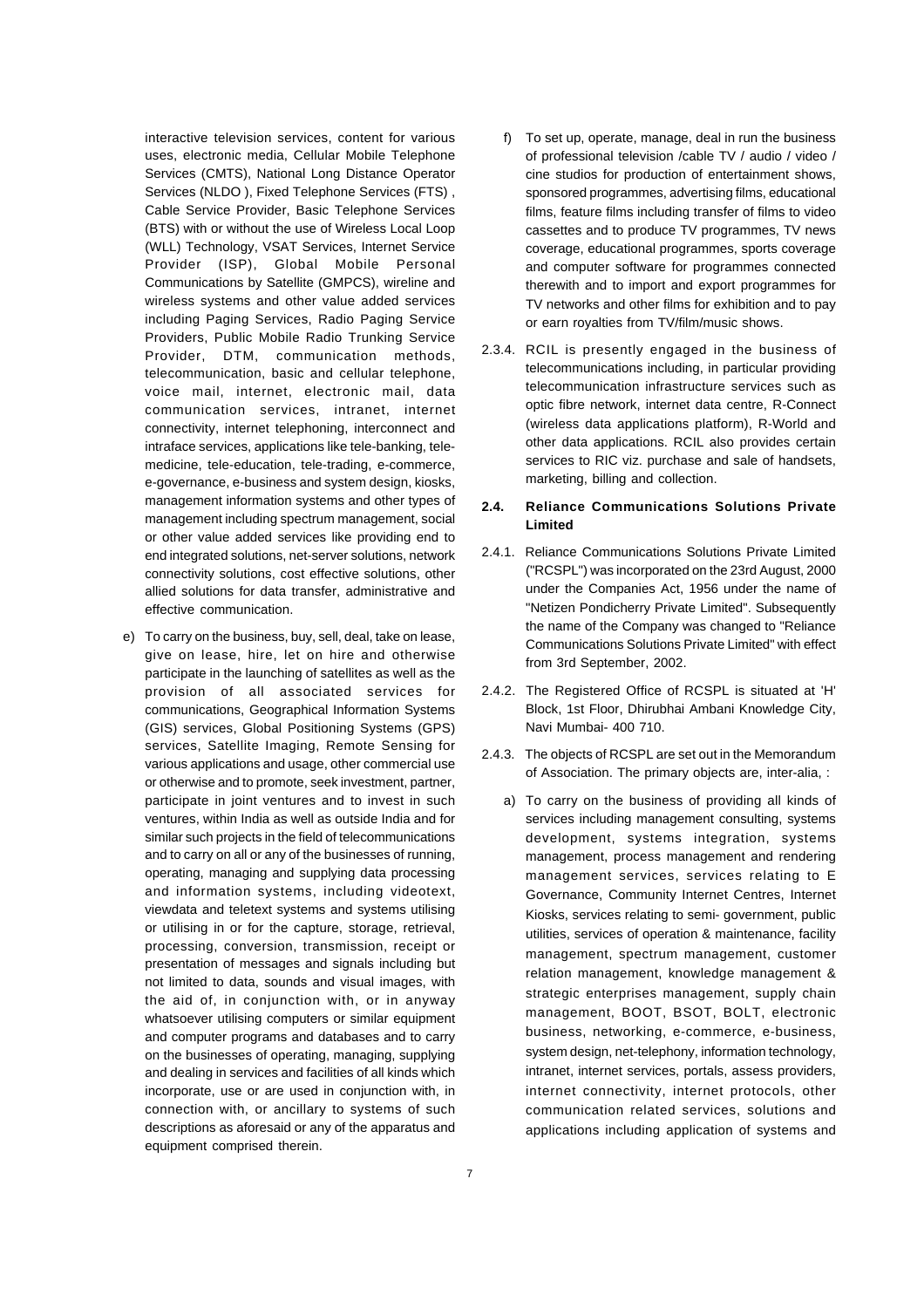products in the fields of business, entertainment, education, health care, public services, engineering, technology, technical know how, chemical, mechanical, electrical, electronics, civil, industrial, commercial, statistical, banking and financial, accountancy, medical, legal, production, marketing, distribution, materials, personnel planning, transportation, tourism, computers, data processing, data base creation and to do the above business on turnkey basis or J V basis or otherwise and to provide provisioning, commissioning and operation of infrastructure facilities including training of manpower, setting up, operating and maintaining schools and training centers, required for providing / marketing of the above facilities and services.

- b) To plan, establish, develop, manufacture, produce, trade, buy, sell, promote, use, operate, conduct, procure, to provide all kinds of services related to software, hardware, programmes consultancy services, computers and data processing, being services related to preparation and maintenance of accounting, statistical, scientific, or mathematical, information and reports, data processing, preparing, collecting, storing, processing, and transmitting information and data of every kind and description, systems analysis and machine services for solving or aiding industry, commerce, administration and for scientific and research problem and providing experience and skill to all person entities, Government, private or public bodies over internet and collection of all types of service charges, revenue, rewards remuneration, income, proceeds, receipts, profits, deposits for providing aforesaid services from citizens, corporate, end user, Consumers, clients, customers and other users.
- 2.4.4. RCSPL is presently holding investments in the company providing telecommunication and information technology services.

#### **2.5. Reliance Software Solutions Private Limited**

- 2.5.1. Reliance Software Solutions Private Limited ("RSSPL") was incorporated on the 27th July, 2000 under the Companies Act, 1956 under the name "REBIZ Software Solutions Private Limited". Subsequently with effect from 26th March, 2002 the name of the company was changed to "Reliance Software Solutions Private Limited".
- 2.5.2. The Registered Office of RSSPL is situated at 'H' Block, 1st Floor, Dhirubhai Ambani Knowledge City, Navi Mumbai- 400 710.
- 2.5.3. The objects of RSSPL are set out in the Memorandum of Association. The primary objects are, inter-alia, :
	- a) To design, develop, import, procure, sell, provide, license and market in India or abroad information technology services consulting, manufacture, assemble, produce, repair, procure, import, sale supply, export (directly, indirectly or through third parties), render service, extend customer support or otherwise deal in computers with computer system both hardware and software, business recovery services, professional consulting services, availability services, hardware maintenance, software support, system integration, value added network services, managed operation, international procurement operation, customer software training, project management, application software services, network related services, site services, information kiosk services.
	- b) To establish, maintain, and conduct customer software training centres, fees based education system, programs in the field of information technology and in connection with the use, purchase, sale, import, export, license, distribution, design, manufacture or rental of the machines, apparatus, appliances, systems and merchandise and of article required in the use thereof or used in connection therewith, to provide consultancy services related to the preparation and maintenance of accounting, conducting Information and Technology audits, statistical, scientific or management information and reports, data processing, programming, collecting storing, processing and transmitting the information and data of every kind and to make investments and provide technology and technical assistance to and in companies and ventures related to the aforesaid objects and to carry on the business of advisors and consultants on all matters and problems relating to the administration, organization, financial management, personnel, commencement or expansion of industry and business (including construction of plants and buildings, production, purchase, sales, marketing, advertisement, publicity, personnel, export and import), and of institutions, concerns, bodies, associations (incorporated or unincorporated), departments and services of the Government, public or local authorities, trust, scientific research and development centers.
- 2.5.4. RSSPL is presently engaged in holding investments in the company providing telecommunication and information technology services.

#### **2.6. Reliance Communications Technologies Limited**

2.6.1. Reliance Communications Technologies Limited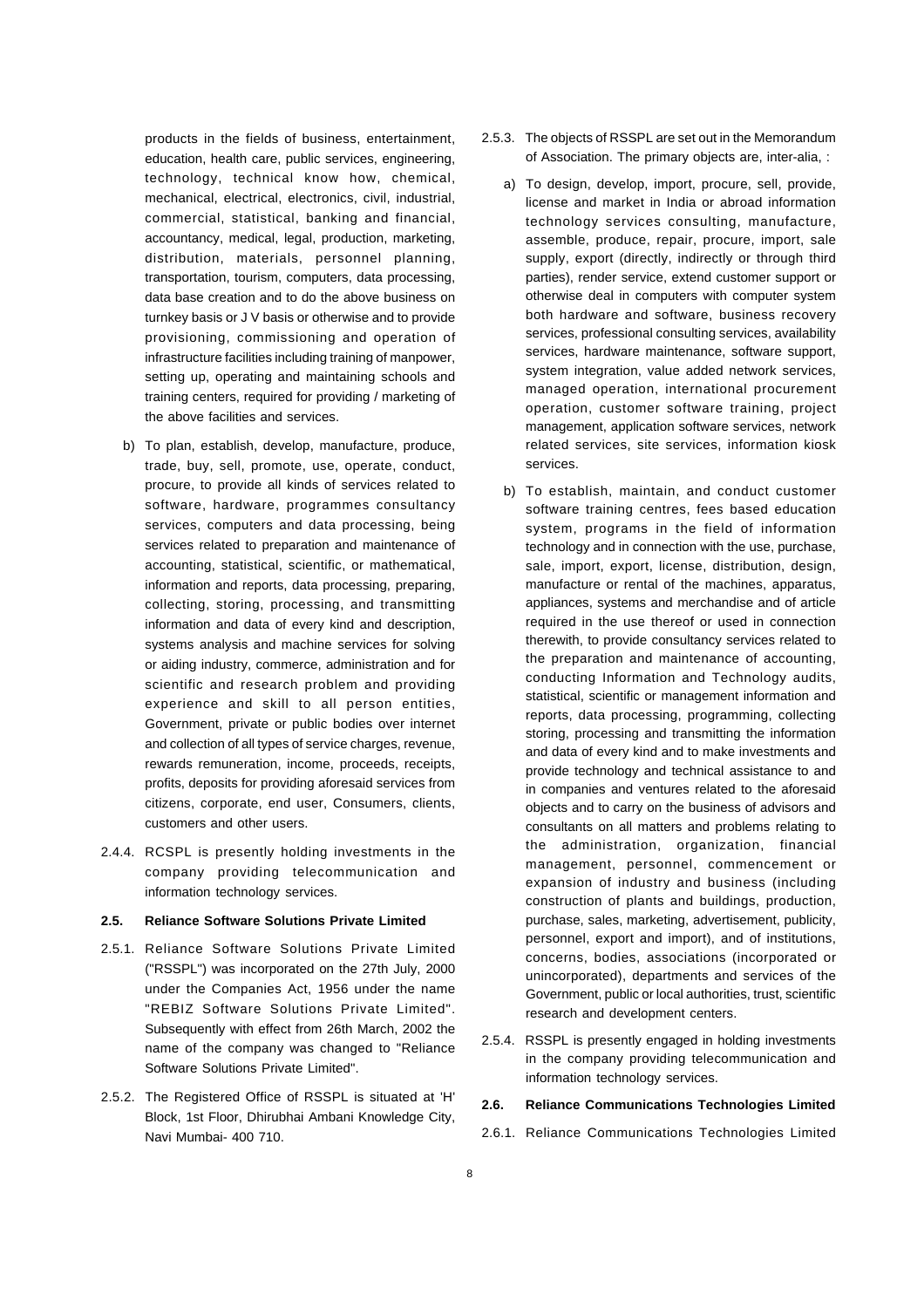("RCTL") was incorporated on the 16th April, 2001 under the Companies Act, 1956 under the name "Reliance Communications Uttar Pradesh Private Limited". With effect from 27th November, 2003 the status of the Company was changed from Private Limited to Public Limited Company. Subsequently with effect from 3rd March, 2004 the name of the company was changed to "Reliance Communications Technologies Limited".

- 2.6.2. The Registered Office of RCTL is situated at 'E' Block, Dhirubhai Ambani Knowledge City, Navi Mumbai 400 710.
- 2.6.3. The objects of RCTL are set out in the Memorandum of Association. The primary objects are, inter-alia, :
	- a) To plan, establish, develop, provide, operate, manage, maintain, deal, supply, take on lease, give on lease, hire or let on hire and to carry on the business of running ( whether under license or otherwise) telecommunication infrastructure, telecommunication systems, telecommunication networks and telecommunication services, of all kinds, within India as well as outside India, including but not limited to telephony, telex, wireless, data communication, telematic and other like forms of communication, transmission, emission or reception through the agency of electricity or electromagnetism, or light, or otherwise, of signs, signals, writing, images, sounds or intelligence of any nature by wire, radio, optical or other electromagnetic systems whether or not such signs, signals, writing, images, sound or intelligence have been subjected to rearrangement, computation or other processes by any means in the course of their transmission, emission or reception and of all kinds and to carry on all or any of the businesses of building, developing, maintaining, supplying, operating, managing and dealing in services, facilities and infrastructure for communications of all kinds, within India as well as outside India, such as telephony, data transmission, information technology and video services and facilities which incorporate, use, or are used in conjunction with in connection with or ancillary to telecommunication systems or telecommunication apparatus and equipment and to plan, establish, develop, provide, operate, buy, sell, deal in, take on lease, give on lease, hire, let on hire, franchise and maintain all types of telecommunication services including, telephone exchanges, telegraph offices, coaxial stations, microwave stations, landing stations, repeater stations, telecommunications lines, cables, submarine cables, sub-sea cables, dark fibre, right of way, duct space, towers, bandwidth, or any other equipment, plant, machinery connected with design, development, construction, maintenance and

operation of telecommunications services and conveniences, within India as well as outside India, which may seem calculated directly or indirectly to advance the interests of the Company and to subsidise, contribute to or otherwise assist or take part in doing any of these things, and/or to join or partner with any other person and/or company and/ or acquire any other company or body corporate or collaborate with any organisation or company or with any Governmental authority in doing any of these things.

b) To design, develop, install, provide, supply, deal, franchise, take on lease, give on lease, hire, let on hire, maintain and operate basic long distance services, cellular and value added telecommunications services, including but not limited to, providing broadband services, Wireless Applications Protocol (WAP)services, ISP services, internet based services, intelligent networks (IN) services, ISDN services, paging services and other value added services, global mobile telecommunications, electronic mail services, e-commerce transactions, globally managed data networks, internet data centres (IDCs), call centers, web-stores, data telecom networks, virtual private networks (VPNs), video conferencing, international gateway networks, satellite networks, in India as well as outside India, to meet the demands of the customers, or otherwise as being appropriate from time to time either by way of formation of subsidiaries or Joint Venture Partnerships with Indian or Foreign Partners or otherwise and to establish, maintain, develop, conduct, procure, buy, sell, import, export, trade, or otherwise deal in, or to act as service providers of every kind in the fields of engineering, technology, technical know how, chemical, mechanical, electrical, electronics, civil, industrial, commercial, statistical, financial, accountancy, medical, legal, educational, production, marketing, distribution, materials, personnel, planning, computers, software and software solutions of all kinds, system integration, data processing, multimedia services, direct to home services, entertainment media, cable television services, interactive television services, content for various uses, electronic media, Cellular Mobile Telephone Services (CMTS), National Long Distance Operator Services (NLDO ), Fixed Telephone Services (FTS), Cable Service Provider, Basic Telephone Services (BTS) with or without the use of Wireless Local Loop (WLL) Technology, VSAT Services, Internet Service Provision (ISP), Global Mobile Personal Communications by Satellite (GMPCS), wireline and wireless systems and other value added services including Paging Services, Radio Paging Service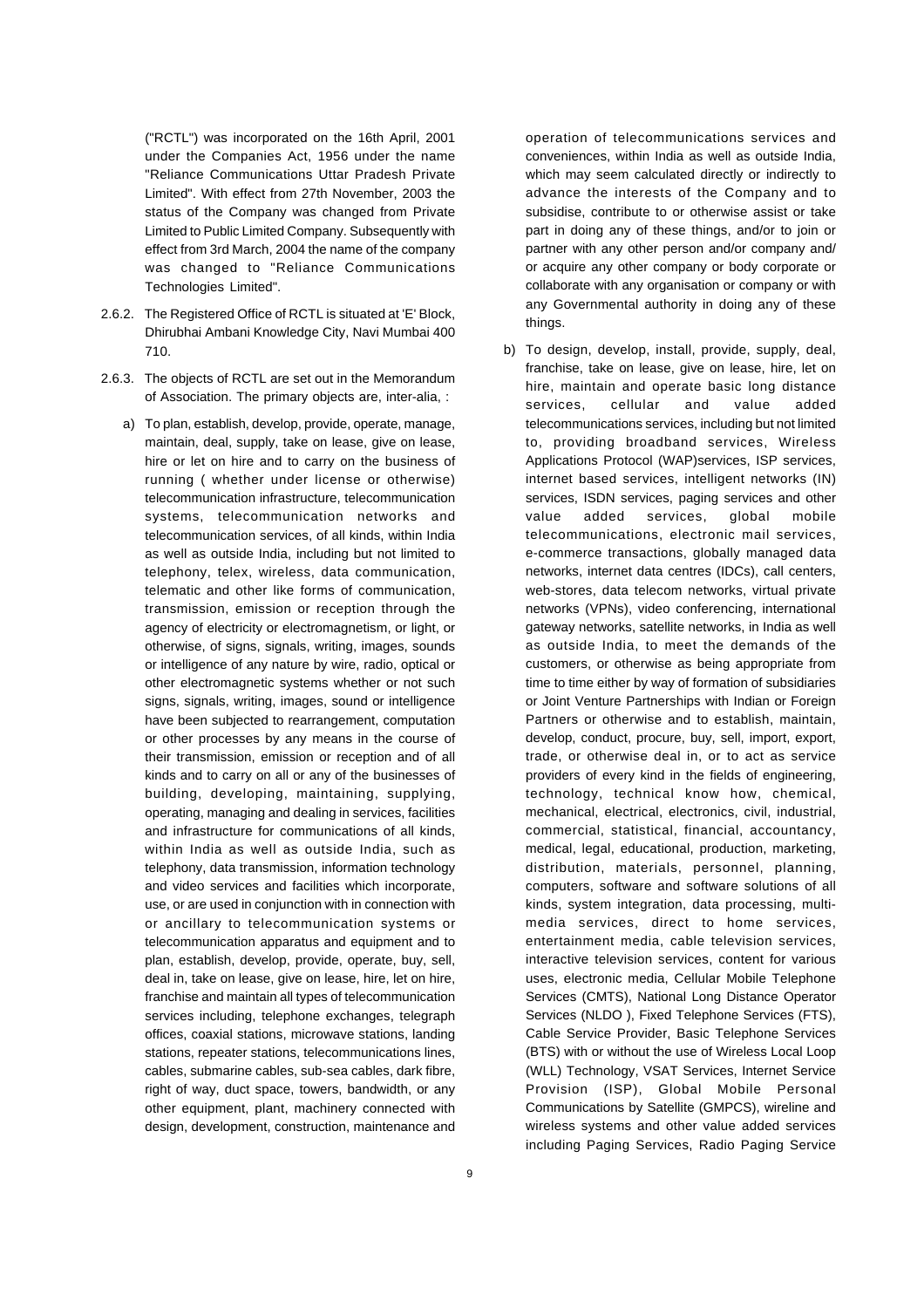Providers, Public Mobile Radio Trunking Service Provider, DTM, communication methods, telecommunication, basic and cellular telephone, voice mail, internet, electronic mail, data communication services, intranet, internet connectivity, internet telephoning, interconnect and intraface services, applications like tele-banking, telemedicine, tele-education, tele-trading, e-commerce, e-governance, e-business and system design, kiosks, management information systems and other types of management including spectrum management, social or other value added services like providing end to end integrated solutions, netserv solutions, network connectivity solutions, cost effective solutions, other allied solutions for data transfer, administrative and effective communication.

c) To carry on the business, buy, sell, deal, take on lease, give on lease, hire, let on hire and otherwise participate in the launching of satellites as well as the provision of all associated services, for communications, Geographical Information Systems (GIS) services, Global Positioning Systems (GPS) services, Satellite Imaging, Remote Sensing for various applications and usage, other commercial use, or otherwise and to promote, seek investment, partner, participate in joint ventures and to invest in such ventures, within India as well as outside India and for similar such projects in the field of telecommunications and to carry on all or any of the businesses of running, operating, managing and supplying data processing and information systems, including videotext, viewdata and teletext systems and systems utilising, or utilising in, or for the capture, storage, retrieval, processing, conversion, transmission, receipt or presentation of messages and signals including but not limited to, data, sounds and visual images, with the aid of, in conjunction with, or in anyway whatsoever utilising computers or similar equipment and computer programs and databases and to carry on the businesses of operating, managing, supplying and dealing in services and facilities of all kinds which incorporate, use or are used in conjunction with, in connection with, or ancillary to, systems of such descriptions as aforesaid or any of the apparatus and equipment comprised therein and to set up, operate manage, deal, in run the business of professional television /cable TV / audio / video / cine studios for production of entertainment shows, sponsored programmes, advertising films, educational films, feature films including transfer of films to video cassettes and to produce TV programmes, TV news coverage, educational programmes, sports coverage and computer software for programmes connected therewith and to import and export programmes for TV networks and other films for exhibition and to pay or earn royalties from TV/film/music shows.

2.6.4. RCTL is presently holding investments in the company providing telecommunication and information technology services.

#### **2.7. Ambani Enterprises Private Limited**

- 2.7.1. Ambani Enterprises Private Limited ("AEPL") was incorporated on the 30th December, 2004 under the Companies Act, 1956.
- 2.7.2. The Registered Office of AEPL is situated at 3rd Floor, Reliance Energy Centre, Santa Cruz (East), Mumbai 400 055.
- 2.7.3. The objects of AEPL are set out in the Memorandum of Association. The primary objects are, inter-alia, :
	- a) To carry on business to own, operate, lease, install, develop, promote, manage, maintain projects in the infrastructure sectors and also setting up of plant, machinery, equipment, handling equipment, loading equipment and any other work to support any of the infrastructure projects either singly or jointly with others, and either by or through agents, contractors, sub-contractors, trustees or otherwise
- 2.7.4. AEPL is presently engaged in providing telecommunication and information technology services through its investee companies.

#### **2.8. Reliance Business Management Private Limited**

- 2.8.1. Reliance Business Management Private Limited ("RBM") was incorporated on the 9th May, 2005 under the Companies Act, 1956.
- 2.8.2. The Registered Office of RBM is situated at 3rd Floor, Reliance Energy Centre, Santa Cruz (East), Mumbai 400 055.
- 2.8.3. The objects of RBM are set out in the Memorandum of Association. The primary objects are, inter-alia, :
	- a) To carry on the business as managers/advisers on the administration and organisation of any business and industry and the training and utilisation of personnel for business and industry, and to carry on all or any of the businesses of industrial, business and personnel managers, and to advise on the extending, developing and improving of all types of businesses or industries and all systems or processes relating to the production, storage, distribution, marketing and sale of goods or the rendering of services relating to manage business and industry any where in India or abroad.
- 2.8.4. RBM is presently engaged in providing telecommunication and information services through it's investee companies.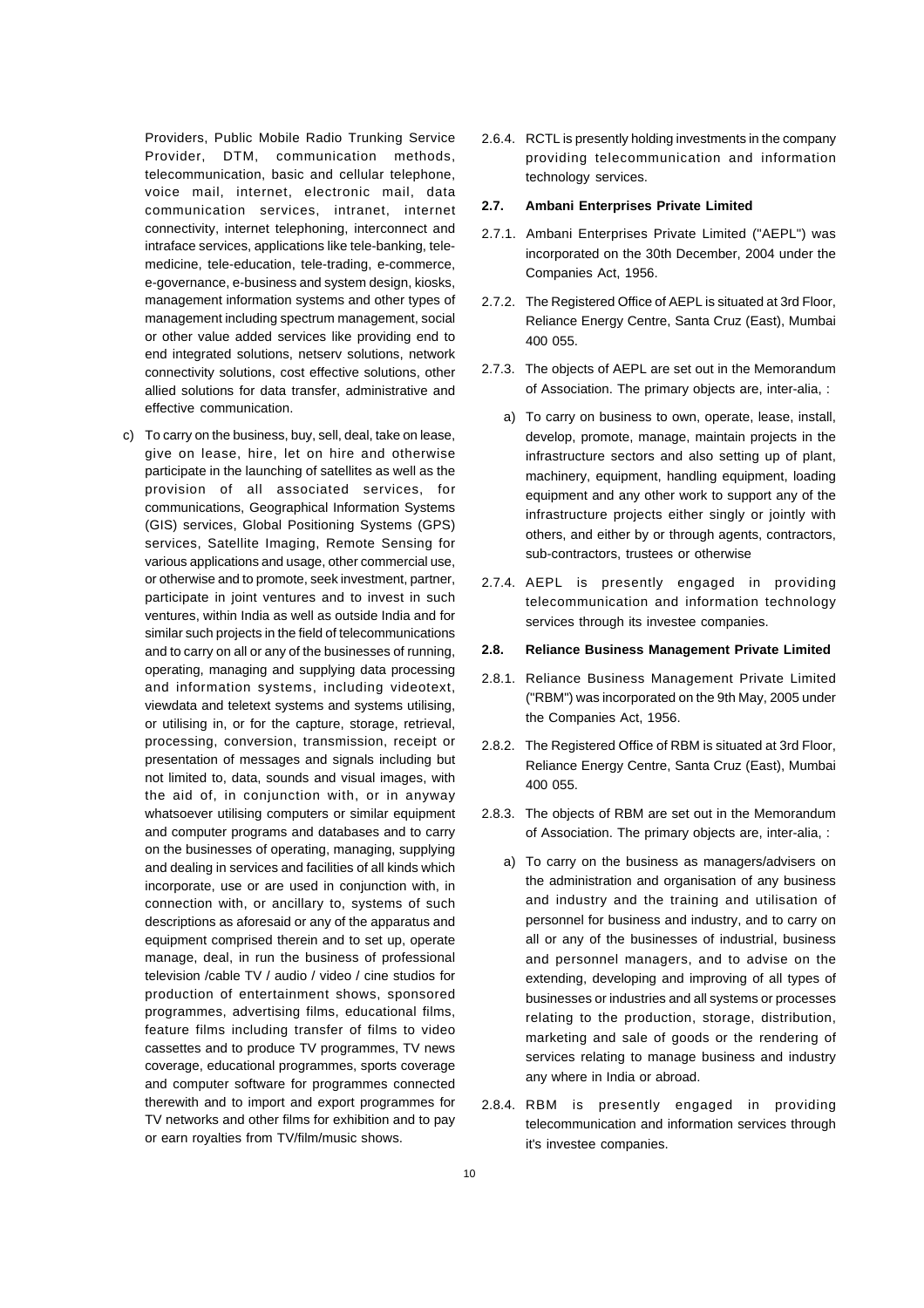# **2.9. Formax Commercial Private Limited**

- 2.9.1. Formax Commercial Private Limited ("Formax") was incorporated on the 30th March, 2000 under the Companies Act, 1956 under the name "Formax Trading Private Limited". Subsequently with effect from 14th November, 2000 the name of the company was changed to "Formax Commercial Private Limited".
- 2.9.2. The Registered Office of Formax is situated at 'H' Block, 1st Floor, Dhirubhai Ambani Knowledge City, Navi Mumbai 400 710.
- 2.9.3. The objects of Formax are set out in the Memorandum of Association. The primary objects are, inter-alia, :
	- a) To carry on the trading business as merchants, traders, buyers, sellers, importers, exporters, dealers, and to import, export, buy, sell, or otherwise trade and deal in commodities, including purchase, crop, minerals, raw materials, semi and manufactured products, goods, plant, machinery of all kinds, tools, equipment, Computer hardware, software, books, stationery drawings, equipments, advertising and campaign materials, photography and filming materials, precious and semi-precious, metals, Gems, diamonds and jewelry of all kinds, fabrics, garments, apparel goods beverages, canned provisions, cotton, jute, yarn, wool, silk, handloom, textiles, linen, cottage industries ware, cotton waste, tea, minerals and ores, ferrous and non- ferrous metals, pipes fittings, pumps, valve plates, structures, and such other engineering goods, coffee, tobacco, spices, shoes and leather ware, timber, automobiles, diesel engines, pumps agricultural implement, electrical motors, transformers, switchgears and accessories, building hardware, furniture, electrical appliances, and type of computer, accounting machines, photo-copy machines, teleprinter, studio equipments, paper and paper products, machinery and machine tools, dyes, chemicals and petro-chemicals paints, varnishes, colors glassware, pottery, tableware, cement and building materials, scientific instruments, bicycle, spare parts, synthetic products, handicrafts, rubber, tyres, cords
- 2.9.4. Formax is the holding company of Campion Properties Limited, a company which holds immovable property in New Delhi.

#### **2.10. Panther Consultants Private Limited**

- 2.10.1. Panther Consultants Private Limited ("PCPL") was incorporated on the 21st September, 2005 under the Companies Act, 1956.
- 2.10.2. The Registered Office of PCPL is situated at 3rd Floor, Reliance Energy Centre, Santa Cruz (East), Mumbai 400 055.
- 2.10.3. The objects of PCPL are set out in the Memorandum of Association. The primary objects are, inter-alia, :
	- a) To carry on the business or vocation of acting as advisers and consultants in India or abroad, on all matters relating to engineering, technology, technical know how, execution of turnkey projects, chemicals, process know how, mechanical, electrical, electronics, power, energy, petrochemicals, refined oil, extracting by-products, pipes and pipelines for the transportation of gas, petrol and other petroleum products, energy, oil and gas sector, industrial sector, commercial sector, statistics, civil, administration, finance, factoring, accountancy, medical fields, legal , education, and organisation management, taxation, administration, secretarial, accounting, information systems, market research, operations research, financial and project engineering studies, techniques of production, procurement, administration, recruitment, in order to obtain optimum use of the factors of production, commencement or expansion of industry, purchasing techniques and business (including construction of plants and buildings), production, purchases, sales, materials and cost control, marketing, distribution, advertisement, publicity, personnel, labour, planning, computers, data processing, multi-media services, direct to home services, entertainment media, electronic media, exports and imports to and for any concerns, bodies, associations (incorporated or unincorporated) departments and services of the Government, public or local authorities, trusts, scientific research and Development Centers, and to be appointed as technical, financial, legal, economic, public relation, sales promotion, industrial administration, civil consultants, provide training in consultancy and any other consultancy services including consultancy services for the projects sponsored by international organisations, Government of India or Government of any other country, as the Company may from time to time deem fit.
	- b) To carry on and provide consultancy services in the areas of computer management and engineering covering computerized information systems, feasibility studies, system design and development, computer based management information system, on line real time systems, process control, data base design, industrial engineering applications and all other related areas of computer technology and to act as advisers in management, personal/corporate investment, direct and indirect tax, finance portfolio managers, to perform all activities relating to share transfer, share registration, and other secretarial work.
- 2.10.4. PCPL is presently engaged in providing telecommunication and information services through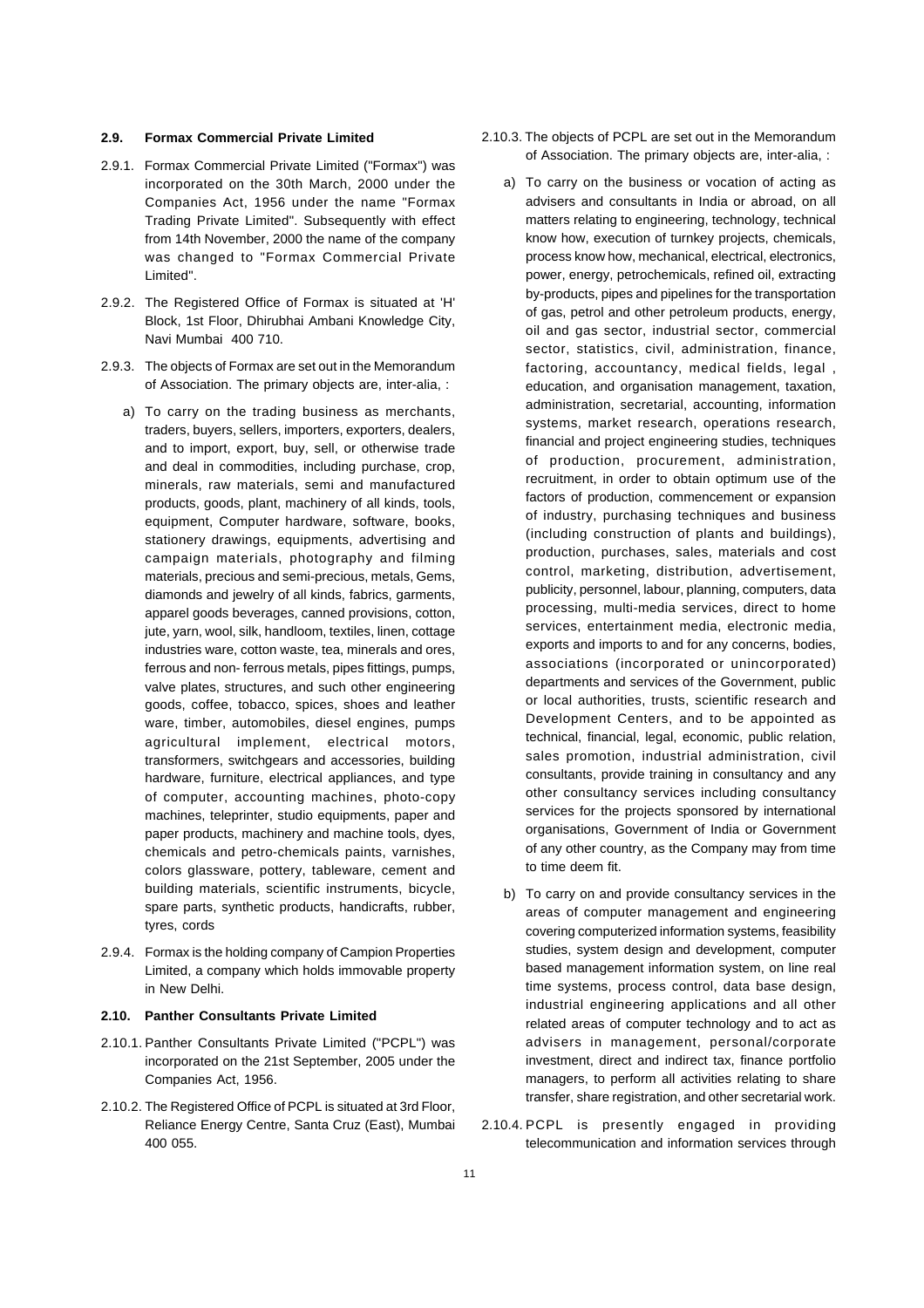it's investee companies.

- **3.** RIC, RCSPL, RSSPL, RCTL, AEPL, RBM, Formax and PCPL are hereinafter collectively referred to as the Transferor Companies. The other definitions contained in the Scheme will apply to this Explanatory Statement also.
- **4.** A copy of the Scheme setting out the terms and conditions of the amalgamation and arrangement between RIC, RCIL, RCSPL, RSSPL, RCTL, AEPL, RBM, Formax, PCPL with RCOVL and their respective shareholders and creditors, which has been approved by the Board of Directors of RCOVL at its meeting held on March 12, 2006, forms part of this Explanatory Statement.
- **5.** The share capital structure of all the companies is set out in Clause 2 of the Scheme.
- **6.** The equity shareholding pattern of all the Companies is annexed hereto and marked as **Annexure A.**
- **7.** The details of Directors and the Manager of respective companies along with their shareholding in the companies forming a part of the Scheme is annexed hereto and marked as **Annexure B**

#### **8. BACKGROUND TO THE AMALGAMATION**

RCOVL, part of the Reliance - Anil Dhirubhai Ambani Group ('the Group') is vested with the Telecommunication Undertaking of Reliance Industries Limited ("RIL") pursuant to the Scheme of Arrangement under Sections 391 to 394 of the Companies Act, 1956 approved by the High Court of Judicature at Bombay vide order dated 9th December, 2005 and effective from 21st December, 2005. RCOVL is also vested with the telecommunications undertaking, constituting inter-alia investments in the following operating companies viz. 319,25,85,350 equity shares of Re. 1 each, of RIC constituting 45.34% of its paid-up capital; 90,00,00,000 equity shares of Re.1 each of RCIL, constituting 45.00% of its paid-up capital; 70,95,130 equity shares of Rs. 10 each of Reliance Telecom Limited ("RTL") constituting 35.60% of its paid-up equity capital and 4,50,00,000 Preference shares of Rs. 10 each of RTL constituting 100% of its paid-up preference share capital.

# **9. RATIONALE OF THE AMALGAMATION**

9.1. Presently, RCOVL holds less than 50% equity shareholding in the operating companies' viz. RIC, RCIL and RTL. The ownership interests in these companies do not provide RCOVL with ability to control all actions that require shareholder's approval on account of substantial shareholding being controlled by AEPL, RBM and PCPL. The current structure of holding / ownership of Infocomm

Companies {i.e. RIC, RCIL, RTL, Formax, and Reliance Infocomm Infrastructure Pvt. Ltd. (RIIPL)} is inter-locked / complex. The Scheme is expected to rationalize and simplify the structure of holding / ownership of Infocomm companies so that there would be an alignment of interests of all shareholders in a single listed entity viz. RCOVL. The Scheme is likely to create synergies by consolidating ownership and will result in achieving a simple and transparent ownership structure of all facets of telecommunications business. It will also eliminate areas of potential conflict of interest and ease considerably related party transactions.

- 9.2. The Resulting Company will be able to leverage on large asset base, reserves and cash flows to enhance the shareholder value. The Scheme is likely to increase the financial strength and flexibility of the Resulting Company and enhance its capabilities to face competition in the market place more effectively. The Resulting Company will benefit from improved organizational capability, arising from the combination of people who have the diverse skills, talent and vast experience to compete successfully in an increasingly competitive industry. The Resulting Company will be better positioned to retain the talent pool and will also benefit from the proven leadership and management ability of the Infocomm companies in all facets of the telecommunication business.
- 9.3. The amalgamation will secure for the Resulting Company, competitive advantage for meeting future growth opportunities, provide greater cost savings and economics and thereby significantly enhancing its earnings potential. The Scheme will help to achieve better and more efficient and economical control and conduct of companies.
- 9.4. The Scheme does not entail any cash outgo to the Resulting Company as the Scheme envisages issuance of its shares in lieu of acquisition of balance controlling interests in the Infocomm companies.

An integrated and synergistic approach will be essential to function more effectively in a competitive environment. Therefore the Board of Directors of Transferor Companies and Transferee Company believed that the amalgamation and arrangement more fully set out in the Scheme are desirable.

# **10. SALIENT FEATURES OF THE SCHEME**

- 10.1. The Scheme envisages the following:-
- 10.1.1. Cancellation of fully paid-up Equity Shares and Preference Share capital of RIC held by RCIL and consequent reduction of capital of RIC with effect from 1st January, 2006,
- 10.1.2. Amalgamation of AEPL, RBM, Formax, RCSPL, RCTL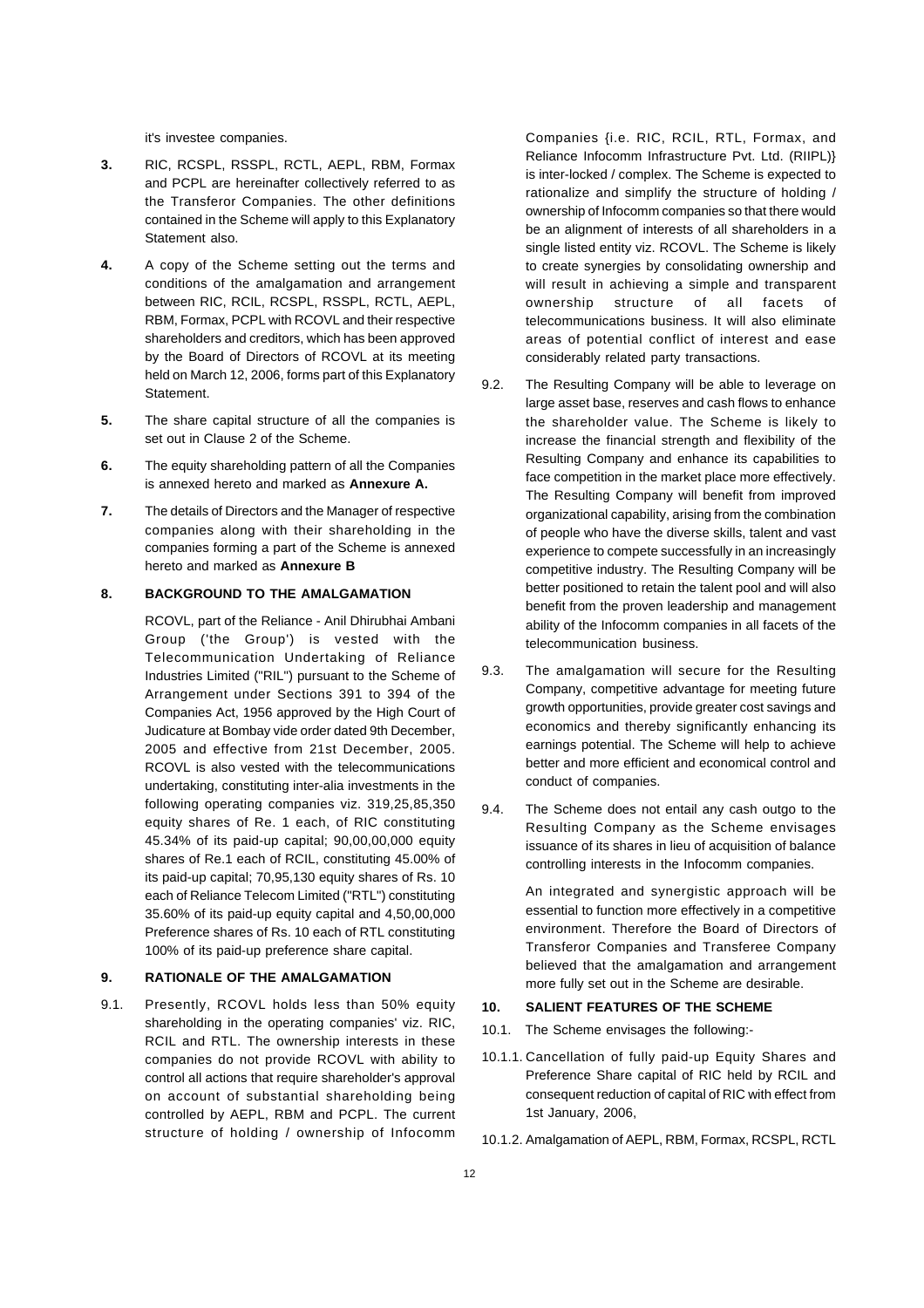and RSSPL with RCOVL with effect from 1st January, 2006;

- 10.1.3. Amalgamation of PCPL with RCOVL with effect from 1st March, 2006;
- 10.1.4. Amalgamation of RIC with RCOVL with effect from 31st March, 2006;
- 10.1.5. Demerger of the 'Network Division' of RCIL into RCOVL with effect from 31st March, 2006;
- 10.1.6. Re-organisation of Capital and Accounting Treatment in the books of RCOVL and recasting of the Balance Sheet of each of RIC and RCIL;
- 10.1.7. Reduction of Securities Premium account appearing in the books of RCIL by adjusting it against the amount of the debit balance in Profit and Loss Account and book value of Investments in shares of RIC.
- 10.2. The salient features of the Scheme are as follows:-
- 10.2.1. With effect from respective Appointed Date as provided in the Scheme, RIC shall be deemed to have cancelled part of its Issued, Subscribed and Fully Paid-Up Equity Share Capital to the extent of 101,34,63,800 Equity Shares of Re. 1 each fully paid-up, representing 14.39% of the Equity Share Capital of RIC, being the shares held as on the date of cancellation by RCIL.
- 10.2.2. With effect from respective Appointed Date as provided in the Scheme RIC shall, be deemed to have cancelled, its Issued, Subscribed and Fully Paid-Up Preference Share Capital to the extent of 30,00,00,000 9% Cumulative Redeemable Preference Shares of Re. 1 each fully paid-up, held as on the date of cancellation by RCIL.
- 10.2.3. With effect from the respective Appointed Dates the entire Undertaking of each of RIC, AEPL, RBM, Formax, RCSPL, RCTL, RSSPL and PCPL shall be transferred and vested in RCOVL so as to become the undertakings, estates, assets, properties, liabilities, obligations, rights, title and interest of RCOVL.
- 10.2.4. With effect from the respective Appointed Dates all debts, liabilities, duties and obligations of whatsoever nature of RIC, AEPL, RBM, Formax, RCSPL, RCTL, RSSPL and PCPL shall be transferred to and vest in and be assumed by RCOVL so as to become the debts, liabilities, duties and obligations of RCOVL.
- 10.2.5. RIC, AEPL, RBM, Formax, RCSPL, RCTL, RSSPL and PCPL shall be dissolved without being wound up.
- 10.2.6. With effect from the Appointed Date, the Network Division of RCIL shall be transferred to and vested in RCOVL so as to become the properties of RCOVL.

Consequently the IRC Agreement (as defined in the Scheme) shall be deemed to be terminated.

10.2.7. Upon the coming into effect of this Scheme the Transferee Company shall allot:

> (a) 55,63,29,165 Equity Shares of the face value of Rs. 5 /- (Rupees Five only) each to the equity share holders of AEPL; and

> (b) 26,51,55,403 Equity Shares of the face value of Rs. 5 /- (Rupees Five only) each to the equity share holders of PCPL.

- 10.2.8. The Scheme provides that an amount as may be determined by the Board of Directors of RCOVL but not exceeding Rs. 3,000 crores, shall be credited to and held as Provision for Business Restructuring to meet the related costs, expenses and losses;
- 10.2.9. The Scheme provides that the Financial Accounts of RIC and RCIL for the year ended 31st March, 2005, shall be deemed to be recast as if the expenses, writeoffs and provisions, recorded in the accounts of RIC and RCIL on or after 31st March, 2005 and identified by the Board of Directors of RIC or RCIL (as the case may be) as relatable to the year ended 31st March, 2005 had actually been debited, written off or provided in the Accounts of the Financial Year ended 31st March, 2005, provided that the aggregate of such expenses, write-offs and provisions shall not exceed Rs. 2,400 crores in case of RIC and Rs. 2,100 crores in the case of RCIL.
- 10.2.10. All the employees of the Transferor Companies and RCIL, in relation to the Network Division, in service on the Effective Date shall become the employees of the Transferee Company.
- 10.2.11. As regards the costs, the Scheme provides that all costs, charges taxes including duties and levies and all other expenses incurred in connection with implementation of this scheme shall be borne by RCOVL.

**The features set out above being only the salient features of the Scheme; the members are requested to read the entire text of the Scheme to get fully acquainted with the provisions thereof.**

- **11.** The rights and interests of the members and the creditors of the Applicant Company, RCIL and the Transferor companies will not be prejudicially affected by the Scheme. The Applicant Company will be able to meet and pay its debts as and when they arise.
- **12.** The Scheme of Amalgamation and Arrangement was approved by the Board of Directors of the Applicant Company on 12th March, 2006.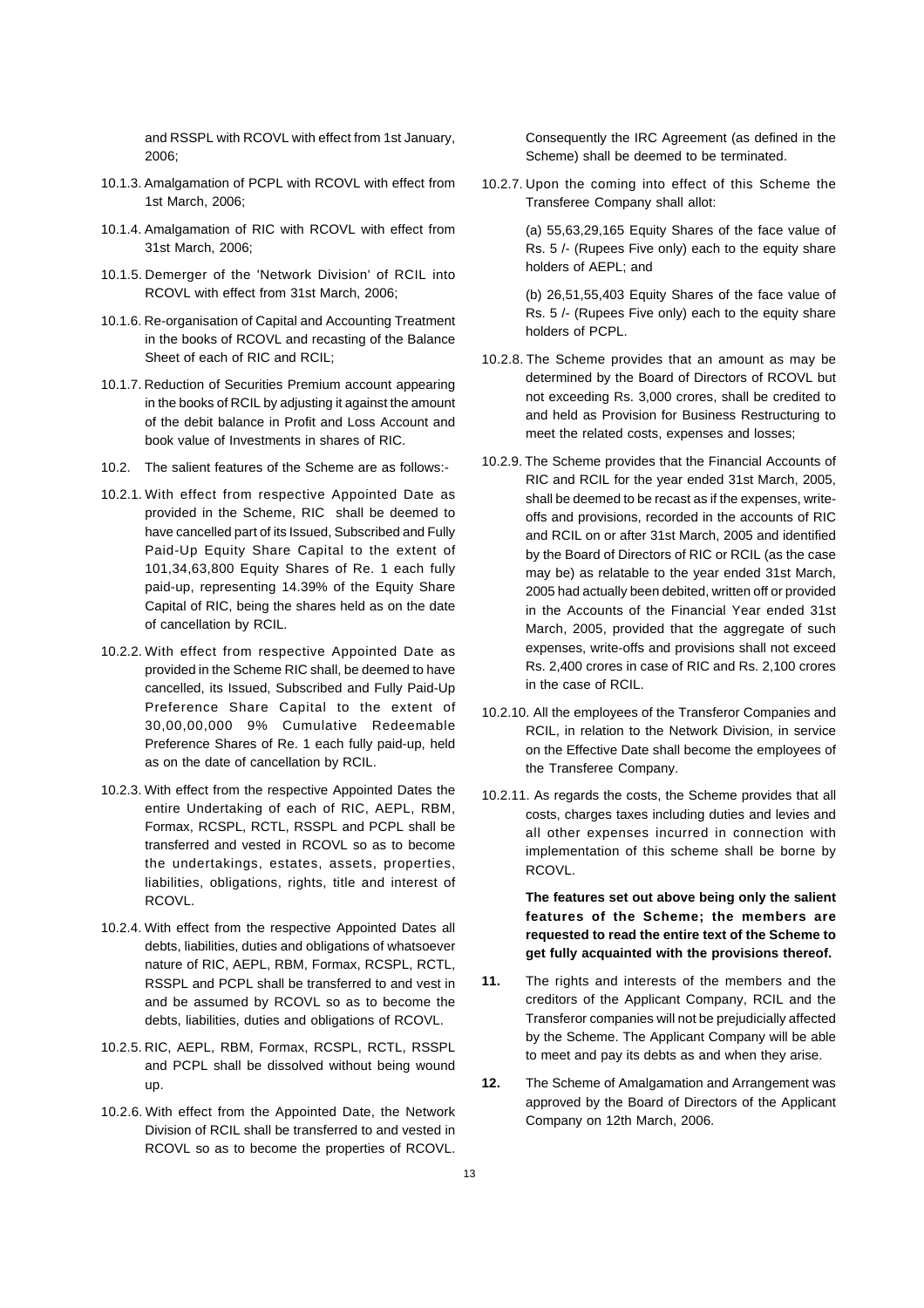- **13.** No investigation proceedings have been instituted or are pending in relation to the Applicant Company under Sections 235 to 250A of the Act.
- **14.** On the Scheme of Amalgamation and Arrangement being approved as per the requirements of Section 391 of the Act, the Applicant Company, RCIL and the Transferor Companies will seek the sanction of the Hon'ble High Court of Judicature at Bombay and the Hon'ble High Court of Gujarat at Ahmedabad, as may be applicable.
- **15.** The Applicant Company is not a subsidiary of RCIL or any Transferor company in any manner whatsoever as provided in Section 4 of the Companies Act, 1956.
- **16.** The Financial position of the Applicant Company will not be adversely affected by the Scheme. The financial position of Applicant Company will continue to remain strong and it will be able to meet and pay its debts as and when they arise.
- **17.** The Applicant Company has received no objection letters from all the Stock Exchange's where the Applicant Company is listed.
- **18.** The Scheme provides that in the event of the Scheme failing to take effect within 12 months of the first filing with the High Court of Judicature at Bombay or the High Court of Gujarat at Ahmedabad, whichever is later, or by such later date as may be agreed by the respective Boards of Directors of the Transferor Companies, RCIL and the Transferee Company, the Scheme shall become null and void and in that event no rights and liabilities whatsoever shall accrue to or be incurred inter se by the parties or their shareholders or creditors or employees or any other person. In such case each Company shall bear its own costs or as may be mutually agreed.

The Directors and Managers of the Applicant Company, RCIL and the Transferor Companies may be deemed to be concerned and/or interested in the Scheme only to the extent of their shareholding in the Companies, or to the extent the said directors are common directors in the Companies, or to the extent the said directors are the partners, directors, members of the companies, firms, association of persons, bodies corporate and/or beneficiary of trust that hold shares in any of the Companies.

**19.** The post amalgamation shareholding pattern of the Applicant Company would be as under:

| SN | <b>Description</b>                                                                           | Post-merger shareholding                |        |
|----|----------------------------------------------------------------------------------------------|-----------------------------------------|--------|
|    |                                                                                              | <b>Equity</b><br><b>Shares (Crores)</b> | %      |
| A  | <b>Promoters</b>                                                                             |                                         |        |
| 1. | - Promoters                                                                                  | 128.96                                  | 63.07  |
|    | - Persons acting in concert                                                                  | 1.65                                    | 0.81   |
|    | Sub-total (A)                                                                                | 130.61                                  | 63.88  |
| B  | <b>Banks / Mutual Funds/</b><br><b>Financial Institutions/</b><br><b>Government holdings</b> |                                         |        |
| 1. | Banks and Mutual funds                                                                       | 2.62                                    | 1.28   |
| 2. | <b>Financial Institutions</b>                                                                | 7.81                                    | 3.82   |
| 3. | Central / State Government                                                                   | 0.11                                    | 0.05   |
|    | Sub-total (B)                                                                                | 10.54                                   | 5.15   |
| C  | Foreign and non-resident<br>holding                                                          |                                         |        |
| 1. | Flis                                                                                         | 29.13                                   | 14.25  |
| 2. | Bank of New York as<br>depository for GDRs                                                   | 6.37                                    | 3.12   |
| 3. | Other non-resident holdings                                                                  | 1.30                                    | 0.63   |
|    | Sub-total (C)                                                                                | 36.80                                   | 18.00  |
| D  | <b>Others</b>                                                                                |                                         |        |
| 1. | Private Corporate Bodies                                                                     | 6.67                                    | 3.26   |
| 2. | <b>Indian Public</b>                                                                         | 19.84                                   | 9.71   |
|    | Sub-total (D)                                                                                | 26.51                                   | 12.97  |
|    | Grand Total $(A + B + C + D)$                                                                | 204.46                                  | 100.00 |

**20.** The post amalgamation capital structure of the Applicant Company will be as under:

| <b>Particulars</b>                        | Rs. in Crores |
|-------------------------------------------|---------------|
| Authorised                                |               |
| 300,00,00,000 Equity Shares of Rs. 5 each | 1,500.00      |
| <b>TOTAL</b>                              | 1,500.00      |
| <b>Issued, Subscribed &amp; Paid-up</b>   |               |
| 2,04,46,14,990 Equity Shares of           |               |
| Rs. 5 each fully paid-up                  | 1,022.31      |
| <b>TOTAL</b>                              | 1.022.31      |

- **21.** Inspection of the following documents may be had at the Registered Office of the Applicant Company upto one day prior to the date of the meeting between 11.00 a.m. and 4.00 p.m. on all working days (except Saturday):
	- a) Certified copy of the Order dated 28th April, 2006 of the High Court of Judicature at Bombay, passed in Company Application No. 584 of 2006, directing the convening of the meeting of the Equity Shareholders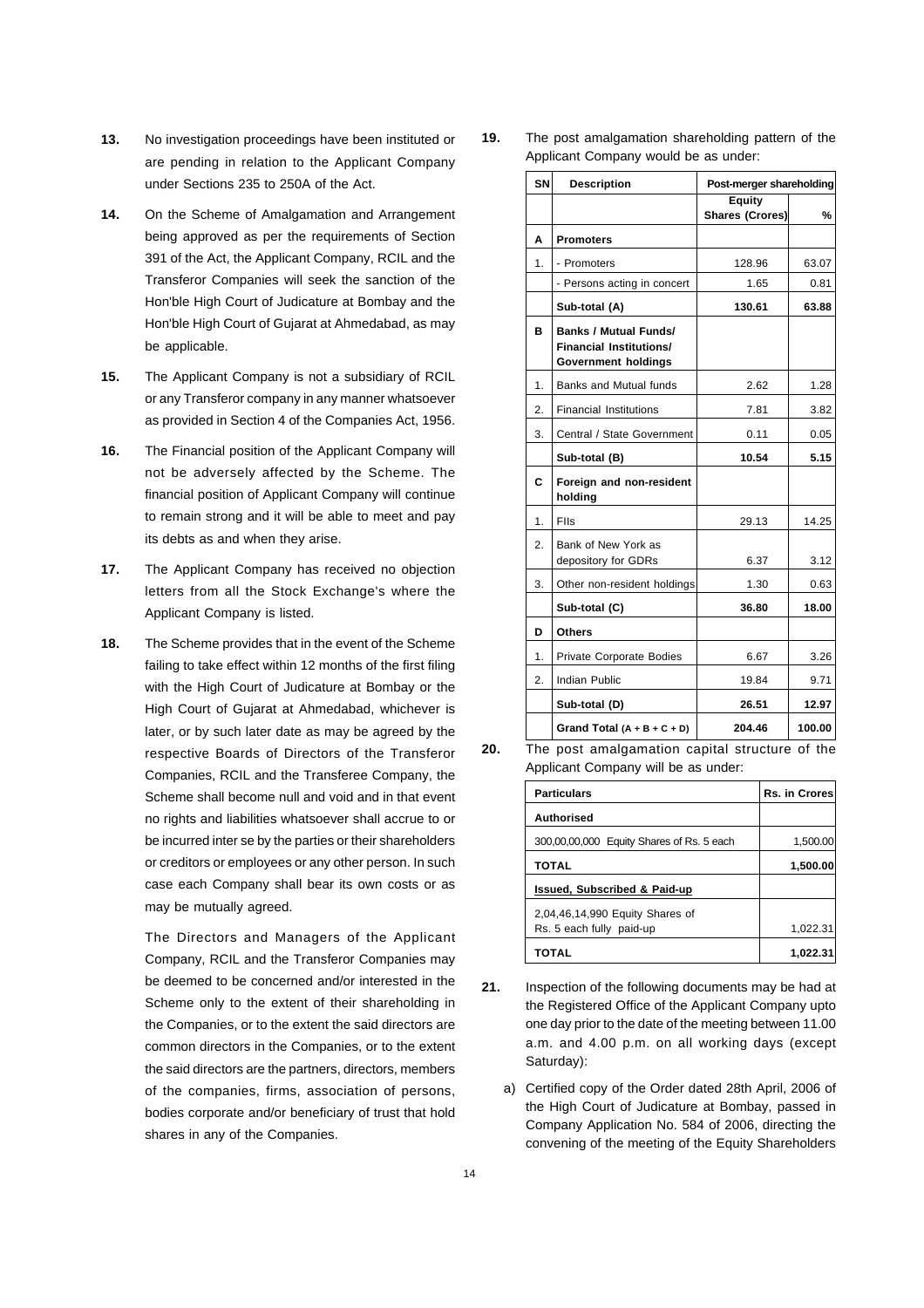of the Applicant Company.

- b) Scheme of Amalgamation and Arrangement.
- c) Memorandum and Articles of Association of the Applicant Company, RCIL and the Transferor Companies.
- d) Latest Audited accounts of the Companies where available and latest unaudited accounts of companies whose audited accounts are not available.
- e) No objection letters to the Scheme received from Bombay Stock Exchange Limited and National Stock Exchange of India Limited.
- f) Exchange Ratio Report of KPMG India Private Limited and JM Morgan Stanley Private Limited.

This statement may be treated as an Explanatory Statement under Section 393 of the Companies Act,

1956. A copy of the Scheme and Explanatory Statement may be obtained from the Registered Office of the Applicant Company and / or at the office of the Advocates for the Applicant Company, M/s. Rajesh Shah & Co, 16, Oriental Building, 30, Nagindas Master Road, Flora Fountain, Mumbai - 400 001 and M/s. Mulla & Mulla & Craigie Blunt & Caroe, Mulla House, 51, Mahatama Gandhi Road, Fort, Mumbai - 400 001.

# Sd/-

**M.H. Kania** (Former Chief Justice of India) Chairman appointed for the meeting

Dated : 28th April, 2006. Registered Office: 'H' Block, 1st Floor, Dhirubhai Ambani Knowledge City, Navi Mumbai 400 710.

# **ANNEXURE A**

# **1. The pre amalgamation shareholding pattern of AEPL is as under**

|   |                       | <b>Equity Shareholding</b> |     |
|---|-----------------------|----------------------------|-----|
|   | Category              | (in Lakhs)                 | %   |
| A | Promoters holding     | 10.00                      | 100 |
| в | Non-promoters holding | $\overline{\phantom{0}}$   |     |
|   | <b>Grand Total</b>    | 10.00                      | 100 |

**2. The pre amalgamation shareholding pattern of RBM is as under**

|   |                       | <b>Equity Shareholding</b> |     |
|---|-----------------------|----------------------------|-----|
|   | Category              | (in Lakhs)                 | %   |
|   |                       |                            |     |
| А | Promoters holding     | 10.00                      | 100 |
|   |                       |                            |     |
| в | Non-promoters holding |                            |     |
|   |                       |                            |     |
|   | <b>Grand Total</b>    | 10.00                      | 100 |

**3. The pre amalgamation shareholding pattern of Formax is as under**

|                          |                                   | <b>Equity Shareholding</b> |               |
|--------------------------|-----------------------------------|----------------------------|---------------|
|                          | Category                          | (in Lakhs)                 | %             |
| A                        | Promoters holding                 | 0.10                       | 100           |
| в                        | Non-promoters holding             | -                          |               |
|                          | <b>Grand Total</b>                | 0.10                       | 100           |
| $\overline{\phantom{a}}$ | $\blacksquare$<br>$\cdot$ .<br>-- | . .                        | $\sim$ $\sim$ |

**4. The pre amalgamation shareholding pattern of PCPL is as under**

|   |                       | <b>Equity Shareholding</b> |     |
|---|-----------------------|----------------------------|-----|
|   | Category              | (in Lakhs)                 | %   |
|   |                       |                            |     |
| Α | Promoters holding     | 0.10                       | 100 |
| в | Non-promoters holding |                            |     |
|   | <b>Grand Total</b>    | 0.10                       | 100 |
|   |                       |                            |     |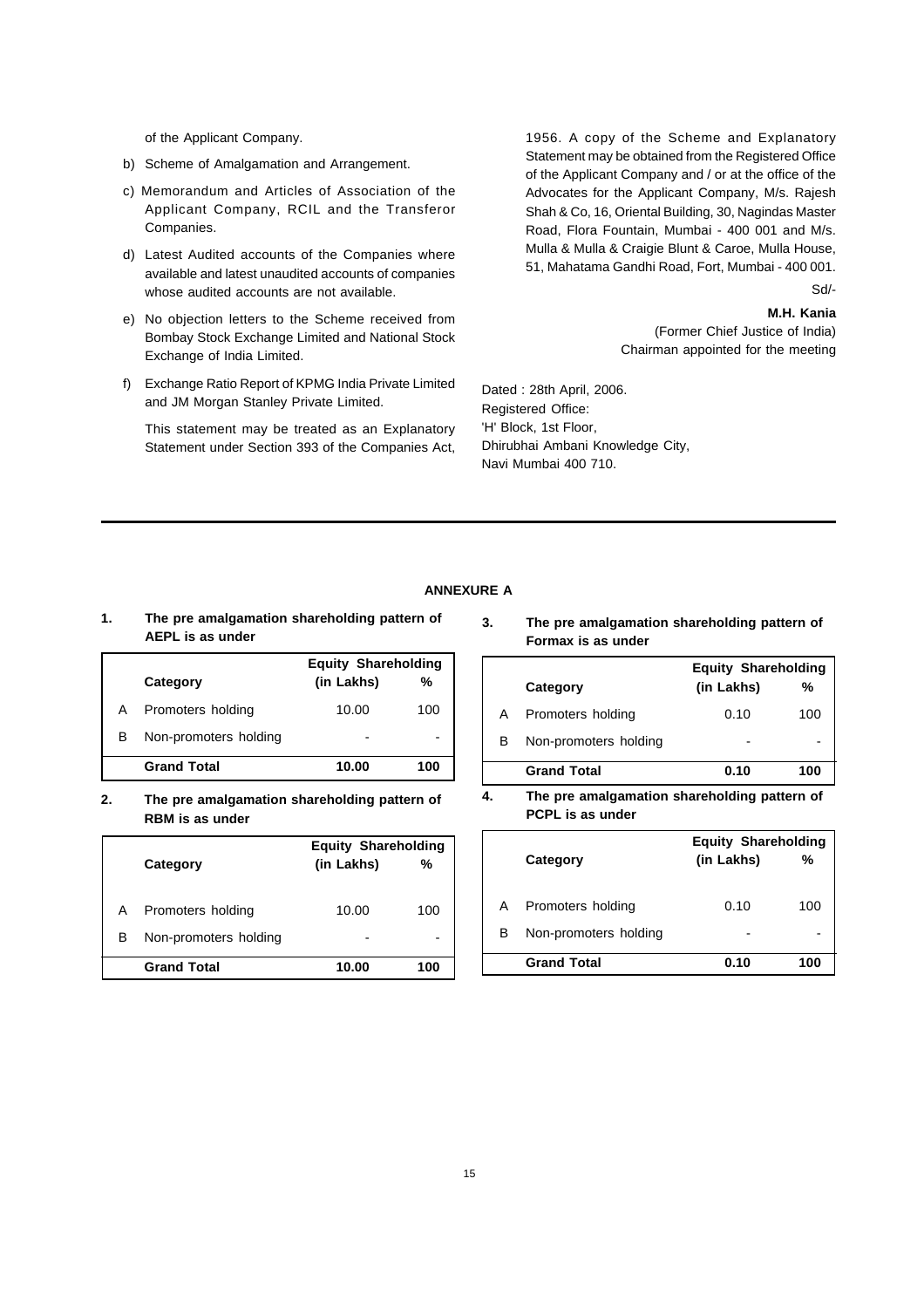# **5. The pre amalgamation shareholding pattern of RIC is as under**

|   |                       | <b>Equity Shareholding</b> |     |
|---|-----------------------|----------------------------|-----|
|   | Category              | (in Crores)                | %   |
| A | Promoters holding     | 704.10                     | 100 |
| В | Non-promoting holding |                            |     |
|   | <b>Grand Total</b>    | 704.10                     | 100 |

# **6. The pre amalgamation shareholding pattern of RCIL is as under**

|   |                       | <b>Equity Shareholding</b> |     |
|---|-----------------------|----------------------------|-----|
|   | Category              | (in Crores)                | %   |
|   |                       |                            |     |
| A | Promoters holding     | 200.00                     | 100 |
| в | Non-promoters holding |                            |     |
|   | <b>Grand Total</b>    | 200.00                     | 100 |

**7. The pre amalgamation shareholding pattern of RCSPL is as under**

|   |                       | <b>Equity Shareholding</b> |     |
|---|-----------------------|----------------------------|-----|
|   | Category              | (in Lakhs)                 | %   |
| A | Promoters holding     | 2.50                       | 100 |
| в | Non-promoters holding |                            |     |
|   | <b>Grand Total</b>    | 2.50                       | 100 |

**8. The pre amalgamation shareholding pattern of RSSPL is as under**

|   |                       | <b>Equity Shareholding</b> |     |  |
|---|-----------------------|----------------------------|-----|--|
|   | Category              | (in Lakhs)                 | %   |  |
| A | Promoters holding     | 2.50                       | 100 |  |
| B | Non-promoters holding | $\overline{\phantom{0}}$   |     |  |
|   | <b>Grand Total</b>    | 2.50                       | 100 |  |

**9. The pre amalgamation shareholding pattern of RCTL is as under**

|   |                       | <b>Equity Shareholding</b> |     |
|---|-----------------------|----------------------------|-----|
|   | Category              | (in Lakhs)                 | %   |
| A | Promoters holding     | 2.50                       | 100 |
| в | Non-promoters holding |                            |     |
|   | <b>Grand Total</b>    | 2.50                       | 100 |

# **10. The pre amalgamation shareholding pattern of RCOVL is as under**

| Sr.No. | <b>Description</b>                                                                           | Pre-merger shareholding<br>No. of Equity Shares %<br>(in Crores) |        |
|--------|----------------------------------------------------------------------------------------------|------------------------------------------------------------------|--------|
| A      | <b>Promoters</b>                                                                             |                                                                  |        |
|        | - Promoters                                                                                  | 46.81                                                            | 38.27  |
|        | - Persons acting                                                                             |                                                                  |        |
|        | in concert                                                                                   | 1.65                                                             | 1.35   |
|        | Sub-total (A)                                                                                | 48.46                                                            | 39.62  |
| в      | <b>Banks / Mutual Funds/</b><br><b>Financial Institutions/</b><br><b>Government holdings</b> |                                                                  |        |
| 1.     | Banks and Mutual funds                                                                       | 2.62                                                             | 2.14   |
| 2.     | <b>Financial Institutions</b>                                                                | 7.81                                                             | 6.39   |
| 3.     | Central / State                                                                              |                                                                  |        |
|        | Government                                                                                   | 0.11                                                             | 0.09   |
|        | Sub-total (B)                                                                                | 10.54                                                            | 8.62   |
| C      | Foreign and Non-Resident holding                                                             |                                                                  |        |
| 1.     | <b>Flis</b>                                                                                  | 29.13                                                            | 23.82  |
| 2.     | Bank of New York as<br>depository for GDRs                                                   | 6.37                                                             | 5.21   |
| 3.     | Other Non-Resident<br>holdings                                                               | 1.30                                                             | 1.06   |
|        | Sub-total (C)                                                                                | 36.80                                                            | 30.09  |
| D      | <b>Others</b>                                                                                |                                                                  |        |
| 1.     | <b>Private Corporate Bodies</b>                                                              | 6.67                                                             | 5.45   |
| 2.     | <b>Indian Public</b>                                                                         | 19.85                                                            | 16.22  |
|        | Sub-total (D)                                                                                | 26.52                                                            | 21.67  |
|        | Grand Total $(A + B + C + D)$ 122.32                                                         |                                                                  | 100.00 |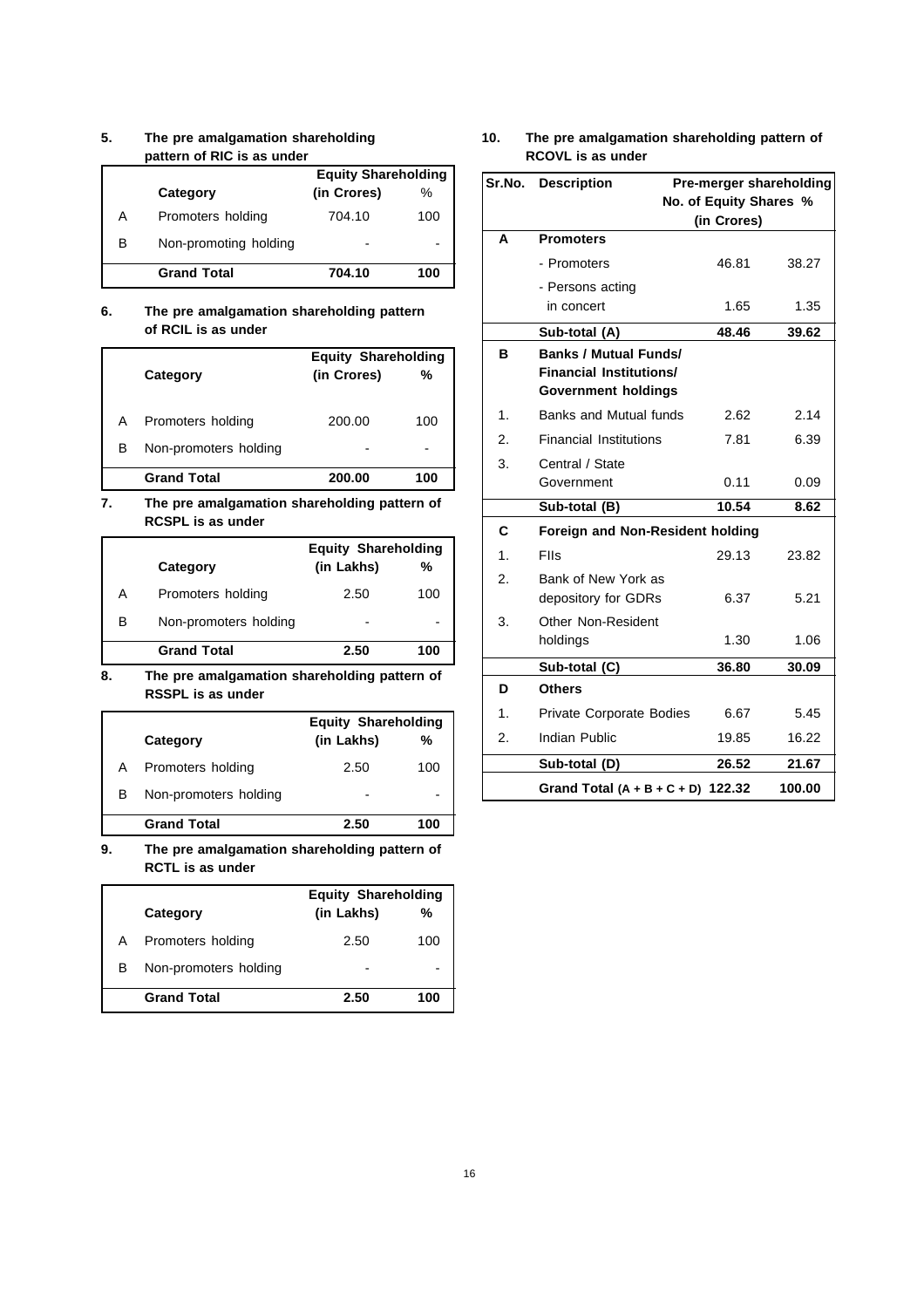# **ANNEXURE B**

1. The background of the Board of Directors of the Applicant Company and the extent of shareholding (singly or jointly) of the Directors and Manager of the Applicant Company in the Applicant Company, RCIL and Transferor Companies as on April 28, 2006 is as under:

| Sr.<br>No. | Name of the<br>Director of the<br>Applicant<br>Company | Designation | Age<br>(Years) | No. of shares<br>held in the<br>Applicant<br>Company | No. of<br>shares held<br>in Transferor<br>companies /<br><b>RCIL</b> |
|------------|--------------------------------------------------------|-------------|----------------|------------------------------------------------------|----------------------------------------------------------------------|
|            | Shri Anil Dhirubhai Ambani                             | Chairman    | 46             | 18,59,271                                            | AEPL-1<br><b>RBM - 1</b>                                             |
| 2          | Prof. J. Ramachandran                                  | Director    | 49             | 482                                                  | <b>NIL</b>                                                           |
| 3          | Shri S. P. Talwar                                      | Director    | 65             | <b>NIL</b>                                           | <b>NIL</b>                                                           |
| 4          | Shri Hasit Shukla                                      | Manager     | 44             | 9                                                    | <b>NIL</b>                                                           |

2 The background of the Board of Directors of RIC and their extent of shareholding of the Directors and Manager in all the companies forming a part of the Scheme including the Applicant Company is as under:

| Sr.<br>No | Name of<br><b>Director</b> | Designation     | Age<br>(Years) | No. of shares<br>held in the<br><b>Applicant</b><br>Company | No. of<br>shares held<br>in Transferor<br>companies /<br><b>RCIL</b> |
|-----------|----------------------------|-----------------|----------------|-------------------------------------------------------------|----------------------------------------------------------------------|
|           | Shri Anil Dhirubhai Ambani | Chairman        | 46             | 18,59,271                                                   | AEPL-1<br><b>RBM - 1</b>                                             |
| 2         | Prof. J. Ramachandran      | Director        | 49             | 482                                                         | <b>NIL</b>                                                           |
| 3         | Shri Gautam Doshi          | <b>Director</b> | 53             | 43                                                          | <b>NIL</b>                                                           |
| 4         | Shri Anil C. Shah          | Manager         | 43             | 2                                                           | <b>NIL</b>                                                           |

3. The background of the Board of Directors of RCIL and their extent of shareholding of the Directors and Manager in all the companies forming a part of the Scheme including the Applicant Company is as under:

| Sr.<br>No | Name of<br><b>Director</b> | Designation | Age<br>(Years) | No. of shares<br>held in the<br>Applicant<br>Company | No. of<br>shares held<br>in Transferor<br>companies /<br><b>RCIL</b> |
|-----------|----------------------------|-------------|----------------|------------------------------------------------------|----------------------------------------------------------------------|
|           | Shri Anil Dhirubhai Ambani | Chairman    | 46             | 18,59,271                                            | AEPL-1<br><b>RBM - 1</b>                                             |
| 2         | Prof. J. Ramachandran      | Director    | 49             | 482                                                  | <b>NIL</b>                                                           |
| 3         | Shri Gautam Doshi          | Director    | 53             | 43                                                   | <b>NIL</b>                                                           |
| 4         | Shri Tulsi S. Dadlani      | Manager     | 48             | <b>NIL</b>                                           | <b>NIL</b>                                                           |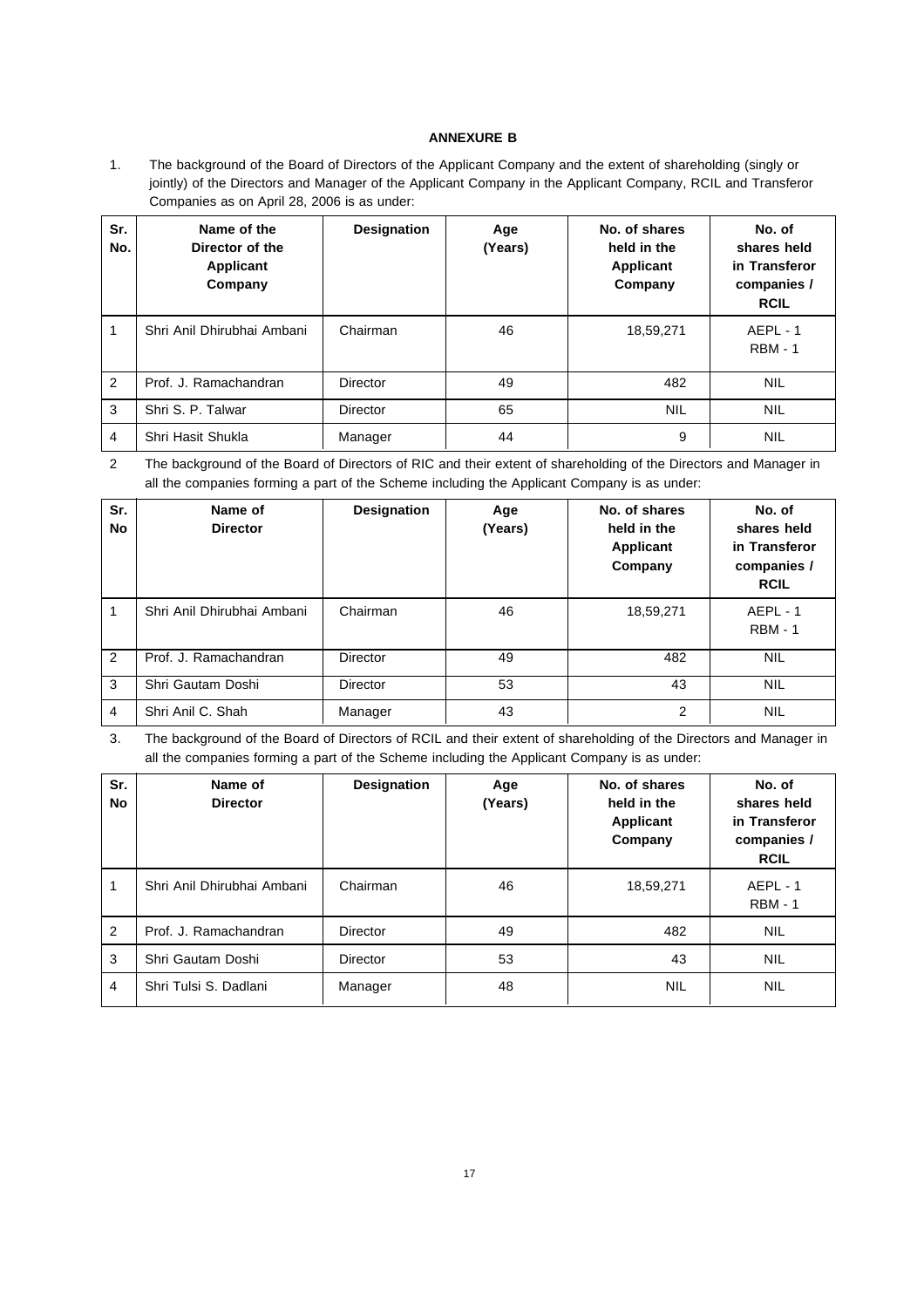4. The background of the Board of Directors of RCSPL and their extent of shareholding in all the companies forming a part of the Scheme including the Applicant Company is as under:

| Sr.<br>No | Name of<br><b>Director</b> | Designation | Age<br>(Years) | No. of shares<br>held in the<br>Applicant<br>Company | No. of shares<br>held in<br><b>Transferor</b><br>companies /<br><b>RCIL</b> |
|-----------|----------------------------|-------------|----------------|------------------------------------------------------|-----------------------------------------------------------------------------|
|           | Shri Surendra Pipara       | Director    | 41             | 228                                                  | <b>NIL</b>                                                                  |
| 2         | Shri Gaurang Shah          | Director    | 45             | <b>NIL</b>                                           | <b>NIL</b>                                                                  |

5. The background of the Board of Directors of RSSPL and their extent of shareholding in all the companies forming a part of the Scheme including the Applicant Company is as under:

| Sr.<br><b>No</b> | Name of<br><b>Director</b> | <b>Designation</b> | Age<br>(Years) | No. of shares<br>held in the<br>Applicant<br>Company | No. of shares<br>held in Transferor<br>companies /<br><b>RCIL</b> |
|------------------|----------------------------|--------------------|----------------|------------------------------------------------------|-------------------------------------------------------------------|
|                  | Shri Ramesh Shenoy         | <b>Director</b>    | 56             | 108                                                  | <b>NIL</b>                                                        |
| 2                | Shri Tulsi Dadlani         | Director           | 48             | <b>NIL</b>                                           | <b>NIL</b>                                                        |
| 3                | Shri Vinayak Joshi         | <b>Director</b>    | 36             | 15                                                   | <b>NIL</b>                                                        |

6. The background of the Board of Directors of RCTL and their extent of shareholding in all the companies forming a part of the Scheme including the Applicant Company is as under:

| Sr.<br><b>No</b> | Name of<br><b>Director</b> | Designation     | Age<br>(Years) | No. of shares<br>held in the<br><b>Applicant</b><br>Company | No. of<br>shares<br>held in<br><b>Transferor</b><br>companies /<br><b>RCIL</b> |
|------------------|----------------------------|-----------------|----------------|-------------------------------------------------------------|--------------------------------------------------------------------------------|
|                  | Shri Ramesh Shenoy         | <b>Director</b> | 56             | 108                                                         | <b>NIL</b>                                                                     |
| $\mathcal{P}$    | Shri Surendra Pipara       | <b>Director</b> | 41             | 228                                                         | <b>NIL</b>                                                                     |
| 3                | Shri Gaurang Shah          | <b>Director</b> | 45             | <b>NIL</b>                                                  | <b>NIL</b>                                                                     |
| 4                | Shri Samir Raval           | <b>Director</b> | 41             | <b>NIL</b>                                                  | <b>NIL</b>                                                                     |

7. The background of the Board of Directors of AEPL and their extent of shareholding in all the companies forming a part of the Scheme including the Applicant Company is as under:

| Sr.<br><b>No</b> | Name of<br><b>Director</b> | Designation     | Age<br>(Years) | No. of shares<br>held in the<br><b>Applicant</b><br>Company | No. of<br>shares<br>held in<br><b>Transferor</b><br>companies /<br><b>RCIL</b> |
|------------------|----------------------------|-----------------|----------------|-------------------------------------------------------------|--------------------------------------------------------------------------------|
|                  | Shri Anil Dhirubhai Ambani | Chairman        | 46             | 18,59,271                                                   | AEPL - 1<br><b>RBM - 1</b>                                                     |
| 2                | Smt. T. A. Ambani          | <b>Director</b> | 46             | 16,50,832                                                   | <b>NIL</b>                                                                     |
| 3                | Shri Hasit Shukla          | <b>Director</b> | 44             | 9                                                           | <b>NIL</b>                                                                     |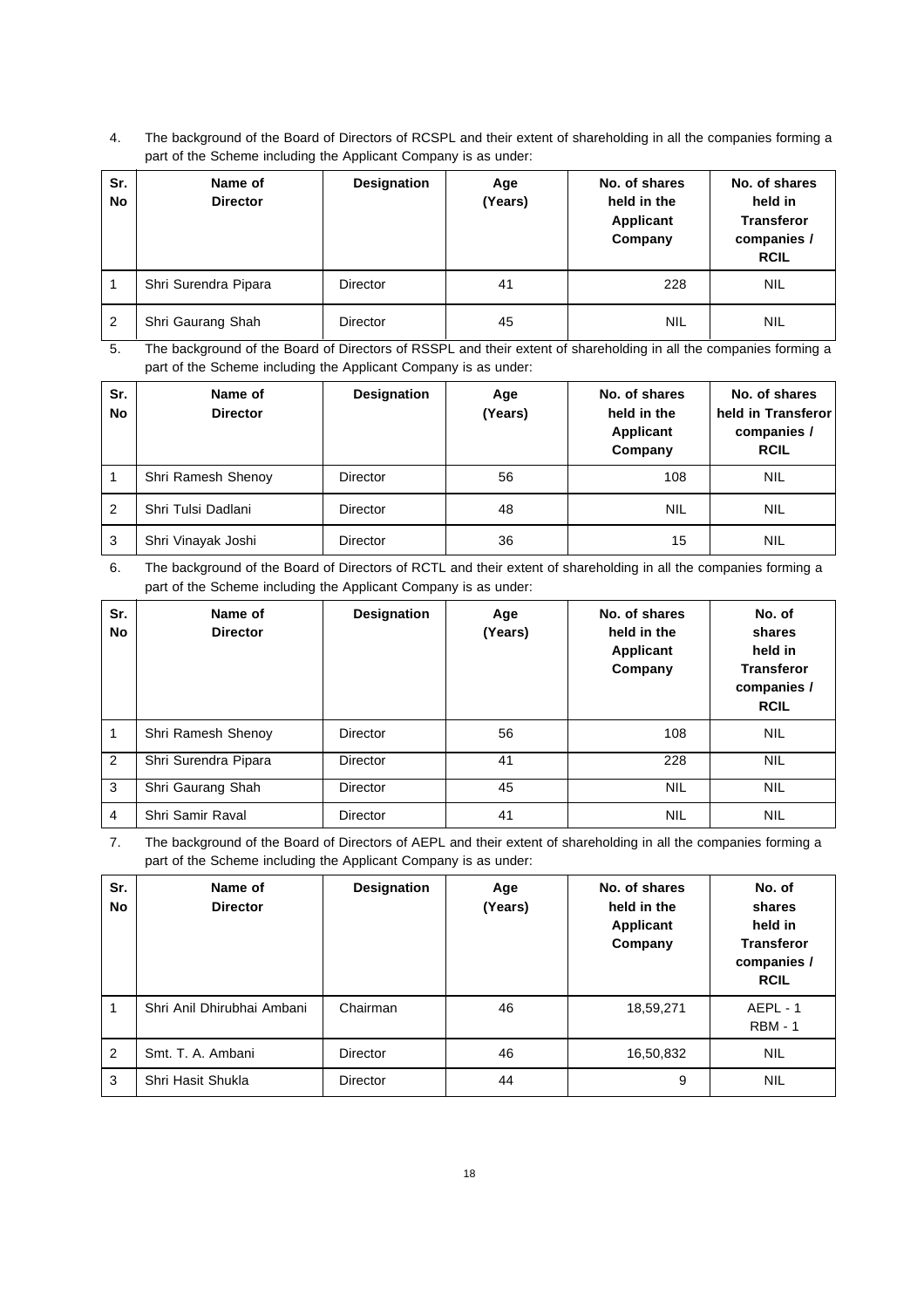8. The background of the Board of Directors of RBM and their extent of shareholding in all the companies forming a part of the Scheme including the Applicant Company is as under:

| Sr.<br><b>No</b> | Name of<br><b>Director</b> | <b>Designation</b> | Age<br>(Years) | No. of shares<br>held in the<br>Applicant<br>Company | No. of shares<br>held in<br><b>Transferor</b><br>companies<br><b>RCIL</b> |
|------------------|----------------------------|--------------------|----------------|------------------------------------------------------|---------------------------------------------------------------------------|
|                  | Shri Anil Dhirubhai Ambani | Chairman           | 46             | 18,59,271                                            | AEPL-1<br><b>RBM - 1</b>                                                  |
| $\overline{2}$   | Smt. T. A. Ambani          | <b>Director</b>    | 46             | 16,50,832                                            | <b>NIL</b>                                                                |
| 3                | Shri Hasit Shukla          | <b>Director</b>    | 44             | 9                                                    | <b>NIL</b>                                                                |

9. The background of the Board of Directors of Formax and their extent of shareholding in all the companies forming a part of the Scheme including the Applicant Company is as under:

| Sr.<br><b>No</b> | Name of<br><b>Director</b> | <b>Designation</b> | Age<br>(Years) | No. of shares<br>held in the<br>Applicant<br>Company | No. of shares<br>held in<br><b>Transferor</b><br>companies /<br><b>RCIL</b> |
|------------------|----------------------------|--------------------|----------------|------------------------------------------------------|-----------------------------------------------------------------------------|
|                  | Shri Surendra Pipara       | Director           | 41             | 228                                                  | <b>NIL</b>                                                                  |
| $\overline{2}$   | Shri Samir Raval           | <b>Director</b>    | 41             | <b>NIL</b>                                           | <b>NIL</b>                                                                  |

10. The background of the Board of Directors of PCPL and their extent of shareholding in all the companies forming a part of the Scheme including the Applicant Company is as under:

| Sr.<br><b>No</b> | Name of<br><b>Director</b> | Designation     | Age<br>(Years) | No. of shares<br>held in the<br>Applicant<br>Company | No. of shares<br>held in<br><b>Transferor</b><br>companies /<br><b>RCIL</b> |
|------------------|----------------------------|-----------------|----------------|------------------------------------------------------|-----------------------------------------------------------------------------|
|                  | Smt. K. D. Ambani          | Director        | 71             | 36,65,227                                            | <b>NIL</b>                                                                  |
| $\overline{2}$   | Shri Anil Dhirubhai Ambani | <b>Director</b> | 46             | 18,59,271                                            | AEPL - 1<br><b>RBM - 1</b>                                                  |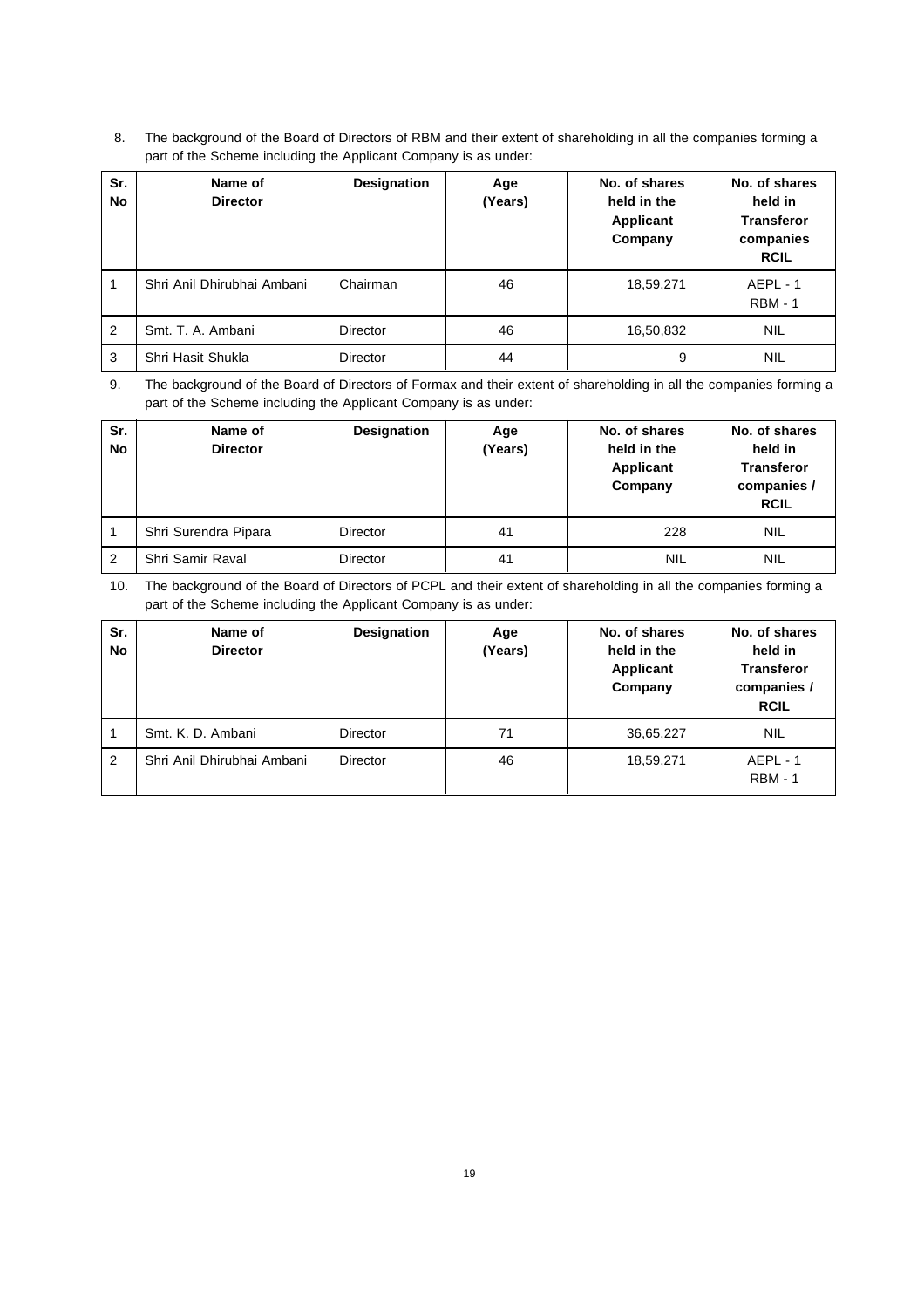#### **SCHEME OF AMALGAMATION AND ARRANGEMENT**

**UNDER SECTIONS 391 TO 394 OF THE COMPANIES ACT, 1956**

#### **BETWEEN**

**RELIANCE INFOCOMM LIMITED**

#### **AND**

**RELIANCE COMMUNICATIONS INFRASTRUCTURE LIMITED**

# **AND**

**RELIANCE COMMUNICATIONS SOLUTIONS PRIVATE LIMITED**

#### **AND**

**RELIANCE SOFTWARE SOLUTIONS PRIVATE LIMITED**

# **AND**

**RELIANCE COMMUNICATIONS TECHNOLOGIES LIMITED**

# **AND**

**AMBANI ENTERPRISES PRIVATE LIMITED**

# **AND**

**RELIANCE BUSINESS MANAGEMENT PRIVATE LIMITED**

# **AND**

**FORMAX COMMERCIAL PRIVATE LIMITED**

# **AND**

**PANTHER CONSULTANTS PRIVATE LIMITED**

### **WITH**

**RELIANCE COMMUNICATION VENTURES LIMITED**

#### **AND**

**THEIR RESPECTIVE SHAREHOLDERS AND CREDITORS**

#### **PREAMBLE**

#### **(A) Description of Companies:**

1. Reliance Communication Ventures Limited ("RCOVL") is vested with the Telecommunication Undertaking of Reliance Industries Limited ("RIL") pursuant to the Scheme of Arrangement under Sections 391 to 394 of the Companies Act, 1956 approved by the High Court of Judicature at Bombay on December 9, 2005 and effective from December 21, 2005. RCOVL is also vested with interalia investments in the following operating companies viz. 319,25,85,350 equity shares of Re. 1 each, of Reliance Infocomm Limited ("RIC") constituting 45.34% of its paidup capital; 90,00,00,000 equity shares of Re.1 each of Reliance Communications Infrastructure Limited ("RCIL"), constituting 45.00% of its paid-up capital; 70,95,130 equity shares of Rs. 10 each of Reliance Telecom Limited ("RTL") constituting 35.60% of its paid-up equity capital and 4,50,00,000 Preference shares of Rs. 10 each of RTL constituting 100% of its paid-up preference share capital.

- 2. RIC is a fully integrated telecom company offering services that inter-alia covers the entire information and communication value chain of infrastructure, services for enterprises, and consumer applications. RIC offers the entire gamut of telecommunication services in wireless and wireline including voice, broadband, value added services, and international and domestic long distance services. RIC operates the said business directly and through various subsidiaries. Flag Telecom Group Limited, a wholly owned subsidiary of RIC, provides an International Gateway for carrying traffic of all Telecom service providers to various locations worldwide.
- 3. RCIL holds IP-I registration for providing telecommunication infrastructure services such as dark fiber to other telecom service providers in the country. It also holds a Category A-ISP license and also provides internet data centre service to the customers. RCIL has built an entire optic fibre network crisscrossing the country for a distance of approx. 80,000 kms. RCIL has executed an Indefeasible Right to Connectivity Agreement dated 30th April 2003 ("IRC Agreement") entered into between RCIL & RIC for providing part capacity in the optic fibre network to RIC. RCIL also holds 101,34,63,800 equity shares of Re. 1 each, of RIC constituting 14.39% of its paid-up capital. RCIL also holds 220,50,00,000 equity shares of Re. 1 each, of RIC constituting 31.32% of its paid-up capital through Reliance Communications Technologies Limited ("RCTL"), an affiliate company. RCIL holds 20% of the equity share capital of Reliance Communication Solutions Private Limited ("RCSPL"), Reliance Software Solutions Private Limited ("RSSPL") and RCTL. Besides above investments, RCIL holds 30,00,00,000, 9% Cumulative Redeemable Preference Shares of Re. 1 each in RIC.
- 4. RCSPL holds 40% of the equity share capital in each of RSSPL and RCTL.
- 5. RSSPL holds 40% of the equity share capital in each of RCSPL and RCTL.
- 6. RCTL holds 40% of the equity share capital of RSSPL and RCSPL. RCTL also holds 220,50,00,000 equity shares of Re. 1 each, of RIC constituting 31.32% of its paid-up capital.
- 7. Ambani Enterprises Private Limited ("AEPL") holds 37,80,00,004 equity shares of Re. 1 each, of RIC constituting 5.37% of its paid-up capital, 66,00,00,000 equity shares of Re. 1 each, of RCIL constituting 33% of its paid-up capital and 10,00,000 equity shares of Rs. 10 each, of Reliance Business Management Private Limited ("RBM") constituting 100% of its paid-up capital.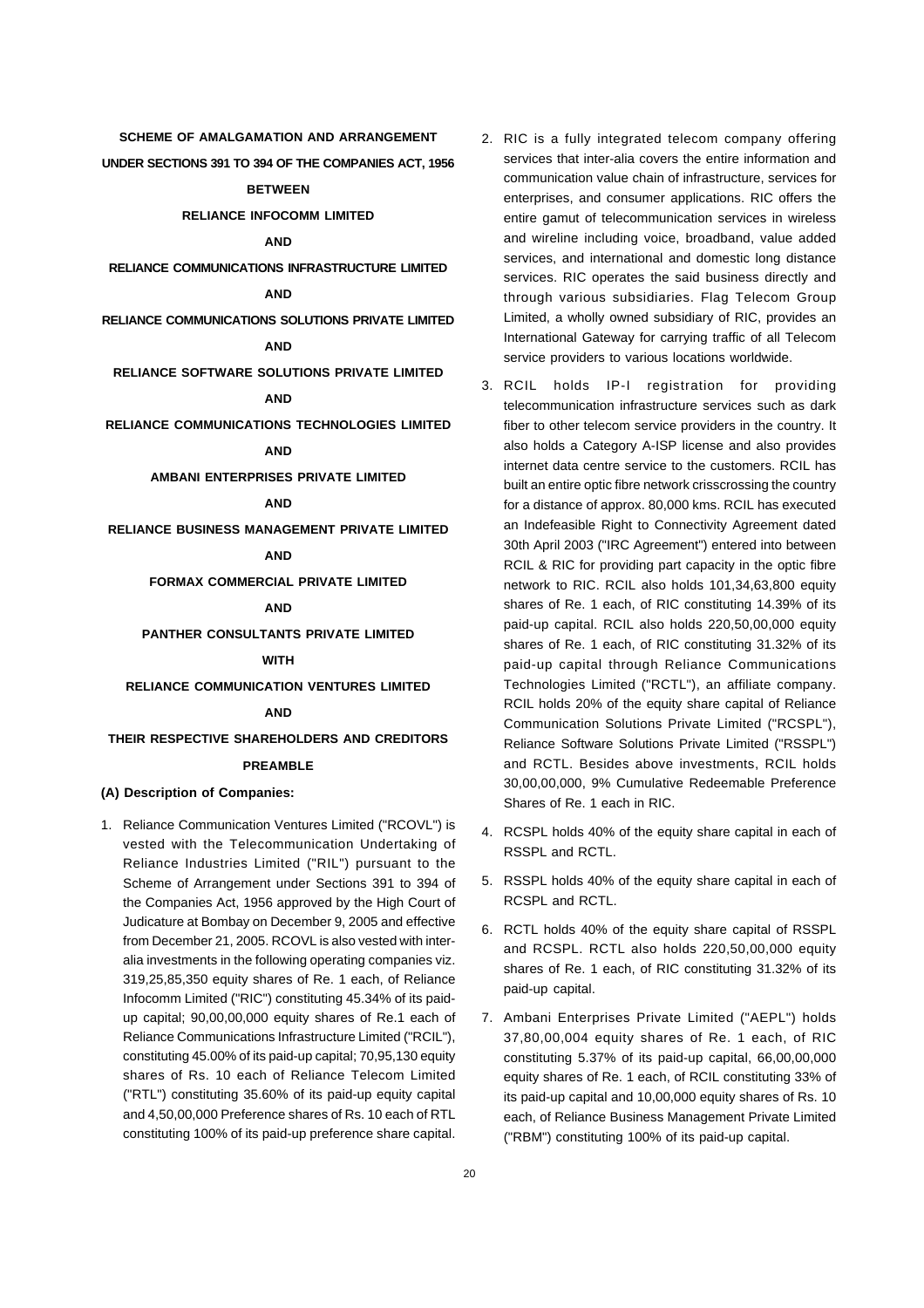- 8. RBM holds, directly and through its wholly owned subsidiary viz. Reliance Infocomm Infrastructure Private Limited ("RIIPL"), 1,28,34,870 equity shares (64.40%) of RTL. RTL provides services in seven telecom circles in eastern and central India. RBM also holds 50,00,000 equity shares (100%) of RIIPL and 10,000 equity shares (100%) of Formax Commercial Private Limited ("Formax"). RIIPL owns Dhirubhai Ambani Knowledge City ("DAKC") property in which entire telecommunications operations are headquartered. DAKC is a fully integrated IT Park developed on a 134 acre plot with a built up area of about 23 lakh sq. ft. RIIPL also owns property with a built up area of 4 lakh sq. ft. at Millennium Business Park, at TTC Industrial Area, Thane-Belapur Road, Navi Mumbai. Formax holds commercial property at Maharaja Ranjeet Singhji Road, New Delhi. This property is intended to be used for telecommunication businesses.
- 9. Panther Consultants Private Limited ("PCPL") holds 25,19,99,996 equity shares of Re. 1 each, of RIC constituting 3.58% of its paid-up capital, and 44,00,00,000 equity shares of Re. 1 each, of RCIL constituting 22% of its paid-up capital

# **(B) Rationale of Scheme of Amalgamation and Arrangement:**

- 1. Presently, RCOVL holds less than 50% equity shareholding in the operating companies viz. RIC, RCIL and RTL. The ownership interests in these company's do not provide RCOVL with ability to control all actions that require shareholder's approval on account of substantial shareholding being controlled by AEPL, RBM and PCPL. The current structure of holding / ownership of Infocomm Companies (i.e. RIC, RCIL, RTL, RIIPL, and Formax) is inter-locked / complex. The Scheme is proposed to rationalize and simplify the structure of holding / ownership of Infocomm companies so that there would be an alignment of interests of all shareholders in a single listed entity viz. RCOVL. This will also create synergies by consolidating ownership and will result in achieving a simple and transparent ownership structure of all facets of telecommunications business. It will also eliminate areas of potential conflict of interest and ease considerably related party transactions.
- 2. The Resulting Company will have the ability to leverage on its large asset base, reserves, cash flows, and vast pool of intellectual capital to enhance shareholder value.
- 3. The Scheme will also result in increasing financial strength and flexibility of the Resulting Company and enhance its capabilities to face competition in the market place more effectively.
- 4. Upon merger, RCOVL will benefit from unique competitive advantage for meeting future growth opportunities, also provide greater cost savings and economics which will significantly enhance its earnings potential. The Scheme will enable better and more efficient and economical control and conduct of companies.
- 5. Further, there will be no cash outgo to RCOVL as the Scheme envisages issuance of its shares in lieu of acquisition of balance controlling interests in the said Infocomm companies.

### **(C) Purpose of the Scheme:**

- 1. This Scheme of Amalgamation and Arrangement ("the Scheme") provides for the amalgamation of RIC, AEPL, RBM, Formax, RCTL, RSSPL, RCSPL, and PCPL with RCOVL, pursuant to Sections 391 to 394 and other relevant provisions of the Companies Act, 1956;
- 2. The Scheme also provides for the cancellation of equity shares of RIC as held by RCIL under Section 391 read with Sections 100 to 103 and other relevant provisions of the Companies Act, 1956;
- 3. The Scheme also provides for the demerger of the Network Division of RCIL into RCOVL pursuant to Sections 391 to 394 and other relevant provisions of the Companies Act, 1956; and
- 4. The Scheme also provides for various other matters consequential, supplemental, and/ or otherwise integrally connected herewith.

#### **(D) Parts of the Scheme:**

- 1. The Scheme is divided into following parts:
- a) **PART 1** deals with the Definitions and Share Capital;
- b) **PART 2** deals with the cancellation of Equity Share Capital and Preference Share Capital of RIC held by RCIL;
- c) **PART 3** deals with the Amalgamation of AEPL, RBM, Formax, RCSPL, RCTL, and RSSPL with RCOVL;
- d) **PART 4** deals with the Amalgamation of PCPL with RCOVL;
- e) **PART 5** deals with the Amalgamation of RIC with RCOVL;
- f) **PART 6** deals with the demerger of the 'Network Division' of RCIL into RCOVL;
- g) **PART 7** deals with the Re-organisation of Capital and Accounting Treatment in the books of RCOVL and recasting of the Balance Sheet of RIC and RCIL;
- h) **PART 8** deals with the General Clauses that will be applicable to abovementioned parts of the Scheme; and
- i) **PART 9** deals with the General Terms and Conditions that will be applicable to the entire Scheme.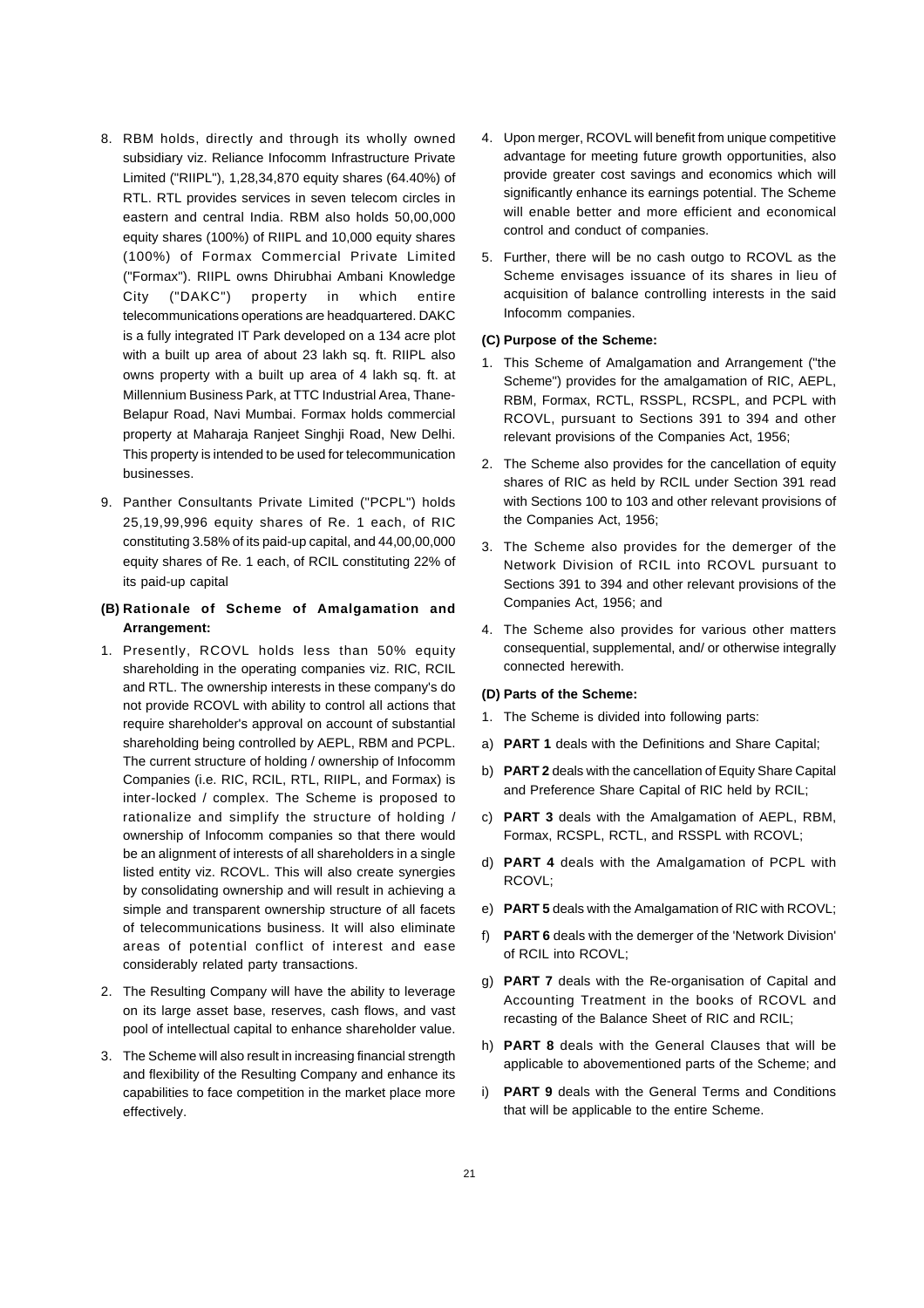# **PART 1**

### **DEFINITIONS AND SHARE CAPITAL**

**1) DEFINITIONS**

In this Scheme, unless inconsistent with the subject or context, the following expressions shall have the following meaning:

- 1.1. **"Appointed Date"** means:
	- a) For the purposes of Part 2 of this Scheme, the 1st January, 2006, or such other date as the High Court of Judicature at Bombay and the High Court of Gujarat at Ahmedabad may direct / fix;
	- b) For the purposes of Part 3 of this Scheme, the 1st January, 2006, or such other date as the High Court of Judicature at Bombay may direct / fix;
	- c) For the purposes of Part 4 of this Scheme, the 1st March, 2006, or such other date as the High Court of Judicature at Bombay may direct / fix; and
	- d) For the purposes of Parts 5 and 6 of this Scheme, the 31st March , 2006 , or such other date as the High Court of Judicature at Bombay and the High Court of Gujarat at Ahmedabad may direct / fix.
- 1.2. **"AEPL"** means Ambani Enterprises Private Limited, a company incorporated under the Companies Act, 1956, and having its registered office at 3rd Floor, Reliance Energy Centre, Santa Cruz (East), Mumbai 400 055;
- 1.3. **"Network Division"** means part undivided ownership as tenants in common in the connectivity fibers and associated properties entitling RIC to enjoy such rights, interests and benefits described under the IRC Agreement in its capacity as owner.
- 1.4. **"Net Assets Value"** shall be computed as the value of the Assets of the Transferor Companies transferred to the Transferee Company pursuant to this Scheme less the value of the liabilities becoming liability of the Transferee Company pursuant to this Scheme.
- 1.5. **"Formax"** means Formax Commercials Private Limited, a company incorporated under the Companies Act, 1956, and having its registered office at 'H' Block, 1st Floor, Dhirubhai Ambani Knowledge City, Navi Mumbai 400 710;
- 1.6. **"High Courts"** means the High Court of Judicature at Bombay and the High Court of Gujarat at Ahmedabad;
- 1.7. **"Part 3 Transferor Companies"** means AEPL, RBM, Formax, RCSPL, RCTL and RSSPL collectively;
- 1.8. **"PCPL"** means Panther Consultants Private Limited, a company incorporated under the Companies Act, 1956, and having its registered office at 3rd Floor, Reliance Energy Centre, Santa Cruz (East), Mumbai 400 055;
- 1.9. **"RIC"** means Reliance Infocomm Limited, a company incorporated under the Companies Act, 1956, having its registered office at Reliance House, Near Mardia Plaza, Off. C. G. Road, Ahmedabad 380 006, Gujarat;
- 1.10. **"RBM"** means Reliance Business Management Private Limited, a company incorporated under the Companies Act, 1956, and having its registered office at 3rd Floor, Reliance Energy Centre, Santa Cruz (East), Mumbai 400 055;
- 1.11. **"RCSPL"** means Reliance Communications Solutions Private Limited, a company incorporated under the Companies Act, 1956, and having its registered office at 'H' Block, 1st Floor, Dhirubhai Ambani Knowledge City, Navi Mumbai 400 710;
- 1.12.**"RCTL"** means Reliance Communications Technologies Limited, a company incorporated under the Companies Act, 1956, and having its registered office at 'E' Block, Dhirubhai Ambani Knowledge City, Navi Mumbai 400  $710<sup>°</sup>$
- 1.13. **"RSSPL"** means Reliance Software Solutions Private Limited, a company incorporated under the Companies Act, 1956, and having its registered office at 'H' Block, 1st Floor, Dhirubhai Ambani Knowledge City, Navi Mumbai 400 710;
- 1.14. **"RCOVL" or "the Transferee Company"** or the "Resulting Company" means Reliance Communication Ventures Limited, a company incorporated under the Companies Act, 1956, and having its registered office at 'H' Block, 1st Floor, Dhirubhai Ambani Knowledge City, Navi Mumbai 400 710;
- 1.15. **"RCIL"** or **"the Demerged Company"** means Reliance Communications Infrastructure Limited a company incorporated under the Companies Act, 1956, and having its registered office at Reliance House, Near Mardia Plaza, Off. C. G. Road, Ahmedabad, 380 006, Gujarat;
- 1.16. **"Scheme"** or **"the Scheme"** or **"this Scheme"** means this Scheme of Amalgamation and Arrangement in its present form as submitted to the Honorable High Court of Judicature at Bombay and / or the High Court of Gujarat at Ahmedabad or this Scheme with such modification(s), if any made, as per Clause 19 of the Scheme;
- 1.17. **"The Act"** means the Companies Act, 1956, or any statutory modification or re-enactment thereof for the time being in force;
- 1.18. **"The Effective Date"** or 'Coming into effect of this Scheme" means the later of the dates on which the certified copies of the Orders of the High Court of Judicature at Bombay and / or the High Court of Gujarat at Ahmedabad sanctioning the Scheme are filed with the Registrar of Companies, Maharashtra, Mumbai and Registrar of Companies, Gujarat respectively;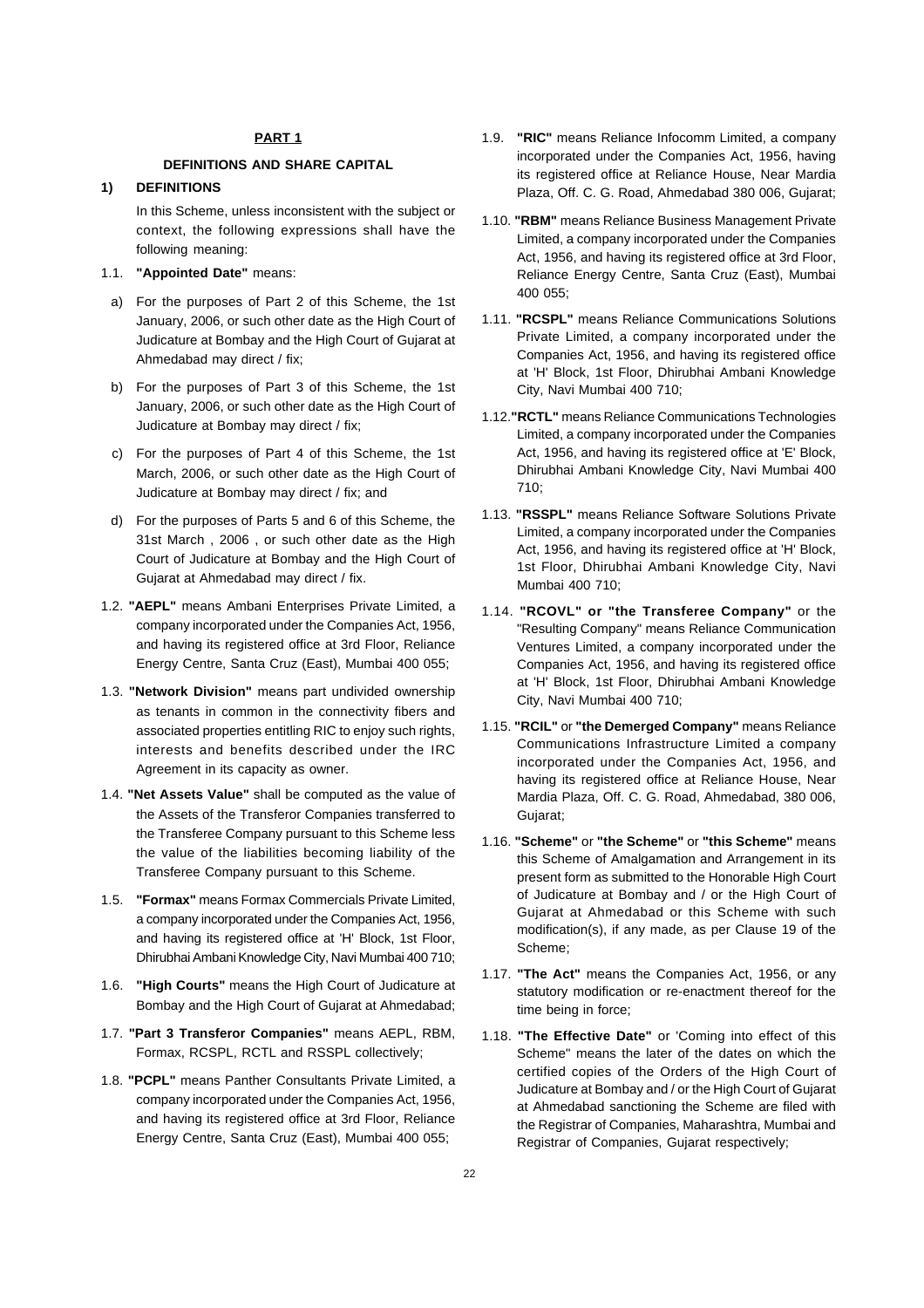- 1.19. **"Transferor Companies"** means RIC, RCSPL, RCTL, RSSPL, AEPL, RBM, Formax, and PCPL collectively;
- 1.20. **"Undertaking"** means and includes all the undertakings, the entire business, all the properties (whether movable or immovable, tangible or intangible), plant and machinery, free hold land, lease hold land, buildings and structures, offices, residential and other premises, capital work in progress, furniture, fixtures, office equipment, appliances, accessories, power lines, railway sidings depots, deposits, all stocks, assets, investments of all kinds (including shares, scrips, stocks, bonds, debenture stock, units or pass through certificates), cash balances with banks, loans, advances, contingent rights or benefits, receivables, benefit of any deposits, financial assets, leases, and hire purchase contracts and assets, lending contracts, benefit of any security arrangements, reversions, powers, authorities, allotments, approvals, permits and consents, quotas, rights, entitlements, contracts, licenses (industrial and otherwise), municipal permissions, tenancies in relation to the office and/or residential properties for the employees or other persons, guest houses, godowns, warehouses, leases, licenses, fixed and other assets, benefits of assets or properties or other interest held in trust, registrations, contracts, engagements, arrangements of all kind, privileges and all other rights including sales tax deferrals, title, interests, other benefits (including tax benefits) and advantages of whatsoever nature and wheresoever situate belonging to or in the ownership, power or possession and in the control of or vested in or granted in favour of or enjoyed by the Transferor Companies, including but without being limited to trade and service names and marks, patents, copyrights, and other intellectual property rights of any nature whatsoever, authorisations, permits, approvals, authorisations, rights to use and avail of telephones, telexes, facsimile, email, internet, leased line connections and installations, utilities, electricity and other services, reserves, provisions, funds, benefits of all agreements, all records, files, papers, computer programmes, manuals, data, catalogues, sales and advertising materials, lists and other details of present and former customers and suppliers, customer credit information, customer and supplier pricing information and other records in connection with or relating to the Transferor Companies, and all other interests of whatsoever nature belonging to or in the ownership, power, possession or the control of or vested in or granted in favour of or held for the benefit of or enjoyed by the Transferor Companies, whether in India or abroad;
- 1.21. **"Record Date"** means the date to be fixed by the Board of Directors of RCOVL or a committee thereof after the Effective Date for the purpose of issue of shares of RCOVL to the shareholders of AEPL and PCPL.

All terms and words not defined in this Scheme shall, unless repugnant or contrary to the context or meaning thereof, have the same meaning ascribed to them under the Act, the Securities Contract Regulation Act, 1956, the Depositories Act, 1996 and other applicable laws, rules, regulations, bye-laws, as the case may be or any statutory modification or re-enactment thereof from time to time;

# **2) SHARE CAPITAL**

2.1. The Share capital of **RIC** as on February 28, 2006 is as under:

|                                                            | <b>Rs. in Crores</b> |
|------------------------------------------------------------|----------------------|
| Authorised                                                 |                      |
| 10,00,00,00,000 Equity Shares of<br>Re. 1 each             | 1,000.00             |
| 5,00,00,00,000 Preference Shares of<br>Re. 1 each          | 500.00               |
| <b>TOTAL</b>                                               | 1,500.00             |
| <b>Issued, Subscribed &amp; Paid-up</b>                    |                      |
| 704,10,49,150 Equity Shares of<br>Re. 1 each fully paid-up | 704.10               |
| 30,00,00,000 9% Cumulative<br>Redeemable Preference        |                      |
| Shares (Series - VIII)                                     | 30.00                |
| <b>TOTAL</b>                                               | 734.10               |

2.2. The Share capital of **RCIL** as on February 28, 2006 is as under:

|                                         | <b>Rs. in Crores</b> |
|-----------------------------------------|----------------------|
| <b>Authorised</b>                       |                      |
| 250,00,00,000 Equity Shares of          |                      |
| Re. 1 each                              | 250.00               |
| <b>TOTAL</b>                            | 250.00               |
| <b>Issued, Subscribed &amp; Paid-up</b> |                      |
| 200,00,00,000 Equity Shares of          |                      |
| Re. 1 each                              | 200.00               |
| TOTAL                                   | 200.00               |

2.3. The Share capital of **RCSPL** as on February 28, 2006 is as under:

|                                         | Rs. in Crores |
|-----------------------------------------|---------------|
| <b>Authorised</b>                       |               |
| 2,50,000 Equity Shares of Rs. 10 each   | 0.25          |
| <b>TOTAL</b>                            | 0.25          |
| <b>Issued, Subscribed &amp; Paid-up</b> |               |
| 2,50,000 Equity Shares of               |               |
| Rs. 10 each fully paid-up               | 0.25          |
|                                         |               |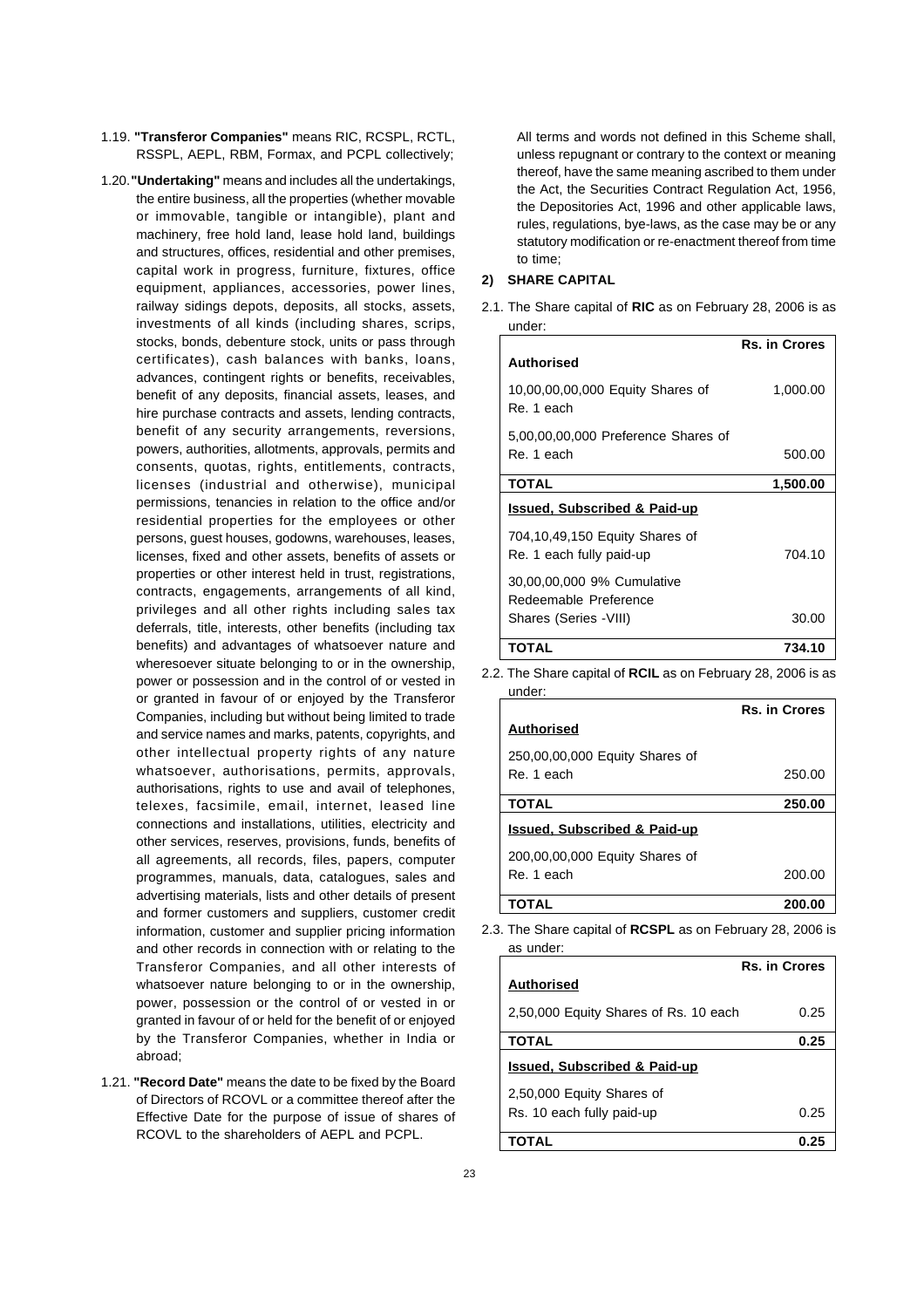2.4. The Share capital of **RSSPL** as on February 28, 2006 is as under:

|                                         | <b>Rs. in Crores</b> |
|-----------------------------------------|----------------------|
| Authorised                              |                      |
| 2,50,000 Equity Shares of Rs. 10 each   | 0.25                 |
| <b>TOTAL</b>                            | 0.25                 |
| <b>Issued, Subscribed &amp; Paid-up</b> |                      |
| 2,50,000 Equity Shares of               |                      |
| Rs. 10 each fully paid-up               | 0.25                 |
| TOTAL                                   | 0.25                 |

2.5. The Share capital of **RCTL** as on February 28, 2006 is as under:

|                                         | <b>Rs. in Crores</b> |
|-----------------------------------------|----------------------|
| <b>Authorised</b>                       |                      |
| 2,50,000 Equity Shares of Rs. 10 each   | 0.25                 |
| <b>TOTAL</b>                            | 0.25                 |
| <b>Issued, Subscribed &amp; Paid-up</b> |                      |
| 2,50,000 Equity Shares of Rs. 10        |                      |
| each fully paid-up                      | 0.25                 |
| <b>TOTAL</b>                            |                      |

2.6. The Share capital of **AEPL** as on February 28, 2006 is as under:

|                                         | Rs. in Crores |
|-----------------------------------------|---------------|
| Authorised                              |               |
| 10,00,000 Equity Shares of Rs. 10 each  | 1.00          |
| <b>TOTAL</b>                            | 1.00          |
| <b>Issued, Subscribed &amp; Paid-up</b> |               |
| 10,00,000 Equity Shares of Rs. 10 each  | 1.00          |
| <b>TOTAL</b>                            | 1.00          |
|                                         |               |

2.7. The Share capital of **RBM** as on February 28, 2006 is as under:

|                                         | Rs. in Crores |
|-----------------------------------------|---------------|
| Authorised                              |               |
| 14,40,000 Equity Shares of Rs. 10 each  | 1.44          |
| <b>TOTAL</b>                            | 1.44          |
| <b>Issued, Subscribed &amp; Paid-up</b> |               |
| 10,00,000 Equity Shares of Rs. 10 each  |               |
| fully paid-up                           | 1.00          |
| TOTAL                                   | 1.00          |

2.8.The Share capital of **Formax** as on February 28, 2006, is as under:

|                                         | Rs. in Crores |
|-----------------------------------------|---------------|
| Authorised                              |               |
| 10,000 Equity Shares of Rs. 10 each     | 0.01          |
| <b>TOTAL</b>                            | 0.01          |
| <b>Issued, Subscribed &amp; Paid-up</b> |               |
| 10,000 Equity Shares of Rs. 10 each     |               |
| fully paid-up                           | 0.O1          |
| ΤΟΤΑL                                   |               |

2.9. The Share capital of **PCPL** as on February 28, 2006 is as under:

|                                         | Rs. in Crores |
|-----------------------------------------|---------------|
| <b>Authorised</b>                       |               |
| 10,000 Equity Shares of Rs. 10 each     | 0.01          |
| <b>TOTAL</b>                            | 0.01          |
| <b>Issued, Subscribed &amp; Paid-up</b> |               |
| 10,000 Equity Shares of Rs. 10 each     | 0.01          |
| fully paid-up                           |               |
| TOTAL                                   |               |

2.10. The Share capital of **RCOVL** as on February 28, 2006 is as under:

|                                         | <b>Rs. in Crores</b> |
|-----------------------------------------|----------------------|
| <b>Authorised</b>                       |                      |
| 130,00,00,000 Equity Shares             |                      |
| of Rs. 5 each                           | 650.00               |
| <b>TOTAL</b>                            | 650.00               |
| <b>Issued, Subscribed &amp; Paid-up</b> |                      |
| 122,31,30,422 Equity Shares of          |                      |
| Rs. 5 each                              | 611.56               |
| TOTAL                                   | 611.56               |

**Note** : Pursuant to the approval by the shareholders of RCOVL, by way of Postal Ballot, results whereof was announced on March 31, 2006, the Authorised Capital has been increased to Rs. 1500 Crores comprising 200 crores equity shares of Rs. 5 each and 100 crores unclassified shares of Rs. 5 each.

# **3) DATE OF TAKING EFFECT**

Each part of the Scheme, set out herein in its present form or with any modifications(s) in accordance with Clause 19 of the Scheme shall be effective from the respective Appointed Dates specified for the respective parts but the Scheme as a whole shall be operative from the Effective Date.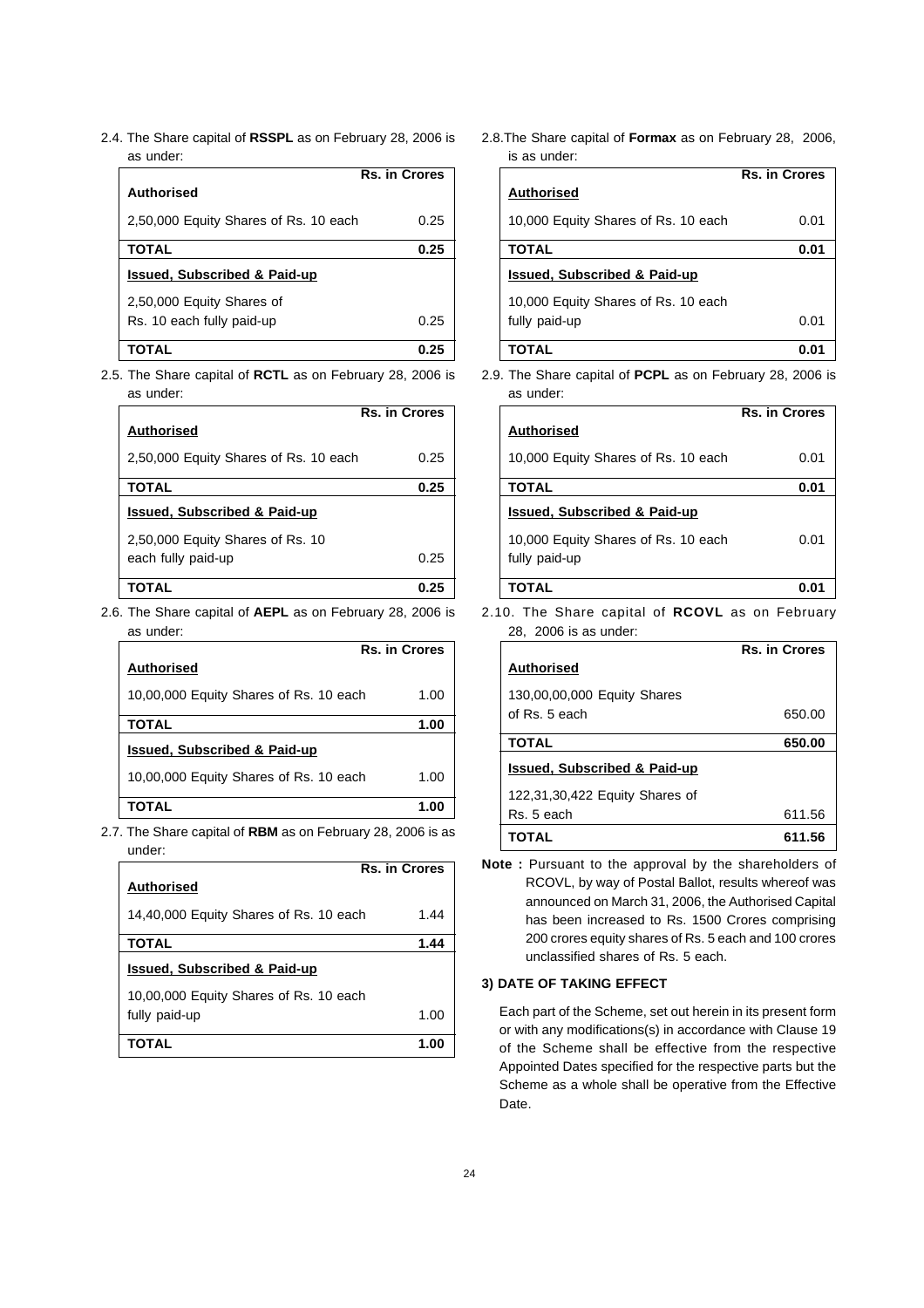#### **PART 2**

# **CANCELLATION OF FULLY PAID-UP EQUITY SHARE CAPITAL AND FULLY PAID-UP PREFERENCE SHARE CAPITAL OF RIC HELD BY RCIL**

- 4.1 On the Scheme becoming effective, RIC shall, with effect from the Appointed Date, shall be deemed to have cancelled, pursuant to Section 100 of the Act, as also any other applicable provisions, part of its Issued, Subscribed and Fully Paid-Up Equity Share Capital to the extent of 101,34,63,800 Equity Shares of Re 1 each fully paid-up, representing 14.39% of the Equity Share Capital of RIC, being the shares held as on the date of cancellation by RCIL.
- 4.2 On the Scheme becoming effective, RIC shall, with effect from the Appointed Date, be deemed to have cancelled, pursuant to Section 100 of the Act, as also any other applicable provisions, its Issued, Subscribed and Fully Paid-Up Preference Share Capital to the extent of 30,00,00,000 9% Cumulative Redeemable Preference Shares (hereinafter referred to as Preference shares) of Re 1 each fully paid-up, held as on the date of cancellation, by RCIL.
- 4.3 On effecting the reduction of equity share capital of RIC as above, and without any further act or deed, the existing share certificates in respect of the Equity Shares of RIC of the face value of Re. 1/- each held by RCIL on the Appointed Date shall also be deemed to have been cancelled. In respect of the equity shares in electronic form, RIC would further give the appropriate instructions to the Depositories.
- 4.4 On effecting the reduction of preference share capital of RIC as above, and without any further act or deed, the existing share certificates in respect of the Preference Shares of the face value of Re. 1/- each held by RCIL on the Appointed Date shall also be deemed to have been cancelled.
- 4.5 On such cancellation as provided above:
- a) The Issued, Subscribed and Fully Paid-Up Equity Share Capital shall stand reduced to extent of face value of the Equity Shares cancelled;
- b) The sum of Rs. 101,34,63,800 being the total reduction in share capital of RIC as above, shall be added to the credit balance lying in the Profit and Loss Account;
- c) The Issued, Subscribed and Fully Paid-Up 9% Cumulative Redeemable Preference Share Capital shall stand reduced to the extent of face value of the Preference Shares cancelled by RIC; and
- d) The sum of Rs. 30,00,00,000 being the total reduction in Preference share capital of RIC as above, shall be added to the credit balance of the Profit and Loss Account.
- 4.6 The cancellation of the Equity Share Capital of RIC as above does not involve a diminution of liability in respect of any unpaid share capital or payment to any shareholder of any paid-up share capital or payment in any other form to the shareholders of RIC.
- 4.7 The reduction of the Equity Share Capital shall be effected as an integral part of the Scheme itself in accordance with the provisions of Sections 100, 102 and 103 of the Act and the order of the High Courts sanctioning the Scheme shall be deemed to be an order under Section 102 of the Act confirming the reduction. The provisions of Section 101 of the Act will not be applicable.

#### **4.8 Effect in the books of RCIL**

- 4.8.1 The book value of the Equity Shares held by RCIL as on the Appointed Date in RIC cancelled as above shall be debited to the Securities Premium Account of RCIL to the extent available and the balance shall be debited to the Profit and Loss Account.
- 4.8.2 The application and reduction of the Securities Premium Account as above, shall be effected as an integral part of the Scheme itself in accordance with the provisions of Sections 78 read with 100, 102 and 103 of the Act and as the same does not involve either diminution of liability in respect of unpaid share capital or payment to any shareholder of any paid-up share capital, the provisions of Section 101 of the Act are not applicable. However the order of the High Courts sanctioning the Scheme shall be deemed to be an order under Section 102 of the Act confirming the reduction.

# **PART 3**

# **AMALGAMATION OF PART 3 TRANSFEROR COMPANIES WITH RCOVL**

#### **5 TRANSFER AND VESTING OF UNDERTAKING**

- 5.1 With effect from the Appointed Date and upon the Scheme becoming effective, the entire Undertaking of each of the Part 3 Transferor Companies shall under the provisions of Sections 391 and 394 of the Act and pursuant to the orders of the High Courts sanctioning this Scheme and without any further act or deed be transferred and/or deemed to be transferred to and vested in RCOVL so as to become the undertakings, estates, assets, properties, liabilities, obligations, rights, title and interest of RCOVL.
- 5.2 With effect from the Appointed Date and upon the Scheme becoming effective, all debts, liabilities, duties and obligations of whatsoever nature of Part 3 Transferor Companies shall under the provisions of Sections 391 and 394 and all other applicable provisions, if any, of the Act, and without any further act or deed be also transferred or be deemed to be transferred to and vest in and be assumed by the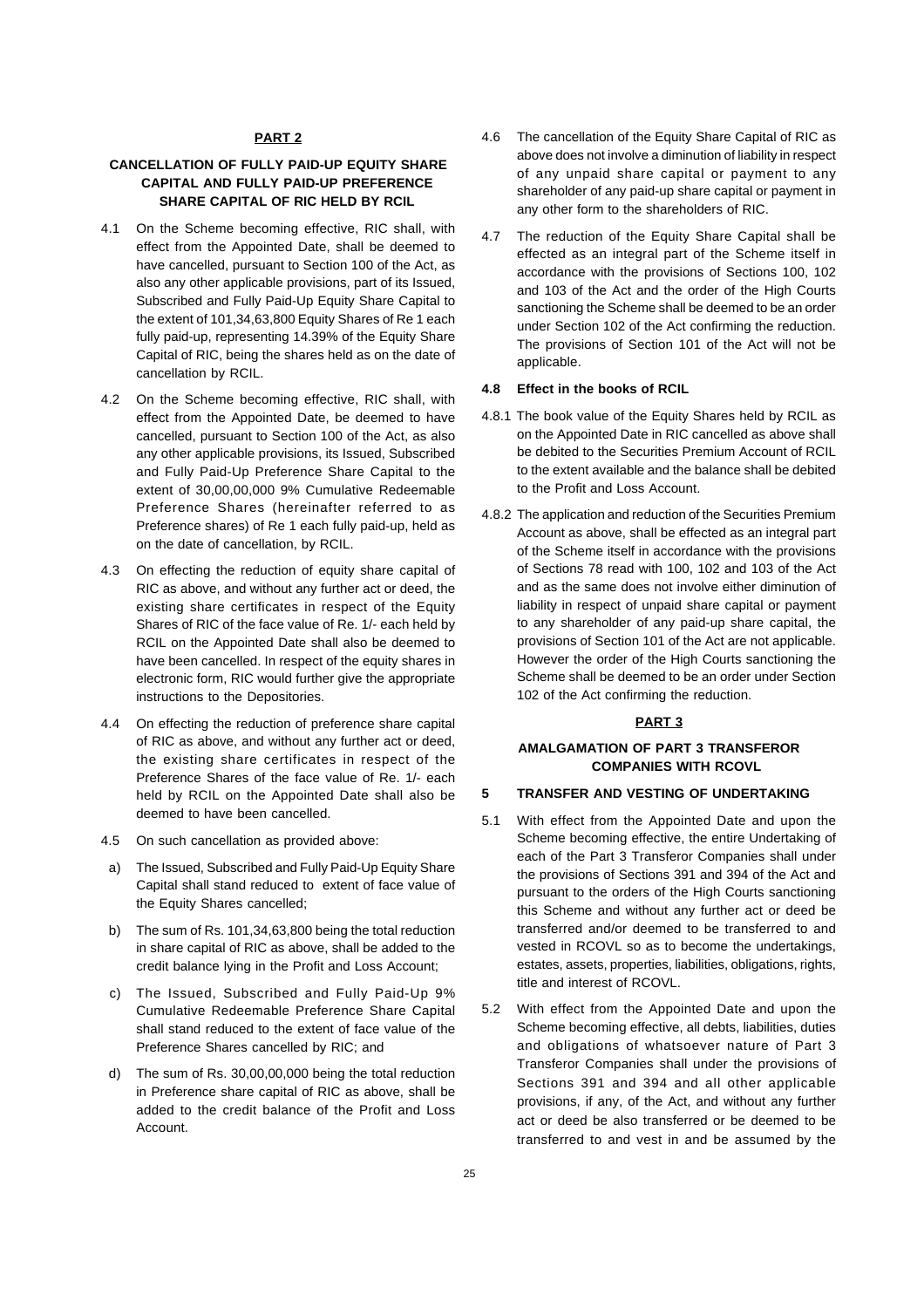Transferee Company so as to become as from the Appointed Date the debts, liabilities, duties and obligations of the Transferee Company on the same terms and conditions as were applicable to Part 3 Transferor Companies and it shall not be necessary to obtain the consent of any third party or other person who is a party to any contract or arrangement by virtue of which such debts, liabilities, contingent liabilities, duties and obligations have arisen, in order to give effect to the provisions of this Clause.

5.3 Upon the Scheme becoming effective and upon the High Courts giving an Order under Section 394 of the Act, the Part 3 Transferor Companies shall be dissolved without being wound up.

# **PART 4**

# **AMALGAMATION OF PCPL WITH RCOVL**

# **6 TRANSFER AND VESTING OF UNDERTAKING**

- 6.1 With effect from the Appointed Date and upon the Scheme becoming effective, the entire Undertaking of PCPL shall under the provisions of Sections 391 and 394 of the Act and pursuant to the orders of the High Courts sanctioning this Scheme and without any further act or deed be transferred and/or deemed to be transferred to and vested in RCOVL so as to become the undertakings, estates, assets, properties, liabilities, obligations, rights, title and interests of RCOVL.
- 6.2 With effect from the Appointed Date and upon the Scheme becoming effective, all debts, liabilities, duties and obligations of whatsoever nature of PCPL shall under the provisions of Sections 391 and 394 and all other applicable provisions, if any, of the Act, and without any further act or deed be also transferred or be deemed to be transferred to and vest in and be assumed by the Transferee Company so as to become as from the Appointed Date the debts, liabilities, duties and obligations of the Transferee Company on the same terms and conditions as were applicable to PCPL and it shall not be necessary to obtain the consent of any third party or other person who is a party to any contract or arrangement by virtue of which such debts, liabilities, contingent liabilities, duties and obligations have arisen, in order to give effect to the provisions of this Clause.
- 6.3 Upon the Scheme becoming effective and upon the High Courts giving an Order under Section 394 of the Act, PCPL shall be dissolved without being wound up.

## **PART 5**

# **AMALGAMATION OF RIC WITH RCOVL**

#### **7 TRANSFER AND VESTING OF UNDERTAKING**

- 7.1 With effect from the Appointed Date and upon the Scheme becoming effective, the entire Undertaking of RIC shall under the provisions of Sections 391 and 394 of the Act and pursuant to the orders of the High Courts sanctioning this Scheme and without any further act or deed be transferred and/or deemed to be transferred to and vested in RCOVL so as to become the undertakings, estates, assets, properties, liabilities, obligations, rights, title and interest of RCOVL.
- 7.2 With effect from the Appointed Date, all debts, liabilities and upon the Scheme becoming effective, duties and obligations of whatsoever nature of RIC shall under the provisions of Sections 391 and 394 and all other applicable provisions, if any, of the Act, and without any further act or deed be also transferred or be deemed to be transferred to and vest in and be assumed by the Transferee Company so as to become as from the Appointed Date the debts, liabilities, duties and obligations of the Transferee Company on the same terms and conditions as were applicable to RIC and it shall not be necessary to obtain the consent of any third party or other person who is a party to any contract or arrangement by virtue of which such debts, liabilities, contingent liabilities, duties and obligations have arisen, in order to give effect to the provisions of this Clause.
- 7.3 Upon the Scheme becoming effective and upon the High Courts giving an Order under Section 394 of the Act, RIC shall be dissolved without being wound up.

# **PART 6**

# **DEMERGER OF THE NETWORK DIVISION OF RCIL INTO RCOVL**

# **8 VESTING OF NETWORK DIVISION**

8.1 With effect from the Appointed Date and upon the Scheme becoming effective, the Network Division of RCIL shall under the provisions of Sections 391 and 394 of the Act and pursuant to the orders of the High Courts sanctioning this Scheme and without any further act or deed, be transferred and/or deemed to be transferred to and vested in RCOVL so as to become the properties of RCOVL. Consequently the IRC agreement shall be deemed to be terminated.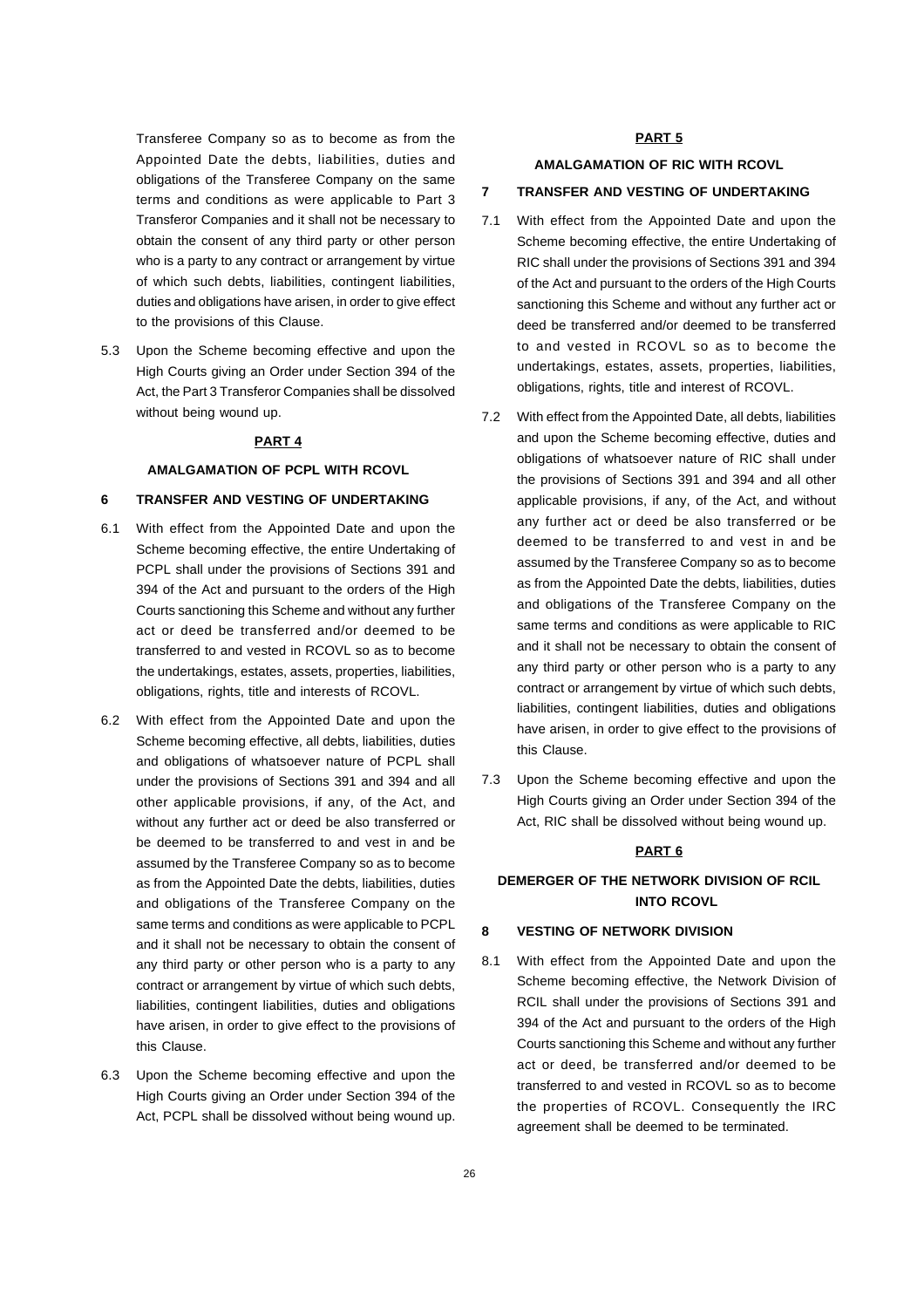#### **PART 7**

# **REORGANISATION OF CAPITAL AND ACCOUNTING TREATMENT**

## **9 ISSUE OF SHARES**

- 9.1 Upon the coming into effect of this Scheme and in consideration of shareholders of AEPL and PCPL agreeing to the extinguishment of their respective shareholding, consequent to the amalgamation of AEPL and PCPL in the Transferee Company as per Part 3 and Part 4 of the Scheme and the dissolution without winding up of the Transferor Companies in terms of the Scheme, and also considering that all shareholders of the Transferor Companies other than shareholders of AEPL and PCPL are Transferor Companies which under the Scheme are amalgamating with the Transferee Company, the Transferee Company shall without any further application, act, instrument or deed, issue and allot to the equity shareholders of AEPL and PCPL, whose names are recorded in the Register of Members (the "Members"), on the Record Date as follows:
	- a) 55,63,29,165 shares to the equity share holders of AEPL in the ratio of 556.33 Equity shares of Rs. 5/- (Rupees Five only) each, credited as fully paid-up, in the Transferee Company for every 1(One) equity share of the face value of Rs. 10/- (Rupees ten only) each held in AEPL; and
	- b) 26,51,55,403 shares to the equity share holders of PCPL in the ratio of 26,515.5 Equity shares of Rs. 5/- (Rupees Five only) each, credited as fully paid-up, in the Transferee Company for every 1 (One) equity share of the face value of Rs. 10/- (Rupees ten only) each held in PCPL.

(the above ratio in which the shares of the Transferee Company are to be allotted to the shareholders of the AEPL and PCPL by the Transferee Company are hereinafter collectively referred to as the "Share Exchange Ratio").

9.2 The equity shares to be issued by the Transferee Company pursuant to Sub-clause 9.1 above shall be issued in dematerialized form by the Transferee Company, unless otherwise notified in writing by the shareholders of AEPL and PCPL to the Transferee Company on or before such date as may be determined by the Board of Directors of AEPL and PCPL or a committee thereof. In the event that such notice has not been received by the Transferee Company in respect of any of the members of AEPL and PCPL, the equity shares shall be issued to such members in dematerialised form provided that the members of the Transferee Company shall be required to have an account with a depository participant and shall be required to provide details thereof and such other confirmations as may be required. In the event that the Transferee Company has received notice from any member that equity shares are to be issued in physical form or if any member has not provided the requisite details relating to his/her /its account with a depository participant or other confirmations as may be required or if the details furnished by any member do not permit electronic credit of the shares of the Transferee Company, then the Transferee Company shall issue equity shares in physical form to such member or members.

- 9.3 On approval of the Scheme by the Members of the Transferor Company and the Members of the Transferee Companies pursuant to Section 391 of the Act, it shall be deemed that the said members have also resolved and accorded all relevant consent under Section 81(1A) of the Act or any other provisions of the Act to the extent the same may be considered applicable.
- 9.4 Equity shares issued and allotted by the Transferee Company in terms of this Scheme shall be subject to the provisions of the Memorandum and Articles of Association of the Transferee Company and shall rank pari passu in all respects with the then existing equity shares of the Transferee Company, including in respect of dividends, if any, that may be declared by the Transferee Company, on or after the Effective Date.
- 9.5 Equity shares of the Transferee Company issued in terms of this Scheme shall be listed on the stock exchange/s in India, where the existing equity shares of the Transferee Company are presently listed.
- 9.6 The Transferee Company shall, if and to the extent required, apply for and obtain any approvals from concerned regulatory authorities for the issue and allotment of Equity Shares to the members of AEPL and PCPL under the Scheme.

#### **10 ACCOUNTING TREATMENT**

- 10.1 On the Scheme becoming effective, the Transferee Company shall account for the Scheme and its effects as follows:
	- a) The face value of Equity Shares issued pursuant to Sub-clause 9.1 above will be recorded as Share Capital;
	- b) The investments held by RCOVL in RIC as well as investments held by the Transferor Companies interse will stand cancelled and there shall be no further obligation/outstanding in that behalf;
	- c) An amount as may be determined by the Board of Directors of RCOVL but not exceeding Rs. 3,000 crores, out of the excess of the Net Asset Value transferred to the Transferee Company over the face value of Equity Shares issued and allotted under the Scheme shall be credited to and held as Provision for Business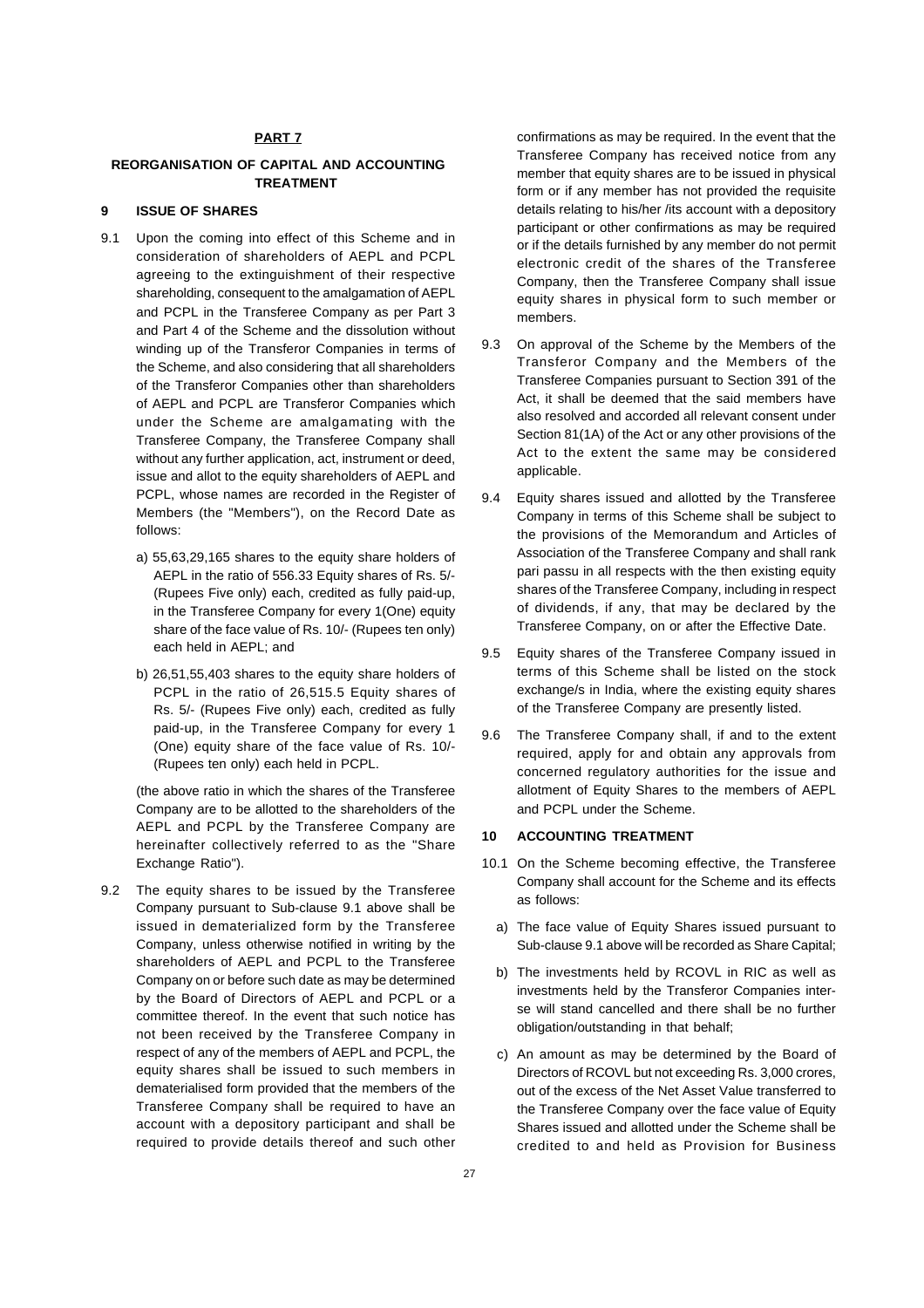Restructuring to meet the costs, expenses and losses which may be suffered by RCOVL in carrying out such restructuring of the operations of RCOVL or any of its subsidiaries as RCOVL considers necessary or proper. The balance of the excess shall be transferred to and credited to the General Reserve Account of RCOVL and shall be available to RCOVL for such purposes as RCOVL at its own discretion considers proper including but not limited to declaration of dividends;

- d) All the assets recorded in the books of Transferor Companies and the Network Division of RCIL shall be recorded by the Transferee Company at their respective fair values. All the liabilities recorded in the books of Transferor Companies shall upon becoming the liabilities of the Transferee Company be recorded by the Transferee Company at their respective book values as appearing in the books of the Transferor Companies;
- e) Inter-company balances if any, will stand extinguished including in particular the inter-company balances between RIC and RCIL under the IRC Agreement and any consequential credit shall be credited to General Reserve Account of the Company entitled to such credit and any consequential debit shall be debited to General Reserve Account, to the extent balance is available in General Reserve Account, and the balance, if any, shall be debited to the Profit and Loss Account; and
- f) If considered appropriate for the purpose of application of uniform accounting methods and policies between the Transferor Companies, and the Transferee Company, the Transferee Company may make suitable adjustments and reflect the effect thereof in the General Reserve Account of the Transferee Company.
- 10.2 Upon the Scheme becoming effective, the debit balance in the Profit and Loss Account in the books of RCIL shall be adjusted first against the balance in the 'Securities Premium Account' and the balance if any against 'Capital Reserve Account'. The application and reduction of the Securities Premium Account, as above, shall be effected as an integral part of the Scheme itself in accordance with the provisions of Section 78 and Sections 100, 102 and 103 of the Act as the same does not involve either diminution of liability in respect of unpaid share capital or payment to any shareholder of any paid-up share capital and the order of the Court sanctioning the Scheme shall be deemed to be an order under Section 102 of the Act confirming the reduction. The provisions of Section 101 of the Act will not be applicable.
- 10.3 On the Scheme becoming effective, the Financial Accounts of RIC and RCIL for the year ending March 31, 2005, shall be deemed to be recast as if the expenses, write-offs and provisions, recorded in the accounts of RIC and RCIL on or after March 31, 2005

and identified by the Board of Directors of RIC or RCIL (as the case may be) as relatable to the year ending March 31, 2005 had actually been debited, written off or provided in the Accounts of the Financial Year ending March 31, 2005 and for all purposes of the Act and matters related thereto and this Scheme, it shall be deemed that the accounts and Financial Statements as recast were the accounts and Financial Statements of RIC or RCIL (as the case may be) for the said Financial Year ending on March 31, 2005, provided that the aggregate of such expenses, write-offs and provisions shall not exceed Rs. 2,400 crores in case of RIC and Rs. 2,100 crores in the case of RCIL. As a corollary, the accounts of RIC and RCIL for subsequent years shall be restated appropriately. The Board of Directors of RIC and RCIL shall take such steps as in their opinion are necessary or required including but not limited to obtaining supplementary audit reports and filing / refiling of the accounts and Financial Statements for the purpose of giving effect to this Clause.

Consequently or otherwise, RCOVL shall, for the purposes of carrying out the Accounting Treatment specified in the Scheme, refer to and rely upon the accounts and Financial Statements of RIC and RCIL as recast in the manner provided in this Clause.

# **PART 8 GENERAL CLAUSES**

# **11 CONDUCT OF BUSINESS**

- 11.1 With effect from the Appointed Date and upto and including the Effective Date:
	- a) The Transferor Companies and RCIL, in relation to the Network Division, shall carry on its business and activities with reasonable diligence and business prudence and shall not, undertake any additional financial commitments of any nature whatsoever, borrow any amounts nor incur any other liabilities or expenditure, issue any additional guarantees, indemnities, letters of comfort or commitments either for itself or on behalf of its subsidiaries or group companies or any third party, or sell, transfer, alienate, charge, mortgage or encumber or deal with the whole or part of the Business and Undertaking to be transferred pursuant to the Scheme, save and except in each case in the following circumstances:
		- i. if the same is in its ordinary course of business as carried on by it as on the date of filing this Scheme with the High Courts; or
		- ii. if the same is expressly permitted by this Scheme; or
		- iii. if written consent of the Transferee Company has been obtained.
	- b) The Transferee Company shall carry on its business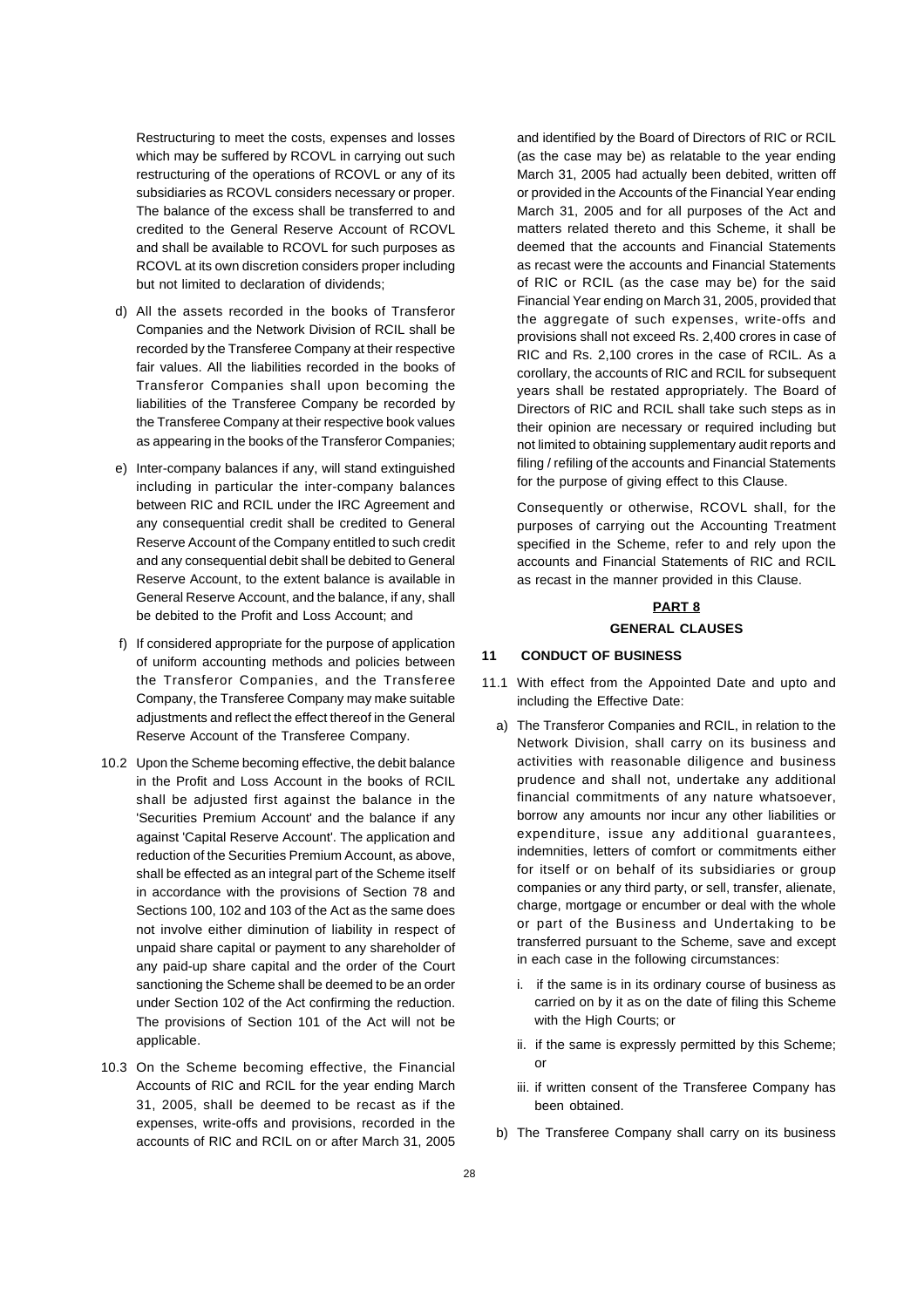and activities with reasonable diligence and business prudence and shall not, undertake any additional financial commitments of any nature whatsoever, borrow any amounts nor incur any other liabilities or expenditure, issue any additional guarantees, indemnities, letters of comfort or commitments either for itself or on behalf of its subsidiaries or group companies or any third party, or sell, transfer, alienate, charge, mortgage or encumber or deal with the undertaking save and except in each case in the following circumstances:

- i. if the same is in its ordinary course of business as carried on by it as on the date of filing this Scheme with the High Courts; or
- ii. if the same is expressly permitted by this Scheme; or
- iii. if written consent of the Transferor Companies and RCIL has been obtained.
- c) The Transferor Companies, RCIL and the Transferee Company shall not make any change in their respective capital structure either by any increase, (by issue of equity or shares on a rights basis, bonus shares, convertible debentures or otherwise) decrease, reduction, reclassification, sub-division or consolidation, re-organization, or in any other manner which may, in any way, affect or have the potential of affecting the Share Exchange Ratio (as defined in Sub-clause 9.1 above), except by mutual consent of the respective Board of Directors of the Transferor Companies, RCIL and the Transferee Company or except as may be expressly permitted under this Scheme. Any such change at prices or values determined as per the applicable laws rules or guidelines issued by SEBI or any other statutory authorities or at market determined prices, shall deemed not to affect or affecting the Share Exchange Ratio.

# **12 LEGAL PROCEEDINGS**

- 12.1 Upon the coming into effect of this Scheme, all suits, actions and proceedings by or against the Transferor Companies and / or RCIL but, in the case of RCIL limited to suits, actions and proceedings, in relation to the Network Division, pending and/or arising on or before the Effective Date shall be continued and be enforced by or against the Transferee Company as effectually and in the same manner and to the same extent as if the same had been pending and/or arising by or against the Transferee Company.
- 12.2 The Transferee Company undertakes to have all legal or other proceedings initiated by or against the Transferor Companies, in relation to the Network Division of RCIL, referred to in Sub-clause 12.1 above transferred to its name and to have the same continued,

prosecuted and enforced by or against the Transferee Company.

#### **13 CONTRACTS, DEEDS AND OTHER INSTRUMENTS**

- 13.1 Subject to the provisions of this Scheme, all contracts, deeds, bonds, agreements, arrangements and other instruments (including all tenancies, leases, licenses and other assurances in favour of the Transferor Companies and RCIL, in relation to the Network Division, or powers or authorities granted by or to it) of whatsoever nature to which the Transferor Companies and RCIL, in relation to the Network Division, is a party or to the benefit of which the Transferor Companies and RCIL, in relation to the Network Division, may be eligible, and which are subsisting or having effect immediately before the Effective Date, shall, without any further act, instrument or deed, be in full force and effect against or in favour of the Transferee Company, as the case may be, and may be enforced as fully and effectually as if, instead of the Transferor Companies and RCIL, in relation to the Network Division, the Transferee Company had been a party or beneficiary or obligee thereto. The Transferee Company shall, at any time prior to the Effective Date, wherever necessary, enter into, and/or issue and/or execute deeds, writings, confirmations, any tripartite arrangements or novations to which the Transferor Companies and RCIL, in relation to the Network Division will, if necessary, also be a party in order to give formal effect to the provisions of this Clause.
- 13.2 The Transferee Company shall enter into, or issue or execute deeds, writings, confirmations, novations, declarations, or other documents with, or in favour of any party to any contract or arrangement to which the Transferor Companies and RCIL, in relation to the Network Division, is a party or any writings as may be necessary to be executed in order to give formal effect to the above provisions. The Transferee Company shall, be deemed to be authorised to execute any such writings on behalf of the Transferor Companies and RCIL, in relation to the Network Division, to carry out or perform all such formalities or compliances required for the purposes referred to above on the part of the Transferor Companies and RCIL, in relation to the Network Division.

# **14 STAFF, WORKMEN & EMPLOYEES**

On the Scheme becoming effective:

14.1 All the employees of the Transferor Companies and RCIL, in relation to the Network Division, in service on the Effective Date shall become the employees of the Transferee Company on such date without any break or interruption in service and on terms and conditions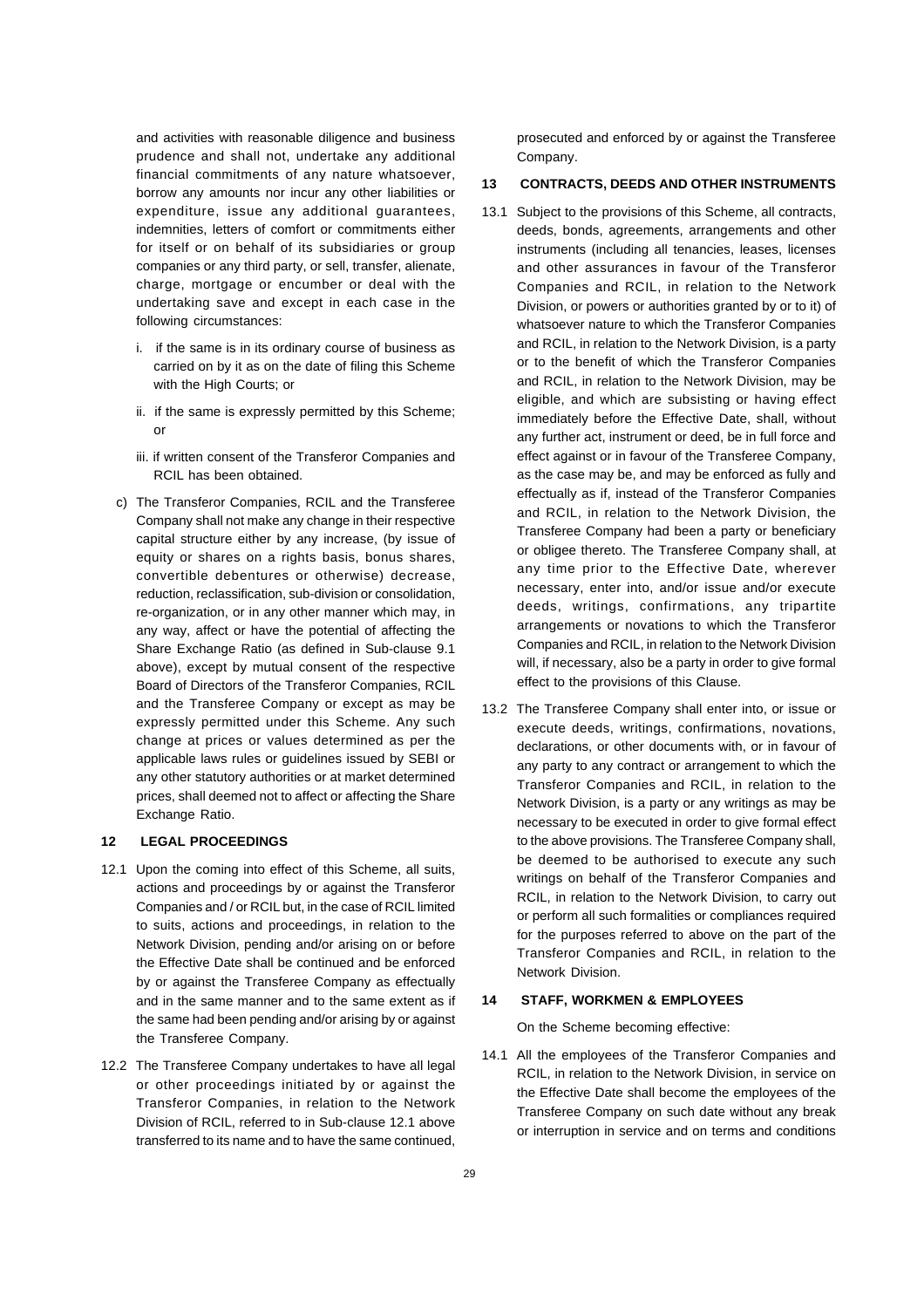as to remuneration not less favourable than those subsisting with reference to the Transferor Companies and RCIL, in relation to the Network Division, as on the said date. It is clarified that the employees of the Transferor Companies and RCIL, in relation to the Network Division, who become employees of the Transferee Company by virtue of this Scheme, shall not be entitled to the employment policies, and shall not be entitled to avail of any schemes and benefits that are applicable and available to any of the employees of the Transferee Company, unless otherwise determined by the Transferee Company. The Transferee Company undertakes to continue to abide by any agreement/settlement, if any, entered into by the Transferor Companies and RCIL, in relation to the Network Division, with any union/employee of the Transferor Companies and RCIL, in relation to the Network Division.

14.2 The existing provident fund, gratuity fund, and pension and/or superannuation fund or trusts created by the Transferor Companies and RCIL, in relation to the Network Division or any other special funds created or existing for the benefit of the employees of the Transferor Companies and RCIL, in relation to the Network Division, shall at an appropriate stage be transferred to the relevant funds of the Transferee Company and till such time shall be maintained separately. In the event that the Transferee Company does not have its own fund with respect to any such matters, the Transferee Company shall create its own funds to which the contributions pertaining to the employees of Transferor Company shall be transferred.

### **15 DIVIDENDS, PROFITS, BONUS/RIGHTS SHARES**

- 15.1 With effect from the date of filing of this Scheme with the High Courts and upto and including the Effective Date, the Transferor Companies, RCIL and the Transferee Company shall be entitled to declare and pay dividends, whether interim or final, to their respective equity shareholders in respect of the accounting period prior to the Effective Date, provided that the Transferor Companies shall not make any such declaration, except with the prior approval of the Board of Directors of the Transferee Company.
- 15.2 Until the coming into effect of this Scheme, the holder of equity shares of the Transferor Companies, RCIL and the Transferee Company shall, save as expressly provided otherwise in this Scheme, continue to enjoy their existing rights under their respective Articles of

Association including the right to receive dividends.

15.3 It is clarified that the aforesaid provisions in respect of declaration of dividends, whether interim or final, are enabling provisions only and shall not be deemed to confer any right on any member of the Transferor Companies, RCIL and/or the Transferee Company to demand or claim any dividends which, subject to the provisions of the Act, shall be entirely at the discretion of the respective Board of Directors of the Transferor Companies, RCIL and the Transferee Company and subject, wherever necessary, to the approval of the shareholders of the Transferor Companies, RCIL and the Transferee Company, respectively.

# **16 PERMISSIONS**

16.1 Any statutory licenses, permissions, approvals or consents to carry on the operations of the Transferor Companies shall stand vested in or transferred to RCOVL without any further act or deed and shall be appropriately mutated by the Statutory Authorities concerned in favour of RCOVL upon the vesting and transfer of the Undertakings pursuant to this Scheme. The benefit of all statutory and regulatory permissions, licenses, environmental approvals and consents, sales tax registrations or other licenses and consents shall vest in and become available to RCOVL pursuant to this Scheme. In so far as the various incentives, subsidies, special status and other benefits or privileges enjoyed, granted by any Government body, local authority or by any other person, or availed of by the Transferor Companies are concerned, the same shall vest with and be available to RCOVL on the same terms and conditions.

# **17 SECURITY**

- 17.1 It is clarified that unless otherwise determined by the Board of Directors of RCOVL, in so far as the assets comprising the Undertakings of the Transferee Companies are concerned:
	- (i) the security or charge relating to loans, debentures or borrowings of the Transferor Companies shall without any further act or deed continue to relate to the said assets after the Effective Date and shall not relate to or be available as security in relation to the borrowings of RCOVL; and
	- (ii) the assets of RCOVL shall not relate to or be available as security in relation to the said borrowings of the Transferor Companies.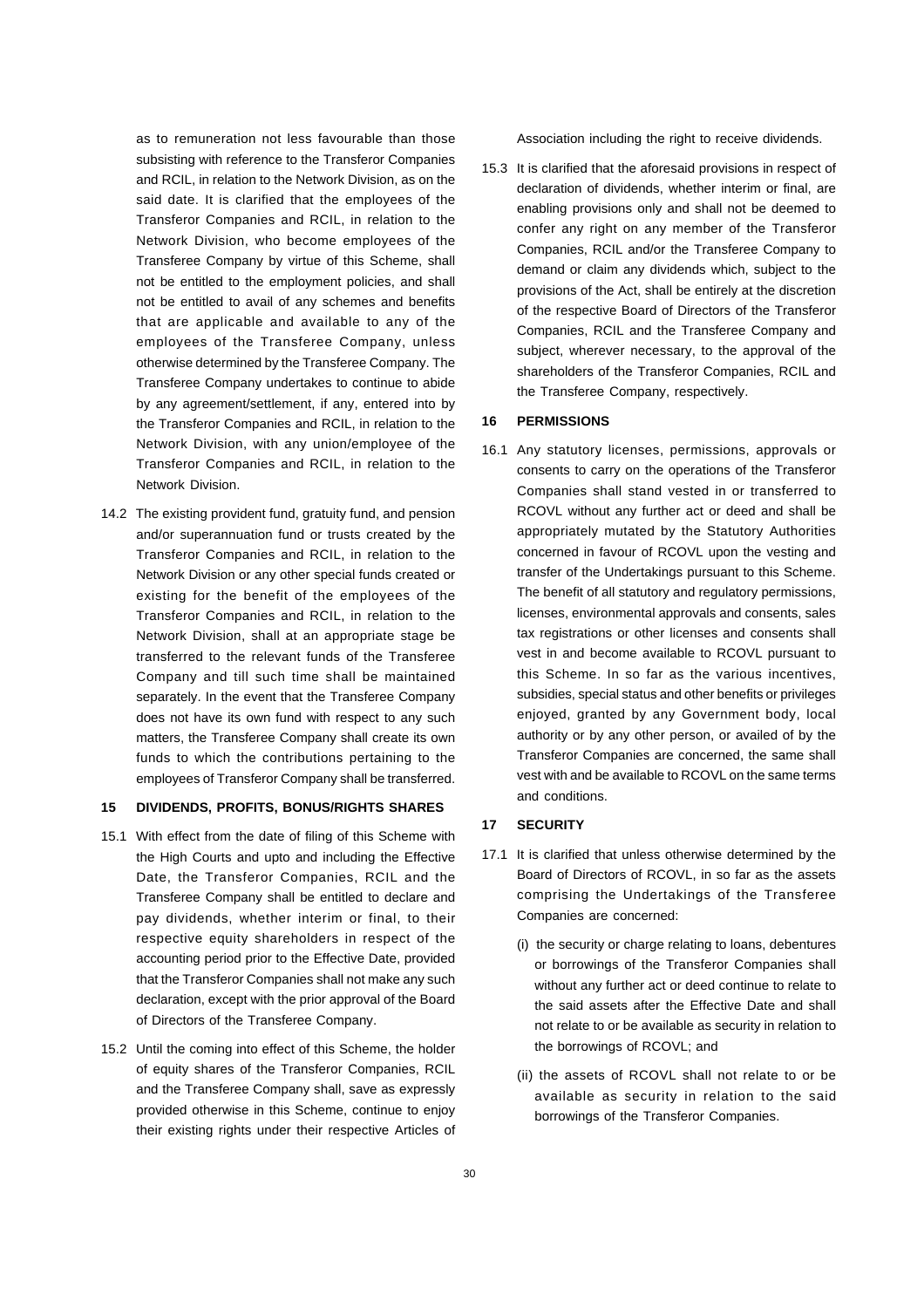#### **PART 9**

#### **GENERAL TERMS AND CONDITIONS**

#### **18 APPLICATION TO THE HIGH COURT**

- 18.1 The Transferor Companies, the Transferee Company and RCIL shall with all reasonable dispatch, make all applications/petitions under Sections 391 and 394 or under Sections 391 and 394 read with Sections 100- 103, as the case may be and other applicable provisions of the Act to the High Court of Judicature at Bombay and the High Court of Gujarat at Ahmedabad, as the case may be, for sanctioning of this Scheme. The parties shall in the application also seek order for the dissolution without winding up of the Transferor Companies, excluding RCIL, under the provisions of law, and obtain all approvals as may be required under law.
- 18.2 The Transferee Company shall also with all reasonable dispatch, make all applications/petitions under Sections 391 and 394 and other applicable provisions of the Act to the High Court of Judicature at Bombay for sanctioning of this Scheme under the provisions of law, and obtain all approvals as may be required under law.

#### **19 MODIFICATION / AMENDMENT TO THE SCHEME**

19.1 The Transferor Companies, RCIL and the Transferee Company may assent from time to time on behalf of all persons concerned to any modifications or amendments or additions to this Scheme or to any conditions or limitations which either the Board of Directors or any Director or other officer or a committee or committees of the concerned Board or any Director authorised in that behalf by the concerned Board of Directors (hereinafter referred to as the "Delegates") of the Transferor Companies, RCIL and the Transferee Company deem fit, or which the High Courts or any other authorities under law may deem fit to approve of or impose and which the Transferor Companies, RCIL and the Transferee Company may in their discretion deem fit and to resolve all doubts or difficulties that may arise for carrying out this Scheme and to do and execute all acts, deeds, matters and things necessary for bringing this Scheme into effect, or to review the position relating to the satisfaction of the conditions to this Scheme and if necessary, to waive any of those (to the extent permissible under law) for bringing this Scheme into effect. (In the event that any of the conditions may be imposed by the Courts or other authorities which the Transferor Companies, RCIL and the Transferee Company may find unacceptable for any reason, then the Transferor Companies, RCIL and the Transferee Company are at liberty to withdraw the Scheme). The aforesaid powers of the Transferor Companies, RCIL and the Transferee Company may be exercised by the Delegates of the respective Companies. In particular and without prejudice to the generality of the foregoing the modifications and amendments referred to in this Sub-clause may include modifications and amendments relating to the mode by which the business undertaking assets and properties of the Transferor Companies and RCIL, in relation to the Network Division are transferred to the Transferee Company.

19.2 For the purpose of giving effect to this Scheme or to any modifications or amendments thereof or additions thereto, the Delegate of the Transferor Companies, RCIL and the Transferee Company may with the consent of all the other parties give and are authorised to determine and give all such directions as are necessary including directions for settling or removing any question of doubt or difficulty that may arise and such determination or directions, as the case may be, shall be binding on all parties, in the same manner as if the same were specifically incorporated in this Scheme.

#### **20 CONDITIONS**

- 20.1 The Scheme is conditional upon and subject to the following:
	- a) The Scheme being agreed to by the requisite majority of the members of the Transferor Companies, RCIL and the Transferee Company as required under the Act and the requisite orders of the High Courts being obtained;
	- b) Such other sanctions and approvals including sanctions of any governmental or regulatory authority, creditor, lessor, lenders, or contracting party as may be required by law or contract in respect of the Scheme or any of the transfers contemplated under or as a consequence of the Scheme being obtained; and
	- c) The certified copies of the orders of the High Courts being filed with the Registrar of Companies, Maharashtra, Mumbai and the Registrar of Companies, Gujarat.
- 20.2 The provisions contained in this Scheme are inextricably inter-linked with the other provisions and the Scheme constitute an integral whole. The Scheme would be given effect to only if is approved in its entirety unless specifically agreed otherwise by the Transferor Companies, RCIL and the Transferee Company by their respective Board of Directors or any Committee constituted by them.

#### **21 EFFECT OF NON-RECEIPT OF APPROVALS**

21.1 In the event of this Scheme failing to take effect within 12 months of the first filing with the High Court of Judicature at Bombay or the High Court of Gujarat at Ahmedabad, whichever is later, or by such later date as may be agreed by the respective Board of Directors of the Transferor Companies, RCIL and the Transferee Company, this Scheme shall become null and void and in that event no rights and liabilities whatsoever shall accrue to or be incurred inter se by the parties or their shareholders or creditors or employees or any other person. In such case each Company shall bear its own costs or as may be mutually agreed.

#### **22 COSTS**

22.1 All costs, charges, taxes including duties, levies and all other expenses, if any of the Transferor Companies, RCIL in relation to Network Division and RCOVL arising out of or incurred in connection with and implementing this Scheme and matters incidental thereto shall be borne by RCOVL.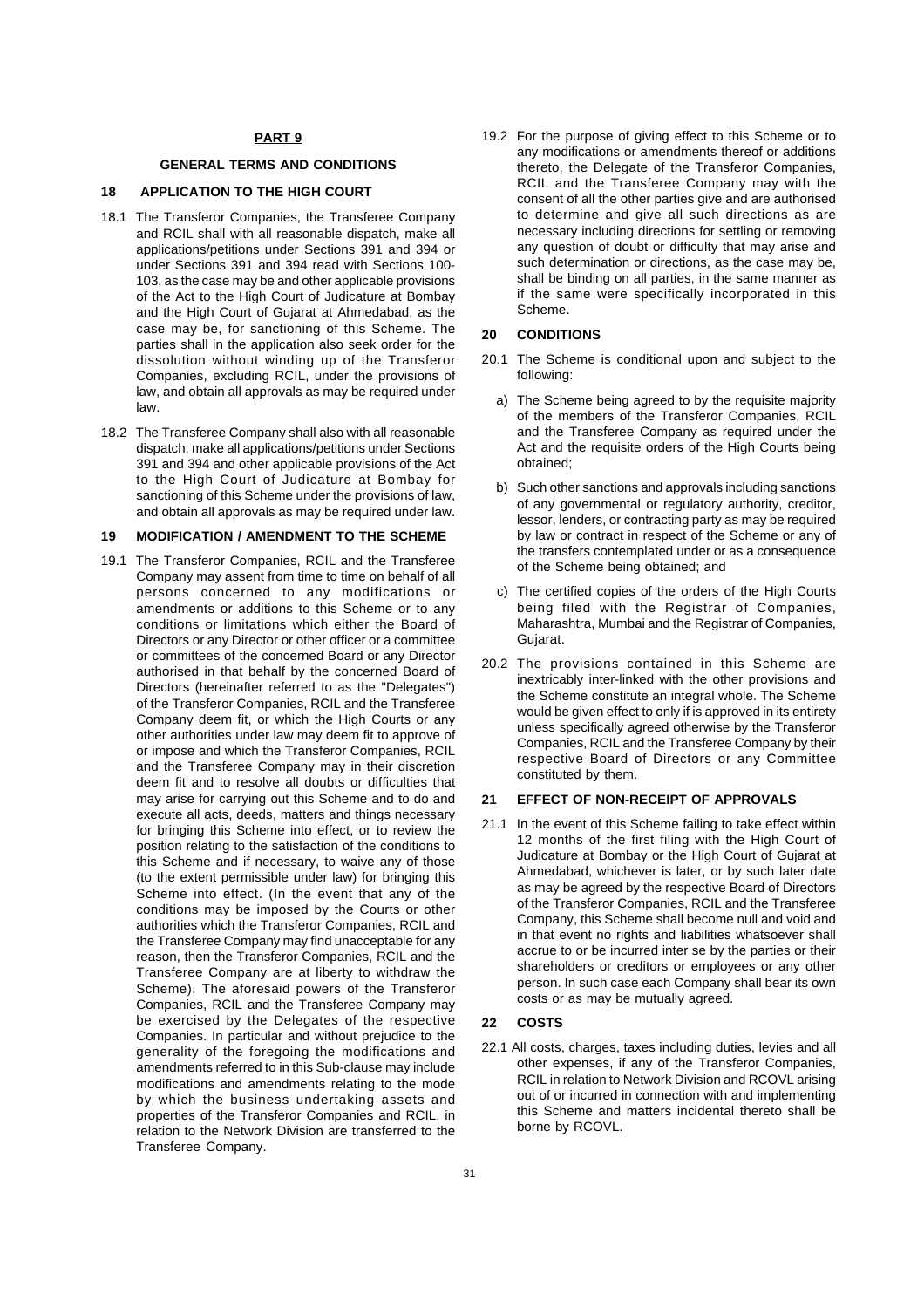# **IN THE HIGH COURT OF JUDICATURE AT BOMBAY ORIGINAL JURISDICTION**

#### **COMPANY APPLICATION NO. 584 OF 2006**

In the matter of Scheme of Amalgamation and Arrangement under Sections 391 to 394 of the Companies Act, 1956

AND

In the matter of Scheme of Amalgamation and Arrangement between Reliance Infocomm Limited and Reliance Communications Infrastructure Limited and Reliance Communications Solutions Private Limited and Reliance Software Solutions Private Limited and Reliance Communications Technologies Limited and Ambani Enterprises Private Limited and Reliance Business Management Private Limited and Formax Commercial Private Limited and Panther Consultants Private Limited with Reliance Communication Ventures Limited and their respective shareholders and creditors

| <b>RELIANCE COMMUNICATION VENTURES LIMITED a</b>                |                   |
|-----------------------------------------------------------------|-------------------|
| Company incorporated under the Companies Act, 1956 and          |                   |
| having its registered office at 'H' Block, 1st Floor, Dhirubhai | Applicant Company |
| Ambani Knowledge City, Navi Mumbai 400 710.                     |                   |

#### **FORM OF PROXY**

|                                      |      | I/We the undersigned, being the Equity Shareholder(s) of Reliance Communication Ventures Limited, the Applicant Company                                                                                                                         |              |  |  |
|--------------------------------------|------|-------------------------------------------------------------------------------------------------------------------------------------------------------------------------------------------------------------------------------------------------|--------------|--|--|
|                                      |      |                                                                                                                                                                                                                                                 |              |  |  |
|                                      |      |                                                                                                                                                                                                                                                 |              |  |  |
|                                      |      | Shareholders of the Applicant Company to be held at Shri Bhaidas Maganlal Sabhagriha, U-1 Juhu Development Scheme,                                                                                                                              |              |  |  |
|                                      |      | Vile Parle (West), Mumbai 400 056 on Saturday, the 3rd June, 2006 at 10.30 a.m. for the purpose of considering and, if                                                                                                                          |              |  |  |
|                                      |      | thought fit, approving, with or without modification, the Scheme of Amalgamation and Arrangement between Reliance Infocomm                                                                                                                      |              |  |  |
|                                      |      | Limited and Reliance Communications Infrastructure Limited and Reliance Communications Solutions Private Limited and                                                                                                                            |              |  |  |
|                                      |      | Reliance Software Solutions Private Limited and Reliance Communications Technologies Limited and Ambani Enterprises<br>Private Limited and Reliance Business Management Private Limited and Formax Commercial Private Limited and Panther       |              |  |  |
|                                      |      | Consultants Private Limited with Reliance Communication Ventures Limited and their respective shareholders and creditors                                                                                                                        |              |  |  |
|                                      |      | and at such meeting, and at any adjournment or adjournments thereof, to vote, for me/us and in my/our name(s)                                                                                                                                   |              |  |  |
|                                      |      | (here, if for, insert 'for', if against, insert 'against', and in the latter case strike                                                                                                                                                        |              |  |  |
| approve.                             |      | out the words "either with or without modifications" after the word "Amalgamation and Arrangement") the said arrangement<br>embodied in the Scheme of Amalgamation and Arrangement either with or without modification(s) * as my/our proxy may |              |  |  |
|                                      |      |                                                                                                                                                                                                                                                 |              |  |  |
| * strike out what is not necessary   |      |                                                                                                                                                                                                                                                 |              |  |  |
| Dated this _________ day of ________ | 2006 |                                                                                                                                                                                                                                                 |              |  |  |
|                                      |      | Signature:___________________                                                                                                                                                                                                                   |              |  |  |
| Name:                                |      |                                                                                                                                                                                                                                                 |              |  |  |
|                                      |      |                                                                                                                                                                                                                                                 | <b>Affix</b> |  |  |
| Address:                             |      |                                                                                                                                                                                                                                                 | Rupee 1      |  |  |
|                                      |      |                                                                                                                                                                                                                                                 | revenue      |  |  |
|                                      |      |                                                                                                                                                                                                                                                 | stamp        |  |  |
|                                      |      |                                                                                                                                                                                                                                                 |              |  |  |
|                                      |      |                                                                                                                                                                                                                                                 |              |  |  |
|                                      |      |                                                                                                                                                                                                                                                 |              |  |  |
| (For Demat holding)                  |      |                                                                                                                                                                                                                                                 |              |  |  |
| DP ID.                               |      | Client ID.                                                                                                                                                                                                                                      |              |  |  |
| (For Physical holding)               |      |                                                                                                                                                                                                                                                 |              |  |  |
| Folio No. $\frac{1}{2}$              |      | No. of Shares held : _____                                                                                                                                                                                                                      |              |  |  |

# **NOTES:**

- 1. Proxy need not be a member.
- 2. Alterations, if any, made in the Form of Proxy should be initialled.
- 3. Proxy must be deposited at the Registered Office of the Applicant Company, not later than **FORTY EIGHT** hours before the time scheduled / fixed for the said meeting.
- 4. In case of multiple proxies, the proxy later in time shall be accepted.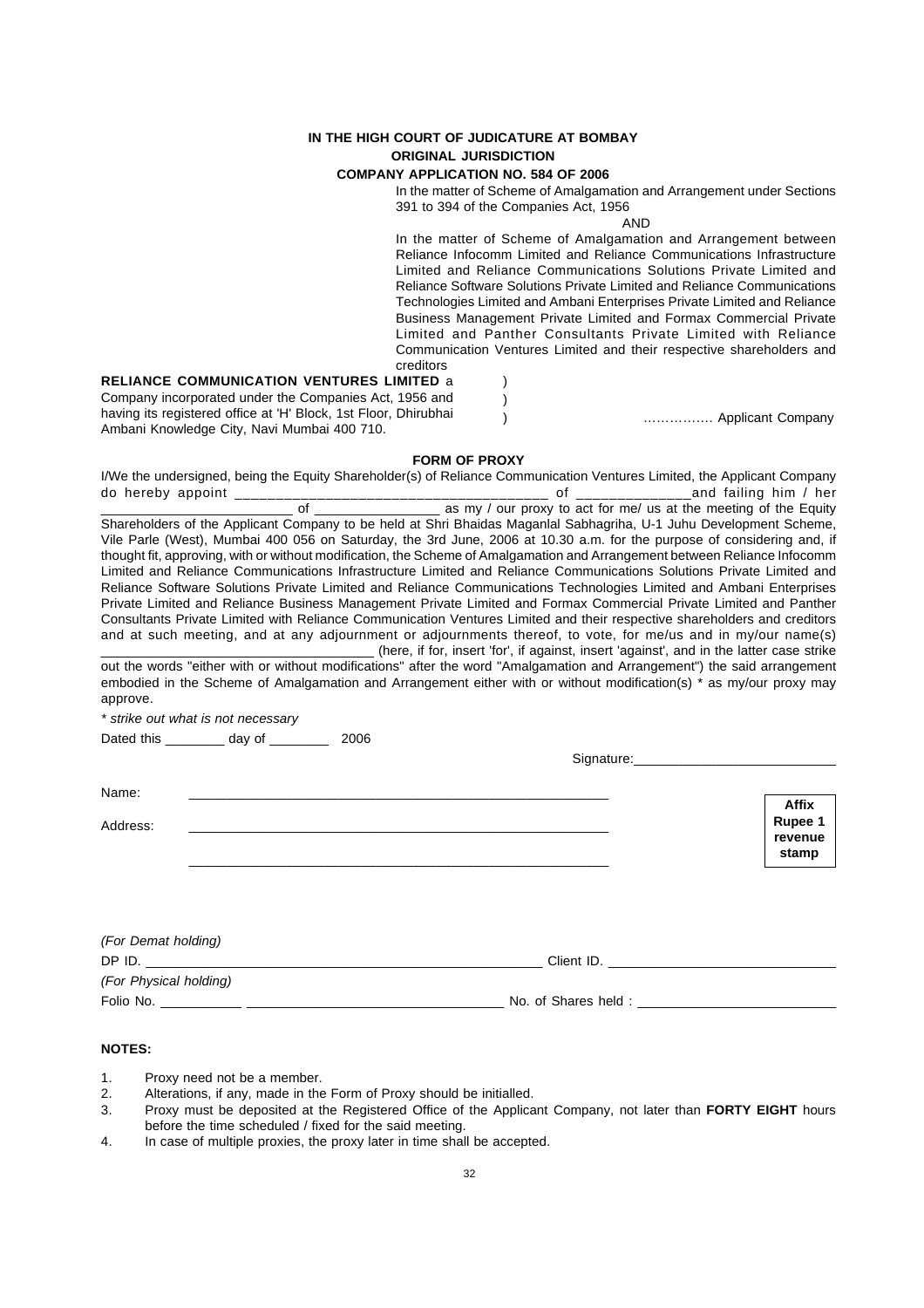# **RELIANCE COMMUNICATION VENTURES LIMITED**

Registered Office: 'H' Block, 1st Floor, Dhirubhai Ambani Knowledge City, Navi Mumbai 400 710.

# **ATTENDANCE SLIP**

\$

Folio No.

Client ID\* | No. of Share(s) held

NAME AND ADDRESS OF THE EQUITY SHAREHOLDER (in block letters):

NAME AND ADDRESS OF THE PROXY HOLDER

(in block letters, to be filled in by the proxy attending instead of the Equity Shareholder)

I hereby record my presence at the meeting, convened pursuant to the Order dated 28th April, 2006 of the Hon'ble High Court of Judicature at Bombay, of the Equity Shareholders of the Company on Saturday, the 3rd June, 2006 at 10.30 a.m. at Shri Bhaidas Maganlal Sabhagriha, U-1 Juhu Development Scheme, Vile Parle (West), Mumbai 400 056.

Signature of the Equity Shareholder or proxy:

\*Applicable for shareholders holding shares in dematerialised form.

**Notes:**

90<br>80

- 1. **Shareholders are requested to bring the Attendance Slip with them when they come to the meeting and hand it over at the gate after their signature on it.**
- 2. Shareholders who come to attend the meeting are requested to bring with them copy of the Scheme of Amalgamation and Arrangement.
- 3. Joint shareholders may obtain additional Attendance Slip at the venue of the meeting.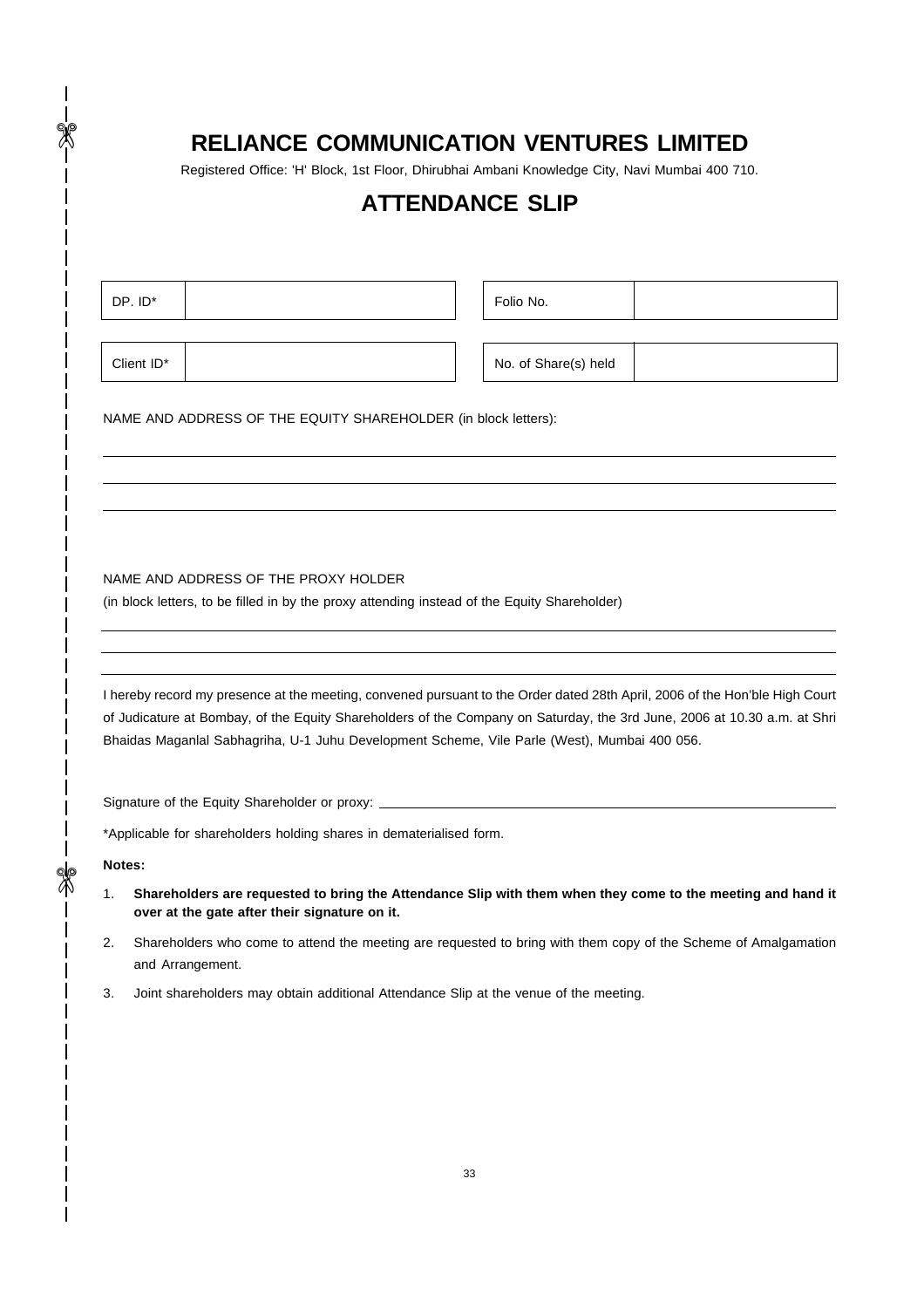# **NOTICE OF EXTRAORDINARY GENERAL MEETING**

Notice is hereby given that an Extraordinary General Meeting of the members of the Reliance Communication Ventures Limited will be held on Saturday, the 3rd June, 2006 at 12.00 noon or soon after the conclusion of the Court Convened Meeting of the Equity Shareholders of the Company, whichever is later at Shri Bhaidas Maganlal Sabhagriha, U-1 Juhu Development Scheme, Vile Parle (West), Mumbai 400 056 to transact the following business:

#### **Special Business**

#### **1. Sponsored Global Depositary Receipts / American Depositary Receipts:**

To consider and if thought fit, to pass with or without modification(s), the following resolution as a **Special Resolution:**

"RESOLVED that in accordance with applicable laws, rules and regulations and subject to the approval, consent, permission and sanction of the Foreign Investment Promotion Board, Government of India, Reserve Bank of India and any other appropriate authorities, institutions or regulators as may be applicable or necessary, and subject to such conditions as may be prescribed in any such approval, consent, permission or sanction, the Board of Directors (hereinafter referred to as "the Board", which term shall be deemed to include any Committee constituted/to be constituted by the Board and authorised by the Board to exercise its powers, including the powers conferred by this Resolution) of the Company be and is hereby authorised to sponsor on behalf of the Company, an issue of Global Depositary Receipts / American Depositary Receipts (hereinafter referred to as the "Sponsored Securities") with the Depositary (hereinafter referred to as "the Overseas Depositary"), against the existing equity shares of the Company deposited by the holders of equity shares of the Company (hereinafter referred to as "the Equity Shareholders"), pursuant to a right given to all the Equity Shareholders (hereinafter referred to as "the Sponsored Offering"), on such terms and conditions, at such time or times and in one or more tranches, as the Board may in its absolute discretion deem fit, including, without limitation, providing the Equity Shareholders an option to renounce their right and entitlement to participate in the Sponsored Offering to another Equity Shareholder, if the terms of the document inviting the participation of the Equity Shareholders so provide and in such mode and manner as may be determined by the Company in consultation with the Underwriter(s) and/or Manager(s), and to cause allotment to the investors in foreign markets (whether Institutions and/or incorporated and/or unincorporated bodies and/or individuals or otherwise and whether such investors are Members of the Company or otherwise) of the Sponsored Securities by the Overseas Depositary, where each such Sponsored Securities shall represent such number of the existing fully paid Equity Shares of par value of Rs.5/- per share as may be decided by the Board, deposited pursuant to the Sponsored Offering, and the aggregate size of the Sponsored Offering, shall not be greater than US \$ 1 (One) billion (Offer size) provided however that the Board, at its absolute discretion, will have the right to retain additional Equity Shares for the purporse of over allotement, not exceeding 20% of the offer size (green shoe option) ensuring that the foreign shareholding after completion of the Sponsored Offering shall not exceed 74% of the outstanding Equity .

RESOLVED FURTHER that the Company do sponsor through the Overseas Depositary, the issue of Sponsored Securities representing the underlying Equity Shares deposited pursuant to the Sponsored Offering.

RESOLVED FURTHER that the pricing of the Sponsored Offering be determined by the Board, in consultation with the Underwriter(s) and/or Manager(s), in accordance with the provisions of applicable law, rules and regulations and the prevailing market conditions.

RESOLVED FURTHER that for the purpose of giving effect to the Sponsored Offering and the allotment of Sponsored Securities as described above, the Board be and is hereby authorised to do all such acts, deeds, matters and things as it may, in its absolute discretion, deem necessary or desirable for such purpose, including without limitation, determine the number of Equity Shares to be offered or sold, the over-allotment option, determine whether or not the Equity Shareholders, subject to applicable securities laws, have a right to renounce their entitlement to participate in the Sponsored Offering to other Equity Shareholders; determine the length of the Invitation of Offer period, issue and circulate the Invitation to Offer, file Registration Statement and/ or other document(s) with any regulator, list the securities on one or more overseas Stock Exchanges, enter into managing, underwriting, indemnification, marketing, listing, trading, depositary, custodian, registrar, escrow, trustee arrangements and sign all deeds, documents and writings and to pay any fees, commissions, remuneration and expenses relating thereto.

RESOLVED FURTHER that the Board be and is hereby authorised to determine all terms and conditions of the Sponsored Offering, settle all questions, difficulties or doubts that may arise in regard to the Sponsored Offering, offer or allotment of Sponsored Securities and in complying with the Sponsored ADR / GDR Regulations, the number of Equity Shares being offered or sold, the eligibility of the Equity Shareholder to participate in the Sponsored Offering or the right to renounce their entitlement to participate thereto, offer or allotment of Sponsored Securities, as it may, in its absolute discretion, deem fit, without being required to seek any further clarification, consent or approval of the Members or otherwise to the end and intent that the Members shall be deemed to have given their approval thereto expressly by the authority of this Resolution.

RESOLVED FURTHER THAT for the purpose of giving effect to the aforesaid resolution, the Board be and is hereby authorised to delegate all or any of the powers hereby conferred to any Committee of Directors or the Chairman or any other Officers / Authorised Representatives of the Company".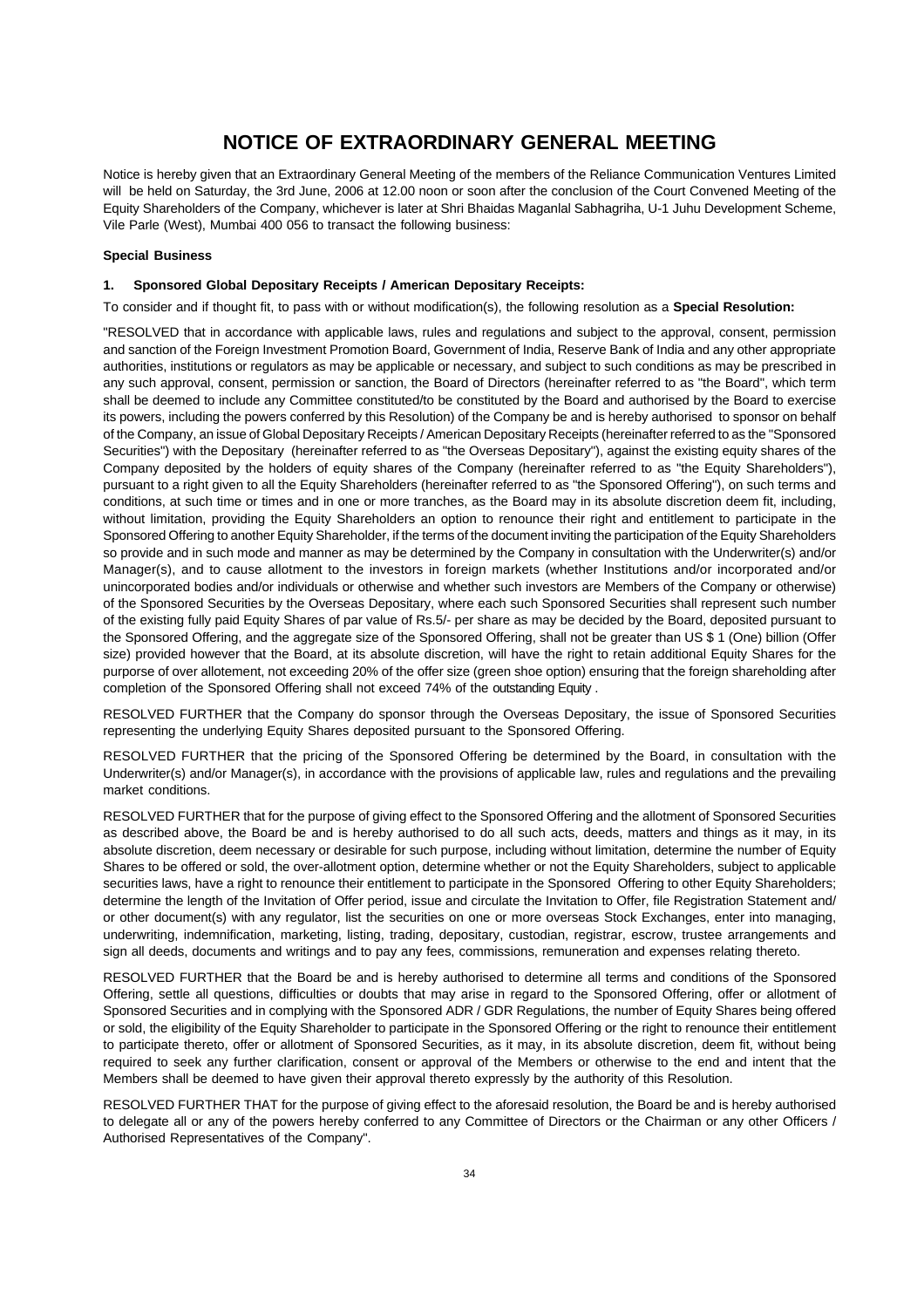#### **2. Change of Name**

To consider and if thought fit, to pass with or without modifications, the following resolution as a **Special Resolution:**

"RESOLVED THAT in accordance with the provisions of Section 21 and all other applicable provisions, if any, of the Companies Act, 1956 (including any statutory modification(s) or re-enactment thereof, for the time being in force) and subject to the approval of the Central Government, consent of the Company be and is hereby given for changing the name of the Company from "Reliance Communication Ventures Limited" to "Reliance Communications Limited" and accordingly, the name "Reliance Communications Limited" shall appear in the Memorandum and Articles of Association of the Company and that the Board of Directors of the Company, be and is hereby authorised to do all such acts and things and deal with all such matters and take all such steps and consider such delegations as it may in its absolute discretion deem necessary and to settle any question that may arise in this regard as may be necessary to give effect to this resolution."

Dhirubhai Ambani Knowledge City, Navi Mumbai 400 710.

Registered Office: By Order of the Board<br>H Block, 1st Floor, By Order of the Board H Block, 1st Floor, By Order of the Board For Reliance Communication Ventures Limited

> Hasit Shukla Company Secretary

Mumbai, 5th May, 2006

#### **Notes:**

- **1. A member entitled to attend and vote at the Meeting is entitled to appoint a proxy to attend and vote instead of himself and a proxy need not be a Member of the Company. The instrument appointing a proxy should, however, be deposited at the Registered Office of the Company not less than 48 hours before the commencement of the Meeting.**
- 2. The relative Explanatory Statement pursuant to Section 173(2) of the Companies Act, 1956 setting out material facts is annexed hereto.
- 3. All documents referred to in the accompanying Notice and the Explanatory Statement are open for inspection at the Registered Office of the Company during the office hours on all working days except Saturday between 11.00 a.m. and 4.00 p.m., up to one day prior to the ensuing Extraordinary General Meeting.
- 4. Members who hold shares in dematerialised form are requested to bring their Client ID and DP ID numbers for easy identification of attendance at the Meeting.
- 5. Members are informed that in case of joint holders attending the Meeting, only such joint holder who is higher in order of the names will be entitled to vote.

#### **EXPLANATORY STATEMENT PURSUANT TO SECTION 173(2) OF THE COMPANIES ACT, 1956 IS ANNEXED HERETO :- Item No. 1**

#### **Sponsored Global Depositary Receipts / American Depositary Receipts :**

The Company proposes to sponsor an offering of American Depositary Receipts (ADR) / Global Depositary Receipts (GDR) by the existing equity shareholders against the equity shares held by them. This would enable the existing equity shareholders to divest their holding in overseas markets.

Reserve Bank of India (RBI) vide FEMA Notification No 41/2001-RB dated March 2, 2001, (the 2001 Notification) has notified the provisions for a company to sponsor an issue of ADR / GDR with an overseas Depositary against existing equity shares held by the equity shareholders of a company. The Operative Guidelines issued by the Government of India, Ministry of Finance and RBI following the aforesaid notification requires a company to obtain the approval of the shareholders by special resolution to sponsor such an offering.

As per the regulations on sponsored ADR / GDR including Regulation 4B of the 2001 Notification and the Operative Guidelines for Disinvestment of shares by the Indian companies in the overseas market through issue of ADR / GDR as notified by the Government of India, Ministry of Finance vide Notification No.15/23/99-NRI dated July 29, 2002, and published in RBI Circular A.P. (DIR Series). Circular No. 52 dated November 23, 2002 (collectively the "Sponsored DR Regulations"), the program has to be sponsored by the Company and all expenses incurred by the Company in relation to the Sponsored ADR / GDR Offering will be deducted from the proceeds and the net amount will be paid to the Equity Shareholders whose shares are accepted in the Sponsored ADR / GDR Offering. In the event, the Sponsored ADR / GDR Offering can not be concluded for any reason, all expenses incurred in connection with the Sponsored ADR / GDR Offering shall be borne by the Company.

The pricing of the Sponsored ADR / GDR Offering shall be determined by the Board in accordance with the Sponsored DR Regulations.

All holders of equity shares issued in India are accordingly eligible to tender shares held by them for divesting in the overseas market. The existing Global Depositary Receipts / Foreign Currency Convertible Bond holders of the Company cannot tender ADR / GDR in the offering. In terms of the Sponsored DR Regulations, the equity shares accepted for participation in the Sponsored Offering may be kept in an escrow account.

In terms of the Sponsored DR Regulations, the equity shares accepted from the shareholders for the purpose of participation in the Sponsored Offering will in the event of Share tendered exceeding the number of Shares to be divested be accepted in proportion to each selling shareholder's holding in the Company. The proceeds from the issue of ADR / GDR, net of expenses, which are to be borne by the selling shareholders (other than listing expenses which will be borne by the Company) will be distributed to the selling shareholders whose equity shares are accepted. The selling shareholders will also be liable to bear taxes as applicable. The Sponsored Offering will not result in any dilution by way of increase in the capital base of the Company.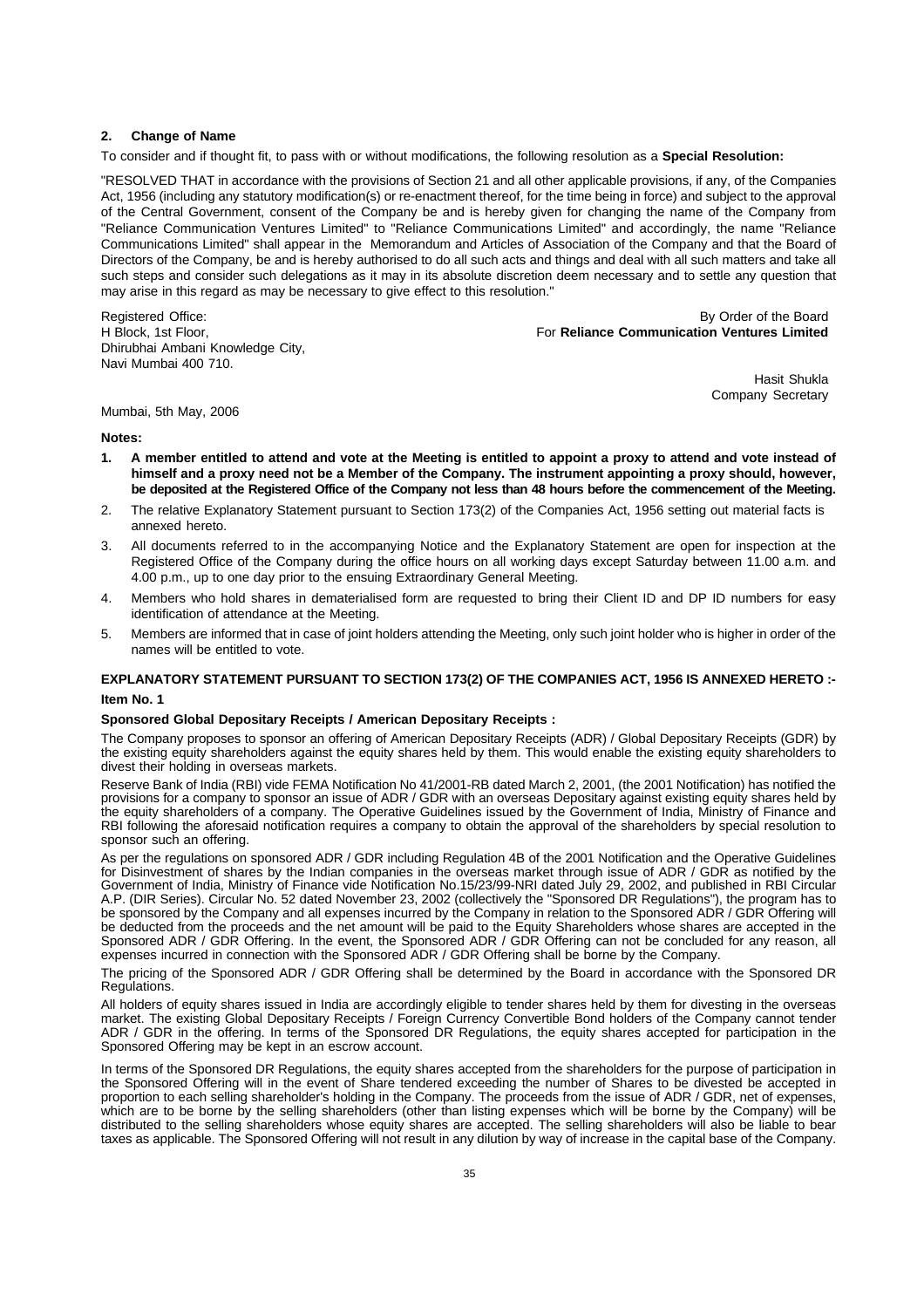The Equity Shareholders may also be provided a right to renounce their right and entitlement to participate in the Sponsored Offering to another Equity Shareholder instead of participating in the Sponsored Offering and which option shall be available if provided for in the terms of the document inviting the participation of the Equity Shareholders ("Invitation to Offer"), and mode and manner of which would be determined by the Board in consultation with the Underwriter(s) / Manager(s). Such a right to renounce the right to participate in the Sponsored Offering would be available to Equity Shareholders only upon the Board approving such a right to renounce and the terms of such right to renounce would be detailed in the Invitation of Offer.

For this purpose, the Company is considering the various options including to make a targeted offering to retail / institutional investors in Japan, in one or more tranches, as may be appropriate. The Sponsored Offering will be of the size of upto US\$ 1 billion. However, the Board will have a green shoe option of upto 20% (i.e. US\$ 200 million), exercisable at its absolute discretion, whereby the Board will have the right to retain appropriate number of additional Equity Shares for the purpose of over allotment under the Sponsored Offering.

The said GDR/ADR programme relates only to existing shares of the Company, and will not result in any increase in the outstanding share capital of the Company. The said GDR/ADR programme will be in accordance with applicable guidelines and will also be subject to all necessary permissions, sanctions and approvals including approval of shareholders.

The DRs issued pursuant to the sponsered offering will constitute Foreign Direct Investment ("FDI").

As per policy on FDI announced by the Government of India, Ministry of Commerce and Industry, Department of Industrial Policy and Promotion (FC Section) vide Press Note No. 4 (2006 Series) dated February 10, 2006, the aggregate foreign shareholding in telecommunication company from all sources, comprising Foreign Direct Investment (FDI) including ADR / GDR, FCCB, holding of Foreign Institutional Investors (FIIs), and holding of Non-Resident Indians (NRIs) / Overseas Corporate Bodies (OCBs), convertible preference shares and proportionate foreign equity in Indian promoters / investing companies cannot exceed 49% through Automatic Route and 74% of the paid-up equity shares capital of the Company by approval of Foreign Investment Promotion Board . Reserve bank of India vide their letter No.FE.Co.FID/21163/11.01.008/2005-06 dated 3rd April, 2006 has increased the limit for investments in the shares or debentures convertible into shares of the Company by FIIs upto 49% of the paid-up equity share capital or the paid up value of the respective series of the convertible debentures of the Company and Company has made application to Foreign Investment Promotion Board to increase the limit for investments in the shares or debentures convertible into shares of the Company by FIIs upto 74% of the paid-up equity share capital or the paid up value of the respective series of the convertible debentures of the Company. The total foreign shareholding in the Company as on April 28, 2006 was 25.04%. The Company thus has adequate room for issue of DRs.

The Board of Directors recommends the Special Resolution set out at Item No. 1 of the accompanying Notice for the approval of the Members.

No Director is in any way concerned or interested in the Resolution set out at Item No. 1 in the Notice except to the extent of their respective holding of equity shares in the Company and to the extent of his participating in the proposed Sponsored Offering, as also to the extent of participation in the proposed Sponsored Offering by a company / body corporate / firm in which the Director or his relative may be directly or indirectly interested.

#### **Item No. 2**

#### **Change of Name**

Consequent upon the effectiveness of the proposed Scheme of Amalgamation and Arrangement, the Company would transform into a fully integrated communication business provider. The Company would offer services that span the entire information and communication value chain including wireless and wireline, voice, data, broad band, internet, value added services and international and domestic long distance services . The Company would no longer remain a communication venture enterprise.

It is therefore deemed appropriate to change the name of the Company to the proposed name. The Board of Directors believe that the new name would enable the Company to more accurately reflect its business.

In terms of Section 21 of the Companies Act, 1956, name of the Company can be changed with the approval of the Central Government and the Shareholders by way of a Special Resolution. The Company has made required application for making the new name available to the Registrar of Companies, Maharashtra, Mumbai.

The Board of Directors recommends the Special Resolution set out at Item No. 2 of the accompanying Notice for the approval of the Members.

None of the Directors of the Company is, in any way, concerned or interested in the said resolution.

Dhirubhai Ambani Knowledge City, Navi Mumbai 400 710.

Registered Office: By Order of the Board H Block, 1st Floor, **For Reliance Communication Ventures Limited** 

> Hasit Shukla Company Secretary

Mumbai, 5th May, 2006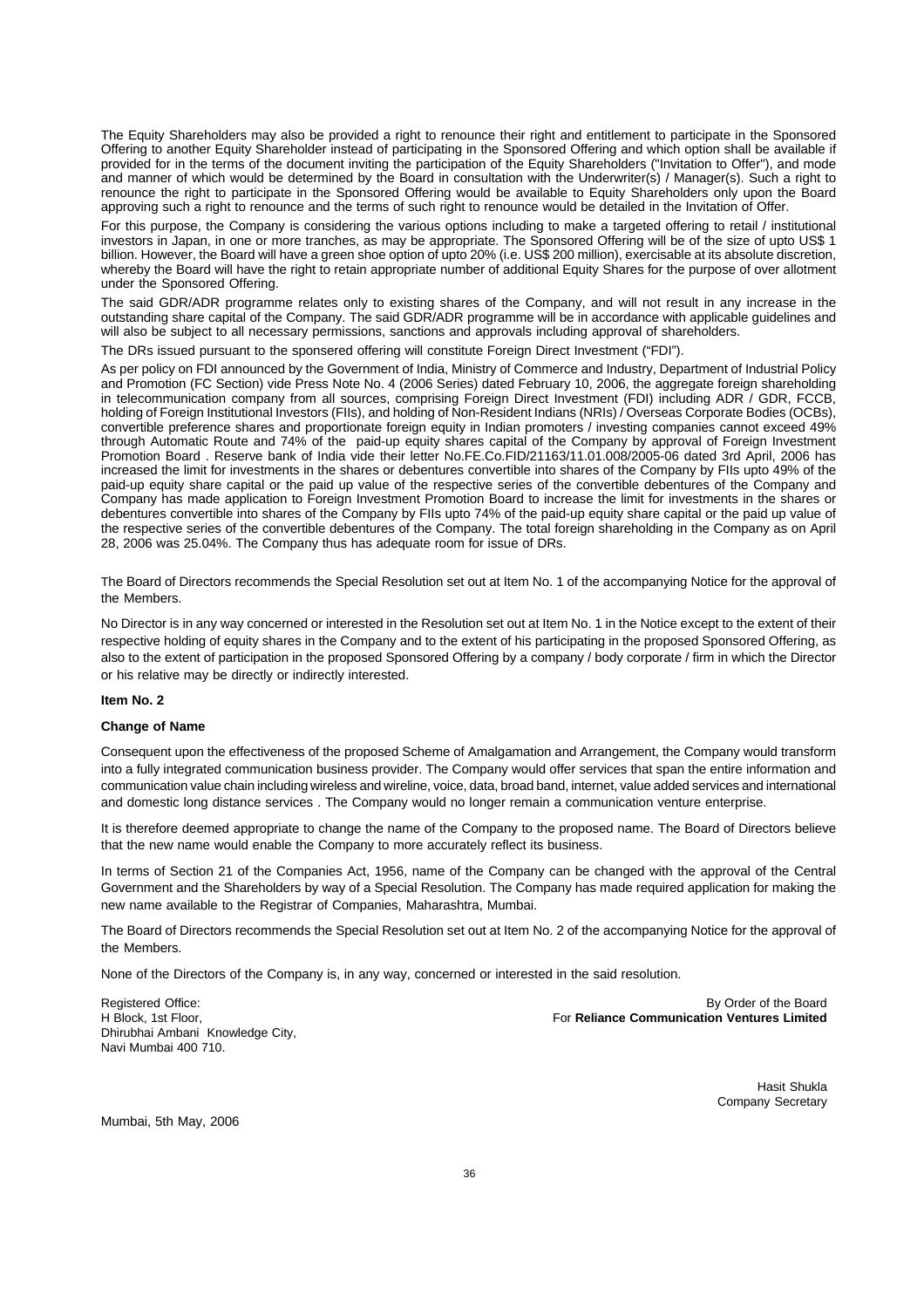# **RELIANCE COMMUNICATION VENTURES LIMITED**

Registered Office: 'H' Block, 1st Floor, Dhirubhai Ambani Knowledge City, Navi Mumbai 400 710

# **FORM OF PROXY**

|                        |                                                 | / our behalf at the Extraordinary General Meeting of the Company to be held on Saturday, the 3rd June, 2006 at 12.00 noon or     |                       |                             |
|------------------------|-------------------------------------------------|----------------------------------------------------------------------------------------------------------------------------------|-----------------------|-----------------------------|
|                        |                                                 | soon after the conclusion of the Court Convened Meeting of the Equity Shareholders, whichever is later, at Shri Bhaidas Maganlal |                       |                             |
|                        |                                                 | Sabhagriha, U-1 Juhu Development Scheme, Vile Parle (West), Mumbai 400 056 and at any adjournment thereof.                       |                       |                             |
|                        | Dated this __________ day of _____________ 2006 |                                                                                                                                  | Signature: Signature: |                             |
| Name:                  |                                                 |                                                                                                                                  |                       | <b>Affix</b>                |
| Address:               |                                                 | the contract of the contract of the contract of the contract of the contract of the contract of the contract of                  |                       | Rupee 1<br>revenue<br>stamp |
|                        |                                                 | ,我们也不能在这里的时候,我们也不能在这里的时候,我们也不能会在这里的时候,我们也不能会在这里的时候,我们也不能会在这里的时候,我们也不能会在这里的时候,我们也                                                 |                       |                             |
| (For Demat holding)    |                                                 |                                                                                                                                  |                       |                             |
|                        |                                                 |                                                                                                                                  | Client ID.            |                             |
| (For Physical holding) |                                                 |                                                                                                                                  |                       |                             |
|                        |                                                 |                                                                                                                                  |                       |                             |

# **NOTES:**

\$

 $-80$ 

 $\overline{\phantom{a}}$ 

- 1. Proxy need not be a member.
- 2. Alterations, if any, made in the Form of Proxy should be initialled.
- 3. Proxy must be deposited at the Registered Office of the Company, not later than **FORTY EIGHT** hours before the time scheduled / fixed for the said meeting.
- 4. In case of multiple proxies, the proxy later in time shall be accepted.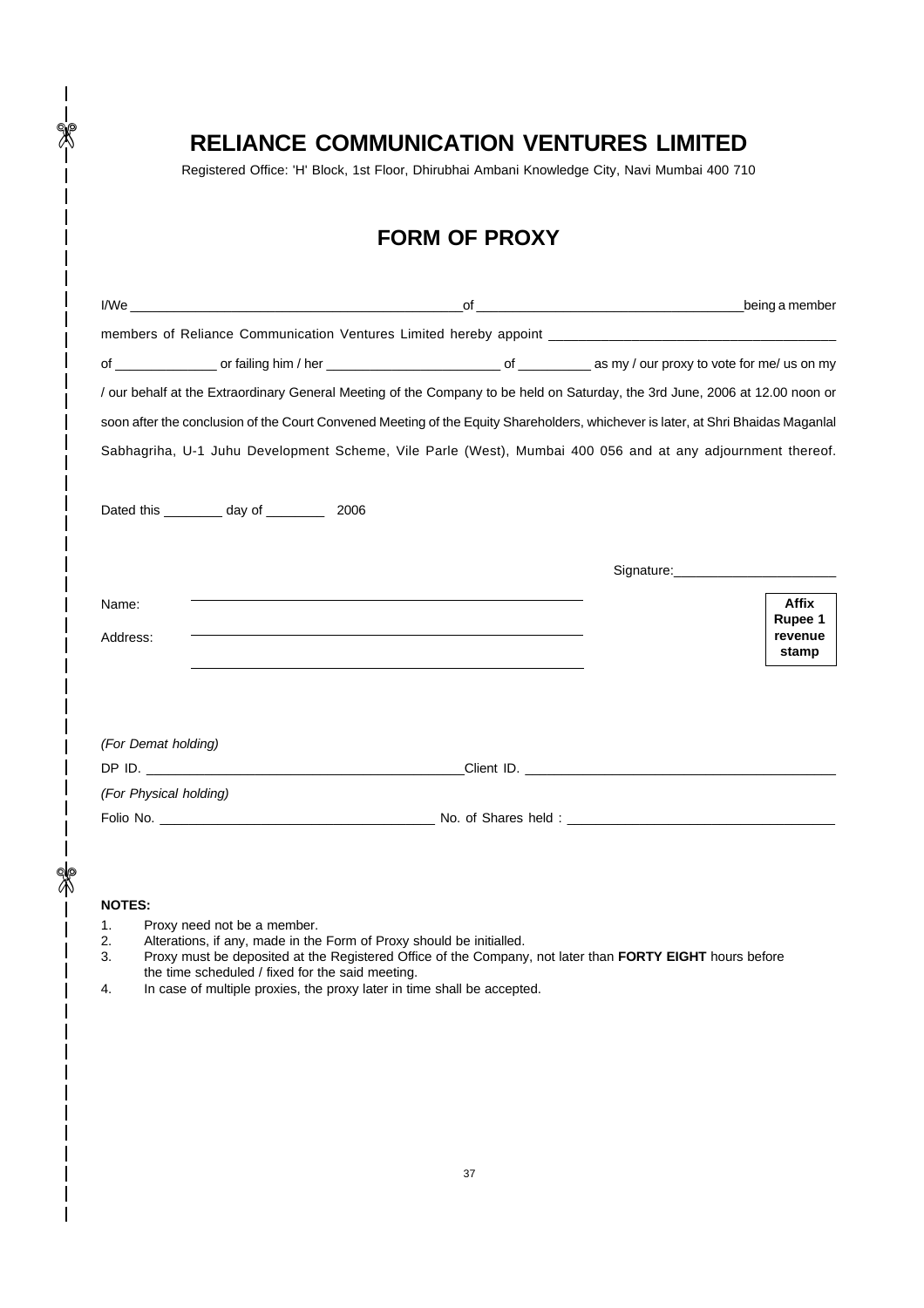THIS PAGE IS INTENTIONALLY LEFT BLANK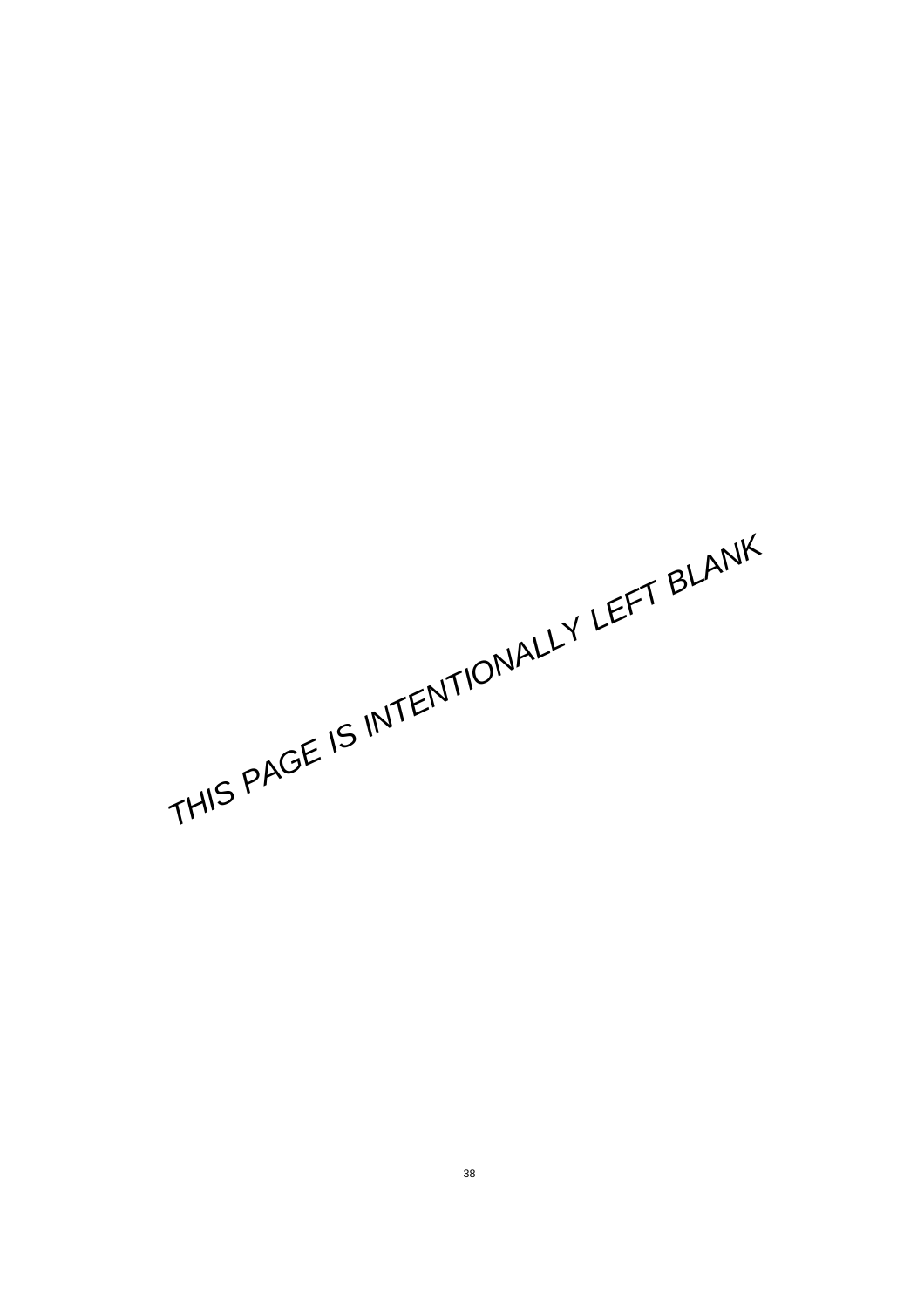Registered Office: 'H' Block, 1st Floor, Dhirubhai Ambani Knowledge City, Navi Mumbai 400 710.

# **ATTENDANCE SLIP**

 $DP. ID^*$  Folio No.

\$

Client ID\* | No. of Share(s) held

NAME AND ADDRESS OF THE EQUITY SHAREHOLDER (in block letters):

NAME AND ADDRESS OF THE PROXY HOLDER

(in block letters, to be filled in by the proxy attending instead of the Equity Shareholder)

I hereby record my presence at the Extraordinary General Meeting of the Company, convened at Shri Bhaidas Maganlal Sabhagriha, U-1 Juhu Development Scheme, Vile Parle (West), Mumbai 400 056 of the Equity Shareholders of the Company on Saturday, the 3rd June, 2006 at 12.00 noon or soon after the conclusion of the Court Convened Meeting of the Equity Shareholders, whichever is later.

\_\_\_\_\_\_\_\_\_\_\_\_\_\_\_\_\_\_\_\_\_\_\_\_\_\_\_\_\_\_\_\_\_\_\_\_\_\_\_\_\_\_\_\_\_\_\_\_\_\_\_\_\_\_\_\_\_\_\_\_\_\_\_\_\_\_\_\_\_\_\_\_\_\_\_\_\_\_\_\_\_\_\_\_\_\_\_\_\_\_\_\_\_\_\_\_\_\_\_\_\_\_\_\_\_\_\_\_\_\_\_\_\_\_\_\_\_\_\_\_\_\_\_\_\_\_\_\_\_\_\_\_\_\_\_\_\_\_\_\_\_\_\_\_\_\_\_\_\_\_\_\_\_\_\_\_\_\_\_\_\_\_\_\_\_\_\_\_\_\_\_\_\_\_ \_\_\_\_\_\_\_\_\_\_\_\_\_\_\_\_\_\_\_\_\_\_\_\_\_\_\_\_\_\_\_\_\_\_\_\_\_\_\_\_\_\_\_\_\_\_\_\_\_\_\_\_\_\_\_\_\_\_\_\_\_\_\_\_\_\_\_\_\_\_\_\_\_\_\_\_\_\_\_\_\_\_\_\_\_\_\_\_\_\_\_\_\_\_\_\_\_\_\_\_\_\_\_\_\_\_\_\_\_\_\_\_\_\_\_\_\_\_\_\_\_\_\_\_\_\_\_\_\_\_\_\_\_\_\_\_\_\_\_\_\_\_\_\_\_\_\_\_\_\_\_\_\_\_\_\_\_\_\_\_\_\_\_\_\_\_\_\_\_\_\_\_\_\_ \_\_\_\_\_\_\_\_\_\_\_\_\_\_\_\_\_\_\_\_\_\_\_\_\_\_\_\_\_\_\_\_\_\_\_\_\_\_\_\_\_\_\_\_\_\_\_\_\_\_\_\_\_\_\_\_\_\_\_\_\_\_\_\_\_\_\_\_\_\_\_\_\_\_\_\_\_\_\_\_\_\_\_\_\_\_\_\_\_\_\_\_\_\_\_\_\_\_\_\_\_\_\_\_\_\_\_\_\_\_\_\_\_\_\_\_\_\_\_\_\_\_\_\_\_\_\_\_\_\_\_\_\_\_\_\_\_\_\_\_\_\_\_\_\_\_\_\_\_\_\_\_\_\_\_\_\_\_\_\_\_\_\_\_\_\_\_\_\_\_\_\_\_\_

Signature of the Equity Shareholder or proxy:

\*Applicable for shareholders holding shares in dematerialised form.

# **Notes:**

90<br>80

1. Shareholders are requested to bring the Attendance Slip with them when they come to the meeting and hand it over at the gate after their signature on it.

39

2. Joint shareholders may obtain additional Attendance Slip at the venue of the meeting.